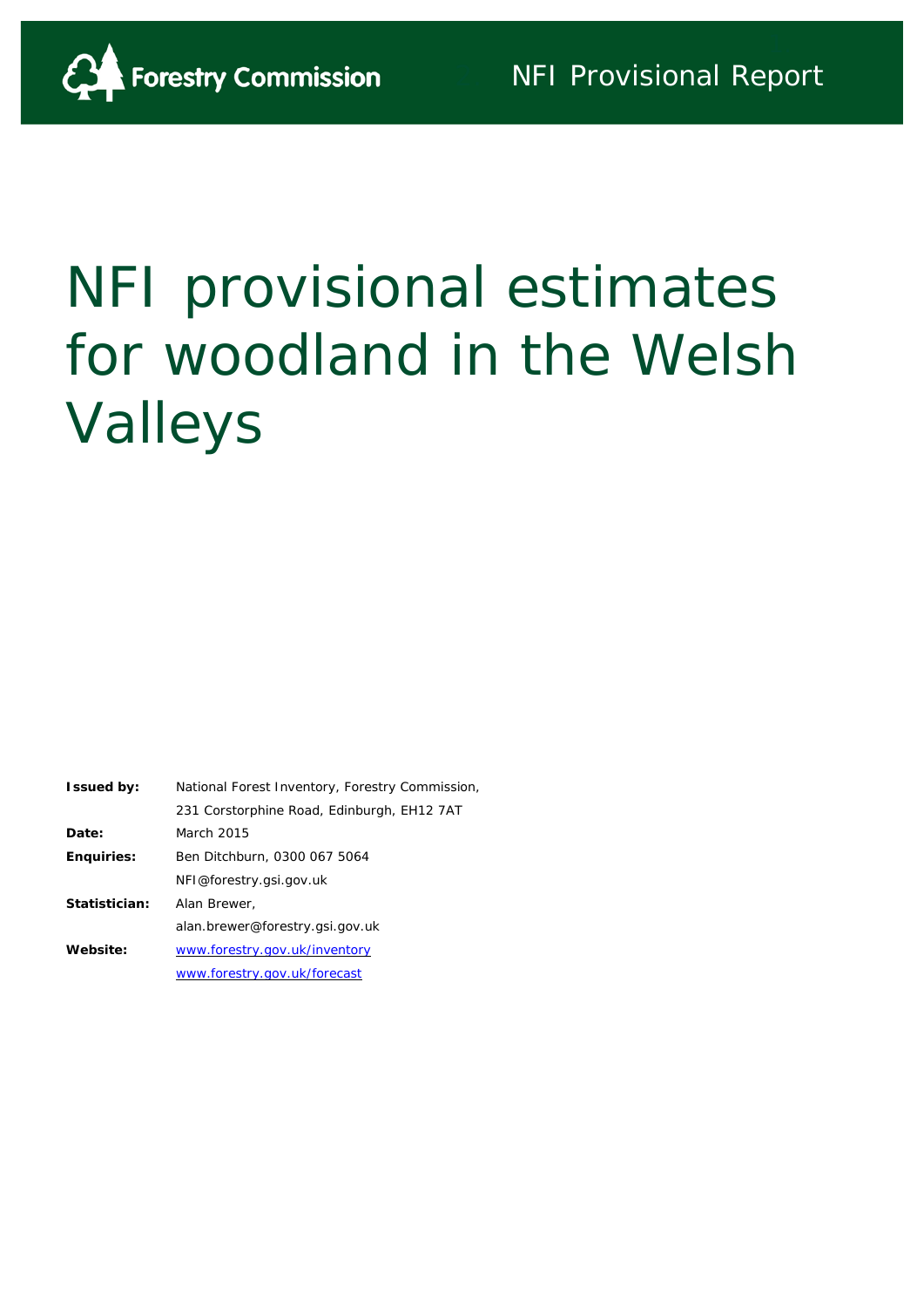# Summary

This report provides a detailed picture of the stocked area in woodland, the standing volume of timber and the associated live biomass and carbon stocks for woodland in the Welsh Valleys. These estimates are a subset of those published as part of the 2012 growing stock information presented in the National Forest Inventory (NFI) *50-year forecast of softwood timber availability* (2014) and *50-year forecast of hardwood timber availability* (2014). NFI reports are published at [www.forestry.gov.uk/inventory.](http://www.forestry.gov.uk/inventory)

In addition, the report provides forecasts of timber availability, standing volume and increment for softwoods and hardwoods arising from the stocked area and standing volume. Forecasts are based on the 'headline' harvesting scenario described in the 50 year forecasts NFI reports. An alternative forecast is provided using a harvesting scenario which brings all Private sector broadleaved woodland into production.

The estimates provided in this report are provisional in nature.

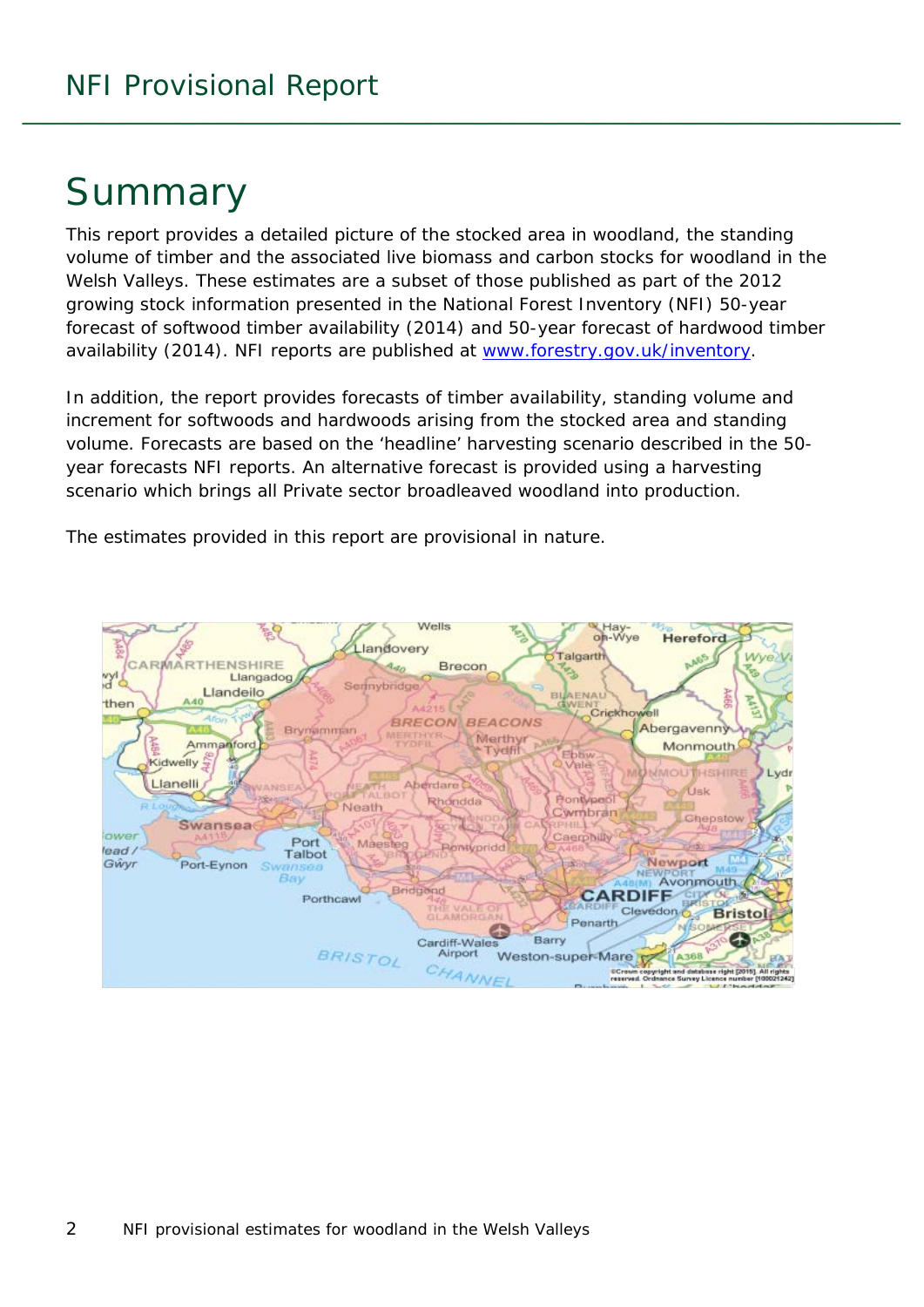# **Contents**

| 50-year forecast of timber availability under the 'headline' harvesting scenario | -20 |
|----------------------------------------------------------------------------------|-----|
| 50-year forecast of timber availability under the 'unrestricted' scenario        | 28  |
| Comparison of hardwood production between harvesting scenarios                   | 36  |
|                                                                                  |     |
|                                                                                  |     |

### Figures

| Figure 1 Principal tree species composition by stocked area at 31 March 20127          |
|----------------------------------------------------------------------------------------|
| Figure 1a Principal conifer tree species composition by stocked area at 31 March 20127 |
| Figure 2 Principal tree species composition by standing volume at 31 March 201211      |
| Figure 2a Principal conifer tree species composition by standing volume at 31 March    |
|                                                                                        |
|                                                                                        |
| Figure 4 Overview of 50-year forecast of average annual softwood availability 25       |
| Figure 4a Overview of 50-year forecast of average annual hardwood availability25       |
|                                                                                        |
|                                                                                        |
| Figure 7 50-year forecast of softwood standing volume, increment and availability27    |
| Figure 8 50-year forecast of hardwood standing volume, increment and availability 27   |
| Figure 9 Overview of 50-year forecast of average annual softwood availability -        |
|                                                                                        |
| Figure 9a Overview of 50-year forecast of average annual hardwood availability -       |
|                                                                                        |
| Figure 10 50-year forecast comparison of average annual softwood availability-         |
|                                                                                        |
| Figure 11 50-year forecast comparison of average annual hardwood availability -        |
|                                                                                        |
| Figure 12 50-year summary of softwood standing volume, increment and availability -    |
|                                                                                        |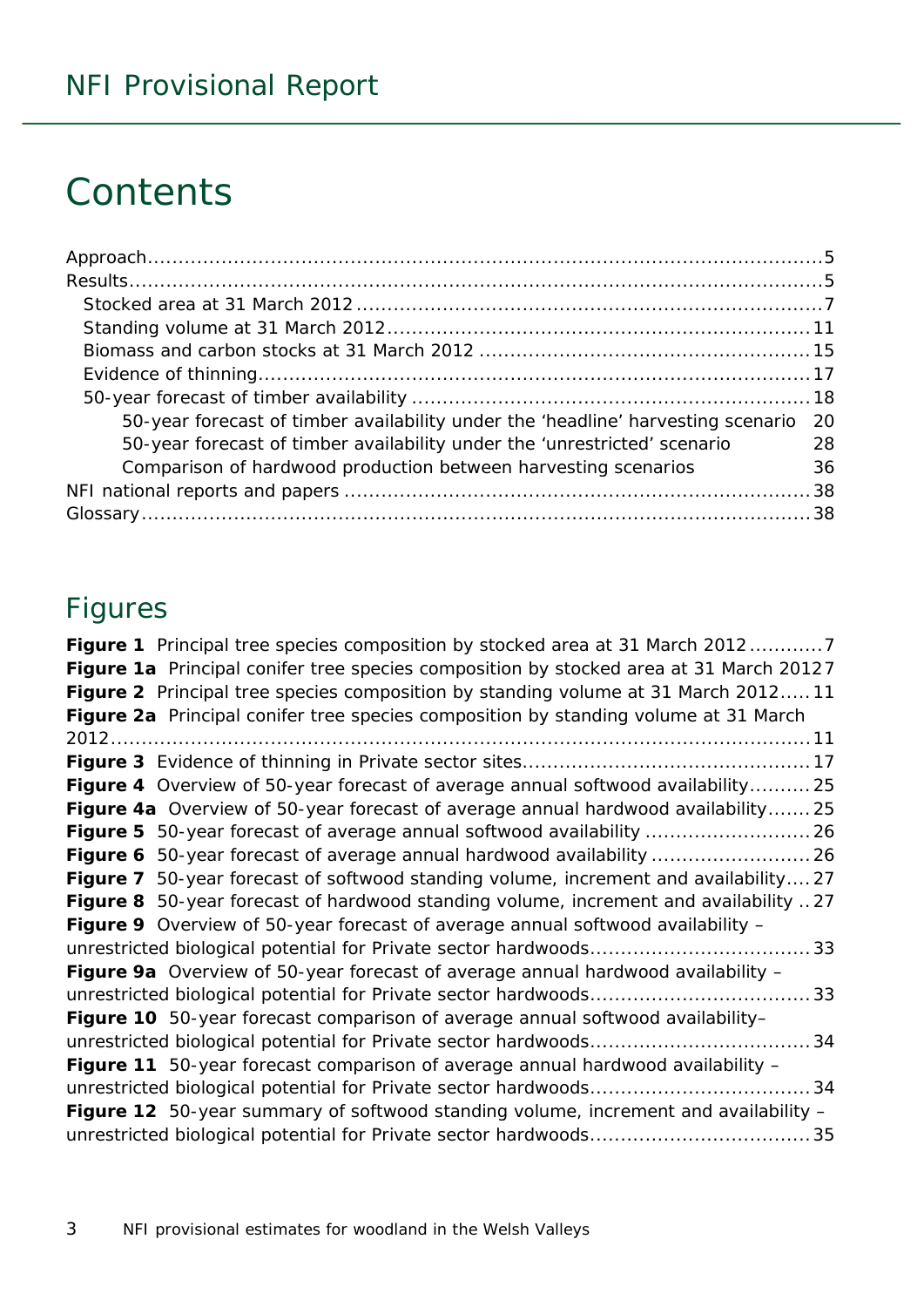**Figure 13** [50-year summary of hardwood standing volume, increment and availability –](#page-34-1) [unrestricted biological potential for Private sector hardwoods....................................35](#page-34-1) **Figure 14** [50-year forecast comparison of average annual hardwood timber availability](#page-35-1) [.........................................................................................................................36](#page-35-1) **Figure 15** [15-year forecast comparison of average annual hardwood timber availability](#page-36-0) [.........................................................................................................................37](#page-36-0)

### Tables

| Table 3 Stocked area by mean stand DBH class at 31 March 2012 10                               |  |
|------------------------------------------------------------------------------------------------|--|
|                                                                                                |  |
| Table 5 Standing volume by principal tree species at 31 March 2012  12                         |  |
|                                                                                                |  |
| Table 7 Standing volume by mean stand DBH class at 31 March 201214                             |  |
| Table 8 Standing biomass by principal tree species at 31 March 2012  15                        |  |
| Table 9 Total carbon stocks in principal tree species at 31 March 2012 16                      |  |
| Table 10 50-year forecast of timber availability by time period and principal species . 20     |  |
| Table 11 50-year forecast of standing volume; average annual volumes within periods            |  |
|                                                                                                |  |
| Table 12 50-year forecast of net increment; average annual volumes within periods . 24         |  |
| <b>Table 13</b> 50-year forecast of timber availability by time period and principal species – |  |
|                                                                                                |  |
| Table 14 50-year forecast of standing volume; average annual volumes within periods            |  |
|                                                                                                |  |
| Table 15 50-year forecast of net increment; average annual volumes within periods -            |  |
|                                                                                                |  |
| Table 16 15-year forecast comparison of average annual timber availability  37                 |  |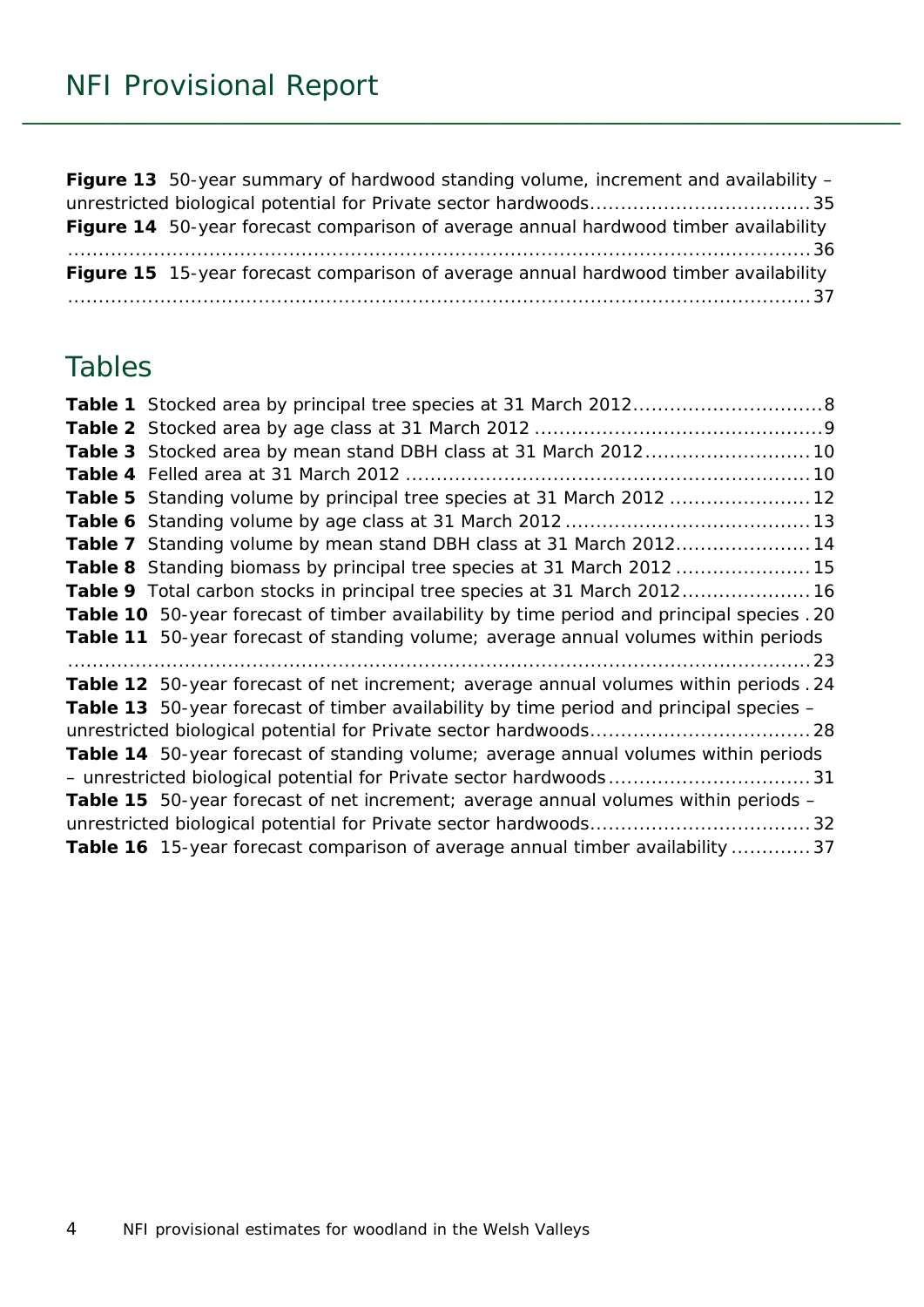# <span id="page-4-0"></span>Approach

The approach taken in the derivation of these results and to be used in their interpretation is described in the full suite of forecast reports which can be found at [www.forestry.gov.uk/forecast.](http://www.forestry.gov.uk/forecast) Refer to the *Standing timber volume for coniferous trees in Britain* (2012) and the *NFI preliminary estimates of quantities of broadleaved species in British Woodlands with special focus on ash* (2012) reports for a description of the underlying methodologies and interpretation, and also for the Wales and Great Britain (GB) context. Refer to the *NFI forecasts methodology* (2012) overview report for a detailed description and discussion of forecasting future availability of timber from NFI field survey data and from information in the Natural Resources Wales (NRW) subcompartment database (SCDB). The wider context of forecasts of timber production from woodland in GB and its constituent countries under a range of harvesting scenarios can be found in the *50-year forecast of softwood timber availability* (2014) and the *50-year forecast of hardwood timber availability* (2014).

The estimates reported here are based upon field samples assessed between October 2009 and August 2013, the results of which have been subjected to rigorous data quality assurance procedures. These field samples constitute approximately two-thirds of the sites to be sampled within the first cycle of NFI field sampling. As a consequence, the estimates in this report are classed as provisional.

# <span id="page-4-1"></span>**Results**

1

The results presented in this report are estimates of standing volumes and stocked areas at 31 March 2012, and 50-year forecasts of softwood and hardwood availability under the 'headline' harvesting scenario and also under a scenario assuming all hardwoods are harvested in Private sector woodland in the Welsh Valleys. The data sources used for the compilation of these estimates are the same as described in the NFI reports *Standing timber volume for coniferous trees in Britain* (2012), the *50-year forecast of softwood availability* (2014) and the *50-year forecast of hardwood availability* (2014). Estimates for the Natural Resources Wales (NRW) estate[\\*](#page-0-0) are derived from the NRW's SCDB, while those for the Private sector (i.e. non-NRW in Wales) estate are derived from information collected in the NFI field survey. A fuller description of these data sources and how they are used in the production of estimates, including sampling standard errors (SEs) attached to the Private sector estimates, is provided in the earlier documents.

Results are provided for stocked area at 31 March 2012 (**Figures 1–1a** and **Tables 1– 3**), felled area (**Table 4**), standing volume at 31 March 2012 (**Figures 2–2a** and

<sup>\*</sup> The Natural Resources Wales estate in this report refers to the estate formerly managed by Forestry Commission Wales. It does not include former holdings in Wales of the Environment Agency or Countryside Council for Wales, which are regarded as Private sector woodland in this report.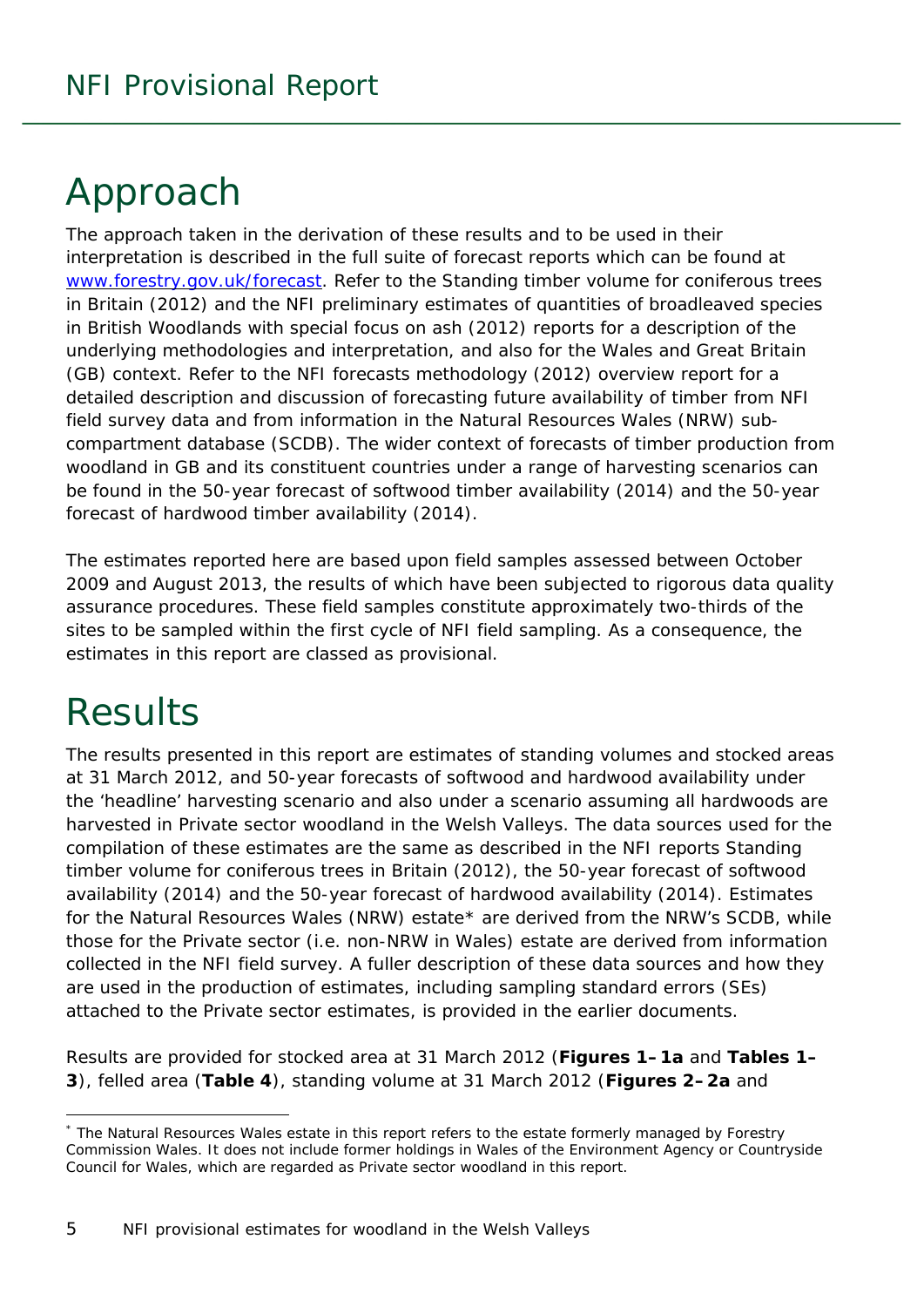**Tables 5–7**), biomass and carbon stocks at 31 March 2012 (**Tables 8–9**), evidence of thinning in Private sector stands from the NFI field survey (**Figure 3**), the 'headline' 50 year forecast (**Figures 4–8** and **Tables 10–12**) and the 'unrestricted' 50-year forecast (**Figures 9–13** and **Tables 13–15**). **Figures 14–15** and **Table 16** compare the hardwood production under the two scenarios.

The values in the tables have been independently rounded, so may not add to the totals shown. In some breakdowns of Private sector estimates, the estimates in the body of the table may not sum to the quoted total because each individual value, including the total, has been independently generated by the estimation procedure used for results from the NFI sample survey. Sampling SEs attached to Private sector estimates are expressed in relative terms (%) to the right of the relevant estimate. Percentages in the pie charts may also not sum to 100 due to rounding.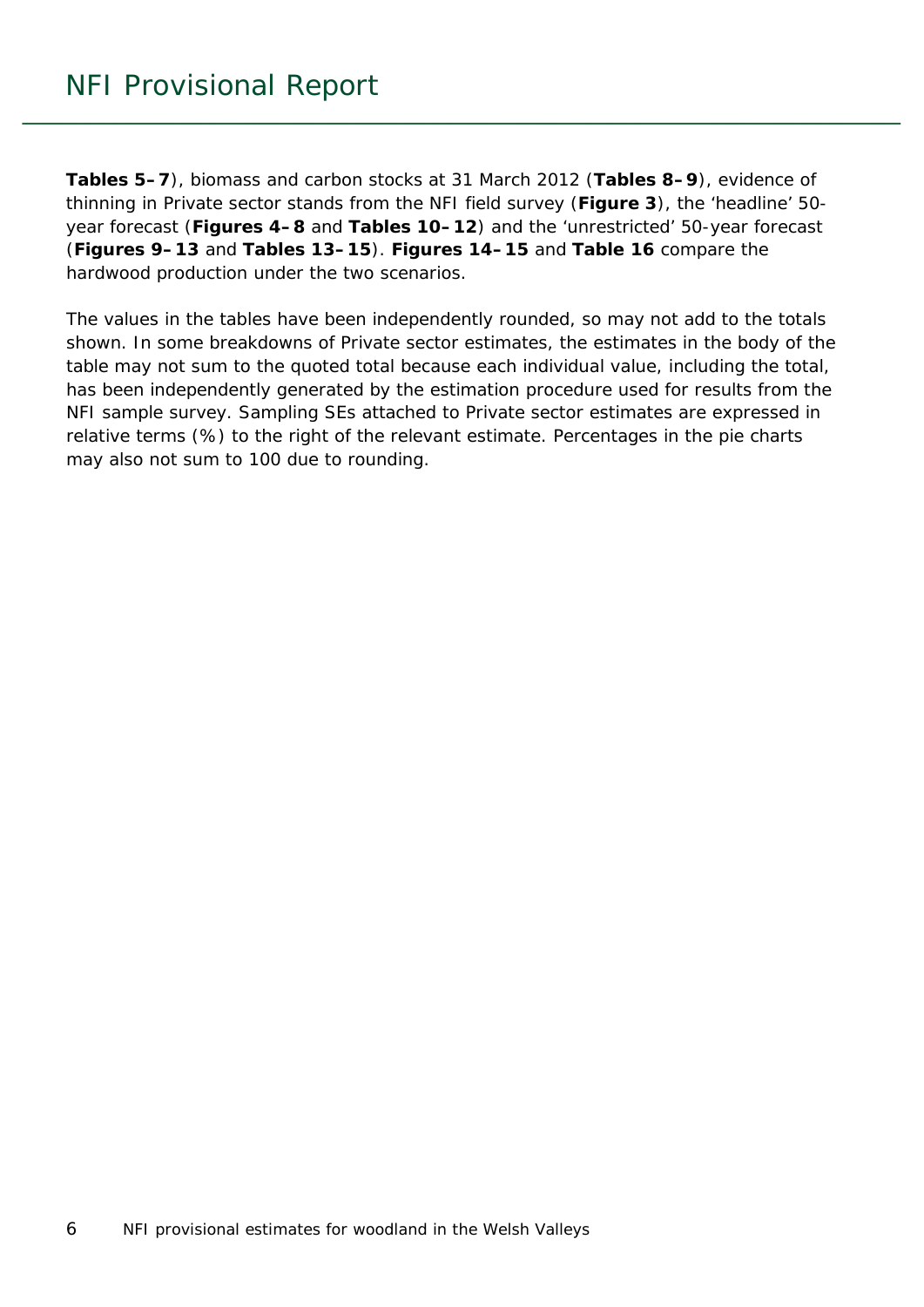#### <span id="page-6-0"></span>Stocked area at 31 March 2012



<span id="page-6-1"></span>**Figure 1** Principal tree species composition by stocked area at 31 March 2012

<span id="page-6-2"></span>**Figure 1a** Principal conifer tree species composition by stocked area at 31 March 2012

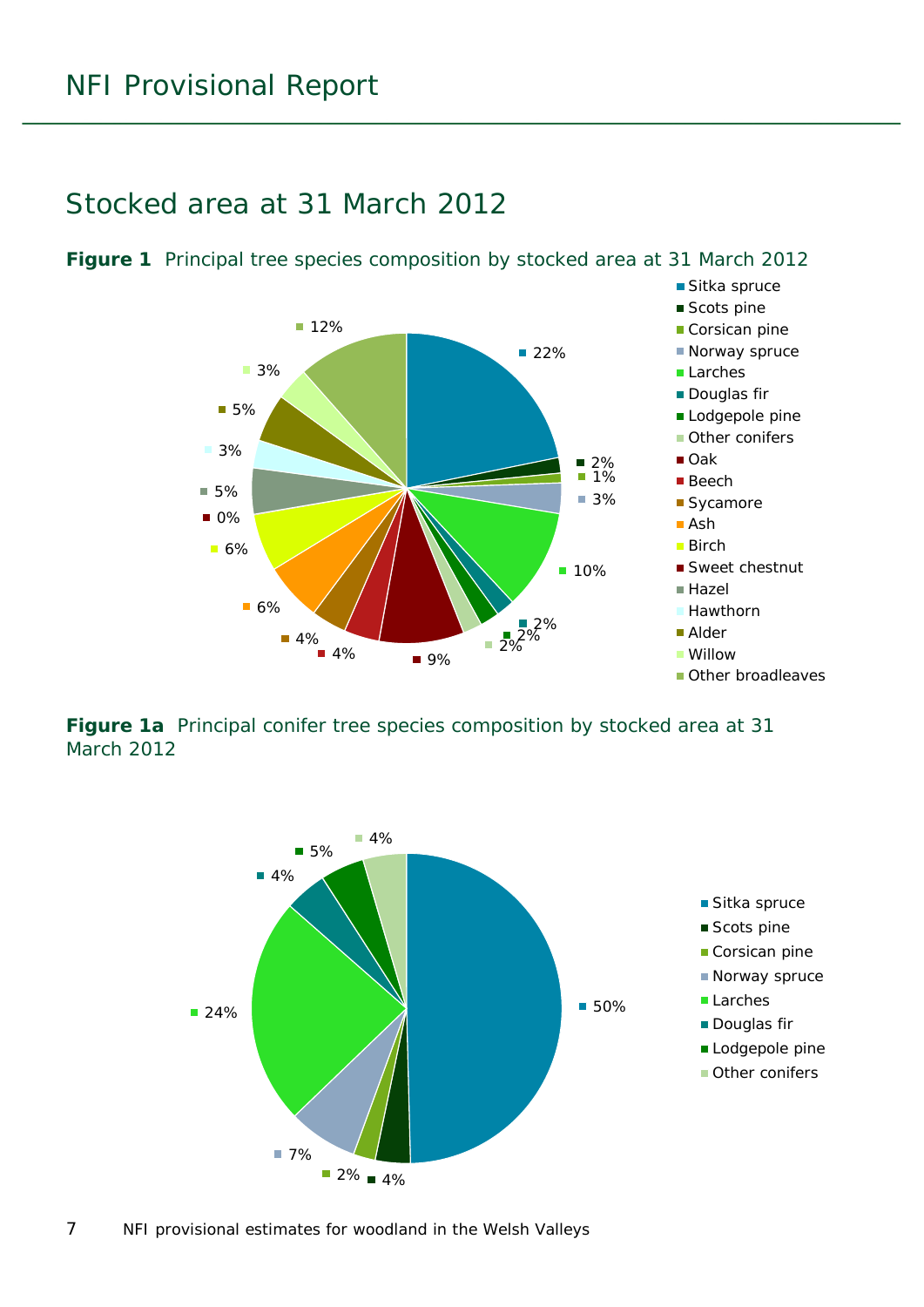#### <span id="page-7-0"></span>**Table 1** Stocked area by principal tree species at 31 March 2012

|                        | <b>NRW</b>         | Private sector     |                | $\underline{\text{Total}}$ |
|------------------------|--------------------|--------------------|----------------|----------------------------|
| Principal species      | area               | area               | SE%            | area                       |
|                        | $(000 \text{ ha})$ | $(000 \text{ ha})$ |                | (000 ha)                   |
| Conifers               |                    |                    |                |                            |
| Sitka spruce           | 12.8               | 1.7                | 26             | 14.4                       |
| Scots pine             | 1.0                | 0.0                | 57             | 1.1                        |
| Corsican pine          | 0.4                | 0.2                | 43             | 0.7                        |
| Norway spruce          | 1.6                | 0.5                | 42             | 2.1                        |
| Larches                | 5.3                | 1.6                | 23             | 6.9                        |
| Douglas fir            | 1.2                | 0.1                | 70             | 1.3                        |
| Lodgepole pine         | 1.1                | 0.2                | 54             | 1.3                        |
| Other conifers         | 0.7                | 0.6                | 39             | 1.3                        |
| <b>All conifers</b>    | 24.2               | 5.0                | 9              | 29.2                       |
| <b>Broadleaves</b>     |                    |                    |                |                            |
| Oak                    | 1.0                | 4.9                | 14             | 5.9                        |
| Beech                  | 1.0                | 1.4                | 30             | 2.4                        |
| Sycamore               | 0.0                | 2.4                | 21             | 2.4                        |
| Ash                    | 0.3                | 3.7                | 15             | 4.0                        |
| <b>Birch</b>           | 0.6                | 3.4                | 18             | 4.0                        |
| Sweet chestnut         | 0.0                | 0.0                | 80             | 0.0                        |
| Hazel                  | 0.0                | 3.2                | 14             | 3.2                        |
| Hawthorn               | 0.0                | 1.9                | 24             | 1.9                        |
| Alder                  | 0.1                | 3.2                | 17             | 3.3                        |
| Willow                 | 0.0                | 2.3                | 19             | 2.3                        |
| Other broadleaves      | 3.9                | 3.8                | 14             | 7.6                        |
| <b>All broadleaves</b> | 6.9                | 30.1               | 3              | 37.0                       |
| All species            |                    |                    |                |                            |
| <b>All species</b>     | 31.1               | 35.3               | $\overline{2}$ | 66.3                       |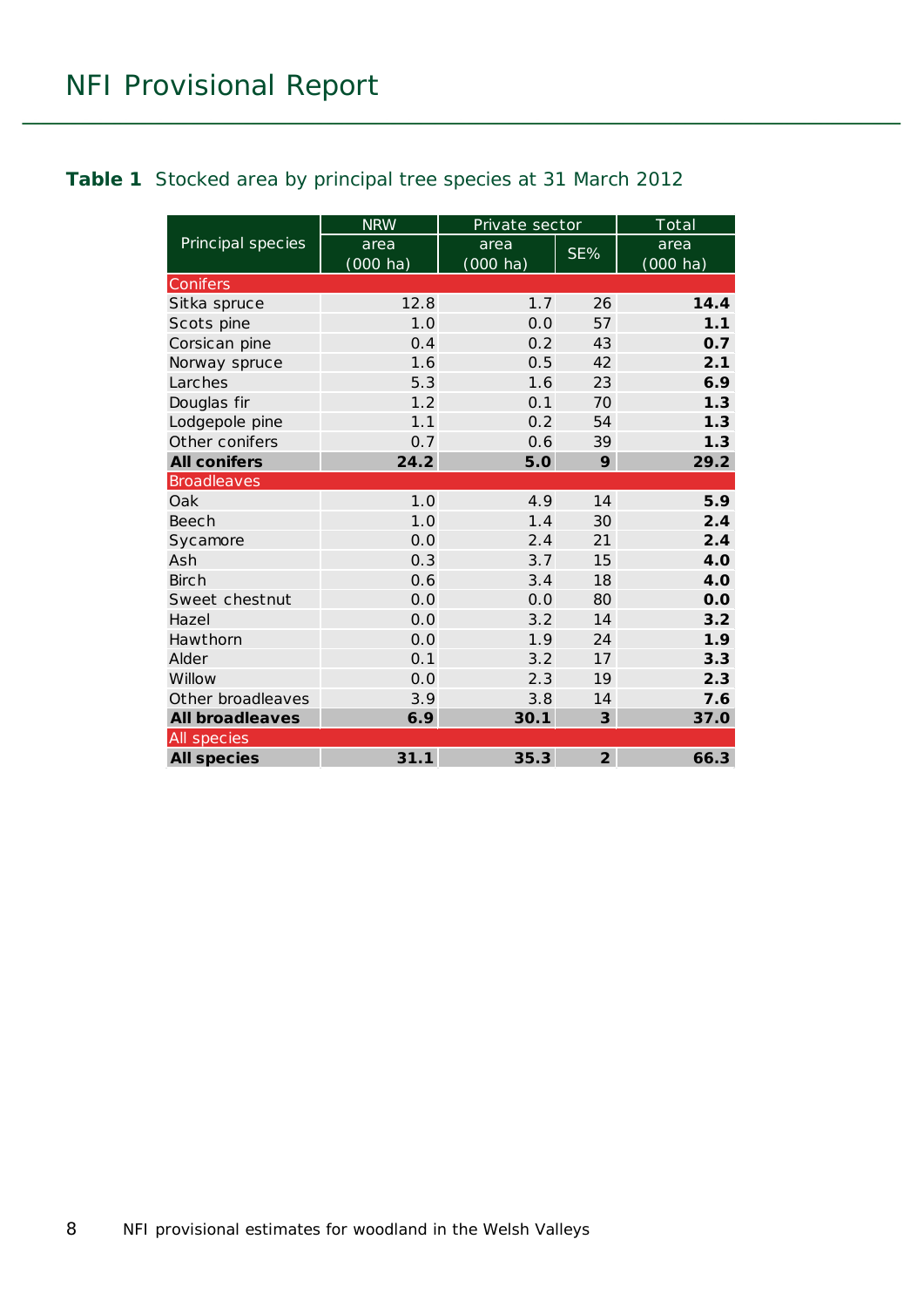#### <span id="page-8-0"></span>**Table 2** Stocked area by age class at 31 March 2012

|                     | <b>NRW</b>                 | Private sector             |                | Total                      |
|---------------------|----------------------------|----------------------------|----------------|----------------------------|
| Age class           | area<br>$(000 \text{ ha})$ | area<br>$(000 \text{ ha})$ | SE%            | area<br>$(000 \text{ ha})$ |
| <b>All conifers</b> |                            |                            |                |                            |
| 0-10 years          | 2.8                        | 0.1                        | 49             | 2.9                        |
| $11-20$ years       | 3.7                        | 0.2                        | 52             | 3.9                        |
| $21-40$ years       | 7.5                        | 3.3                        | 16             | 10.8                       |
| $41-60$ years       | 8.2                        | 1.0                        | 29             | 9.2                        |
| $61-80$ years       | 1.8                        | 0.1                        | 63             | 1.9                        |
| 81-100 years        | 0.2                        | 0.2                        | 102            | 0.4                        |
| $100+$ years        | 0.0                        | 0.2                        | 71             | 0.2                        |
| <b>Total</b>        | 24.2                       | 5.0                        | 9              | 29.2                       |
| All broadleaves     |                            |                            |                |                            |
| 0-10 years          | 1.2                        | 4.3                        | 15             | 5.5                        |
| $11-20$ years       | 0.9                        | 4.3                        | 14             | 5.2                        |
| $21-40$ years       | 0.7                        | 9.3                        | 9              | 10.0                       |
| $41-60$ years       | 1.0                        | 4.4                        | 17             | 5.5                        |
| $61-80$ years       | 1.0                        | 3.8                        | 21             | 4.8                        |
| 81-100 years        | 0.4                        | 2.6                        | 21             | 3.0                        |
| $100+$ years        | 1.6                        | 1.4                        | 30             | 3.0                        |
| <b>Total</b>        | 6.9                        | 30.1                       | $\mathbf{3}$   | 37.0                       |
| All species         |                            |                            |                |                            |
| 0-10 years          | 4.0                        | 4.4                        | 14             | 8.4                        |
| $11-20$ years       | 4.6                        | 4.5                        | 14             | 9.1                        |
| $21-40$ years       | 8.2                        | 12.7                       | 8              | 20.9                       |
| $41-60$ years       | 9.3                        | 5.4                        | 15             | 14.7                       |
| 61-80 years         | 2.7                        | 3.9                        | 21             | 6.7                        |
| 81-100 years        | 0.6                        | 2.7                        | 21             | 3.3                        |
| $100+$ years        | 1.6                        | 1.6                        | 28             | 3.2                        |
| <b>Total</b>        | 31.1                       | 35.3                       | $\overline{2}$ | 66.3                       |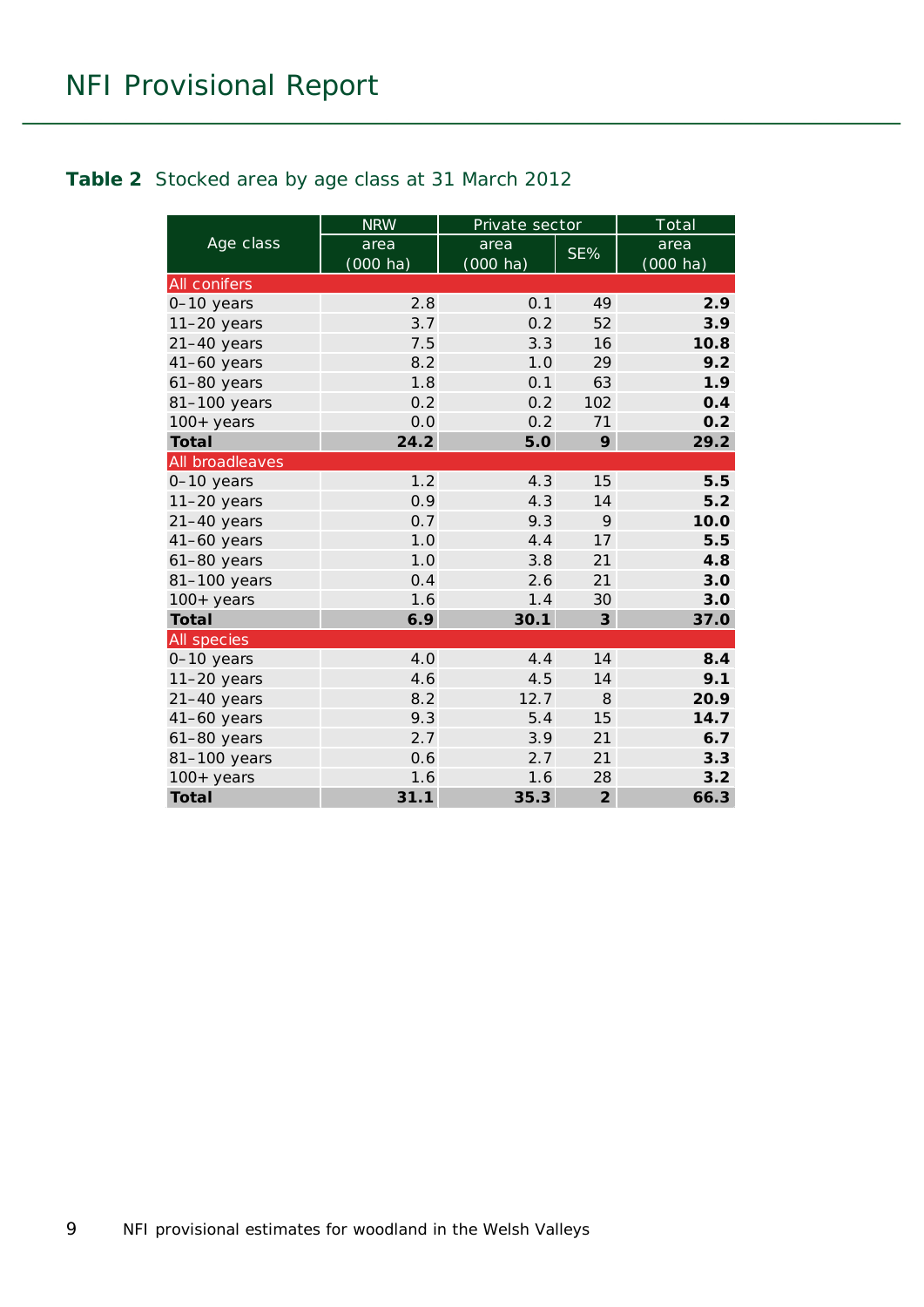#### <span id="page-9-0"></span>**Table 3** Stocked area by mean stand DBH class at 31 March 2012

|                     | <b>NRW</b>         | Private sector     |                         | Total              |
|---------------------|--------------------|--------------------|-------------------------|--------------------|
| Mean stand DBH      | area               | area               | SE%                     | area               |
|                     | $(000 \text{ ha})$ | $(000 \text{ ha})$ |                         | $(000 \text{ ha})$ |
| <b>All conifers</b> |                    |                    |                         |                    |
| $0-7$ cm            | 3.9                | 0.1                | 46                      | 4.0                |
| 7-10 cm             | 1.3                | 0.4                | 36                      | 1.7                |
| 10-15 cm            | 4.4                | 0.6                | 38                      | 4.9                |
| 15-20 cm            | 5.3                | 1.3                | 29                      | 6.6                |
| 20-30 cm            | 6.2                | 1.3                | 27                      | 7.5                |
| 30-40 cm            | 1.6                | 1.0                | 28                      | 2.5                |
| 40-60 cm            | 1.4                | 0.4                | 54                      | 1.8                |
| 60-80 cm            | 0.1                | 0.0                |                         | 0.1                |
| $80+cm$             | 0.0                | 0.0                |                         | 0.0                |
| <b>Total</b>        | 24.2               | 5.0                | 9                       | 29.2               |
| All broadleaves     |                    |                    |                         |                    |
| $0-7$ cm            | 1.4                | 4.0                | 13                      | 5.4                |
| 7-10 cm             | 1.1                | 5.8                | 11                      | 7.0                |
| 10-15 cm            | 1.1                | 5.1                | 13                      | 6.2                |
| 15-20 cm            | 1.6                | 3.1                | 16                      | 4.7                |
| 20-30 cm            | 0.8                | 4.2                | 15                      | 5.0                |
| 30-40 cm            | 0.4                | 3.2                | 17                      | 3.6                |
| 40-60 cm            | 0.4                | 2.9                | 20                      | 3.3                |
| 60-80 cm            | 0.1                | 1.7                | 27                      | 1.8                |
| $80+cm$             | 0.0                | 0.0                | 97                      | 0.0                |
| <b>Total</b>        | 6.9                | 30.1               | $\overline{\mathbf{3}}$ | 37.0               |
| All species         |                    |                    |                         |                    |
| $0-7$ cm            | 5.3                | 4.2                | 13                      | 9.5                |
| 7-10 cm             | 2.5                | 6.2                | 11                      | 8.7                |
| 10-15 cm            | 5.5                | 5.7                | 12                      | 11.2               |
| 15-20 cm            | 6.9                | 4.4                | 14                      | 11.3               |
| 20-30 cm            | 7.0                | 5.5                | 13                      | 12.5               |
| 30-40 cm            | 2.0                | 4.2                | 15                      | 6.2                |
| 40-60 cm            | 1.7                | 3.4                | 18                      | 5.1                |
| 60-80 cm            | 0.2                | 1.7                | 28                      | 1.9                |
| $80+cm$             | 0.0                | 0.0                | 98                      | 0.0                |
| <b>Total</b>        | 31.1               | 35.3               | $\overline{2}$          | 66.3               |

#### <span id="page-9-1"></span>**Table 4** Felled area at 31 March 2012

| Clearfelled area | <b>NRW</b>         | Private sector     |                          | Total    |
|------------------|--------------------|--------------------|--------------------------|----------|
|                  | area               | area               | SE%                      | area     |
|                  | $(000 \text{ ha})$ | $(000 \text{ ha})$ |                          | (000 ha) |
|                  | 29                 | 0.0                | $\overline{\phantom{0}}$ | 2.9      |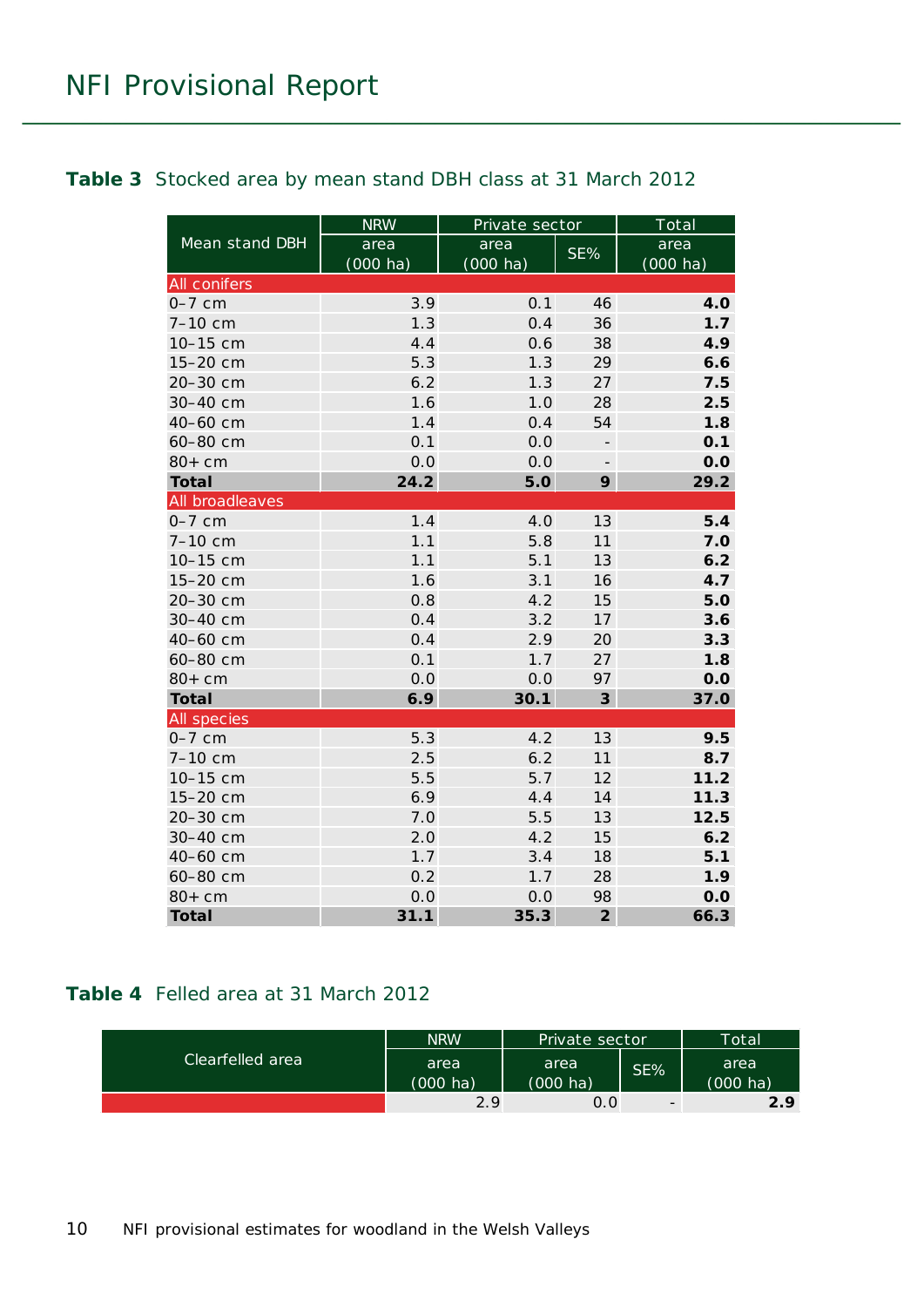#### <span id="page-10-0"></span>Standing volume at 31 March 2012

<span id="page-10-1"></span>■ Sitka spruce **Figure 2** Principal tree species composition by standing volume at 31 March 2012



<span id="page-10-2"></span>**Figure 2a** Principal conifer tree species composition by standing volume at 31 March 2012



11 NFI provisional estimates for woodland in the Welsh Valleys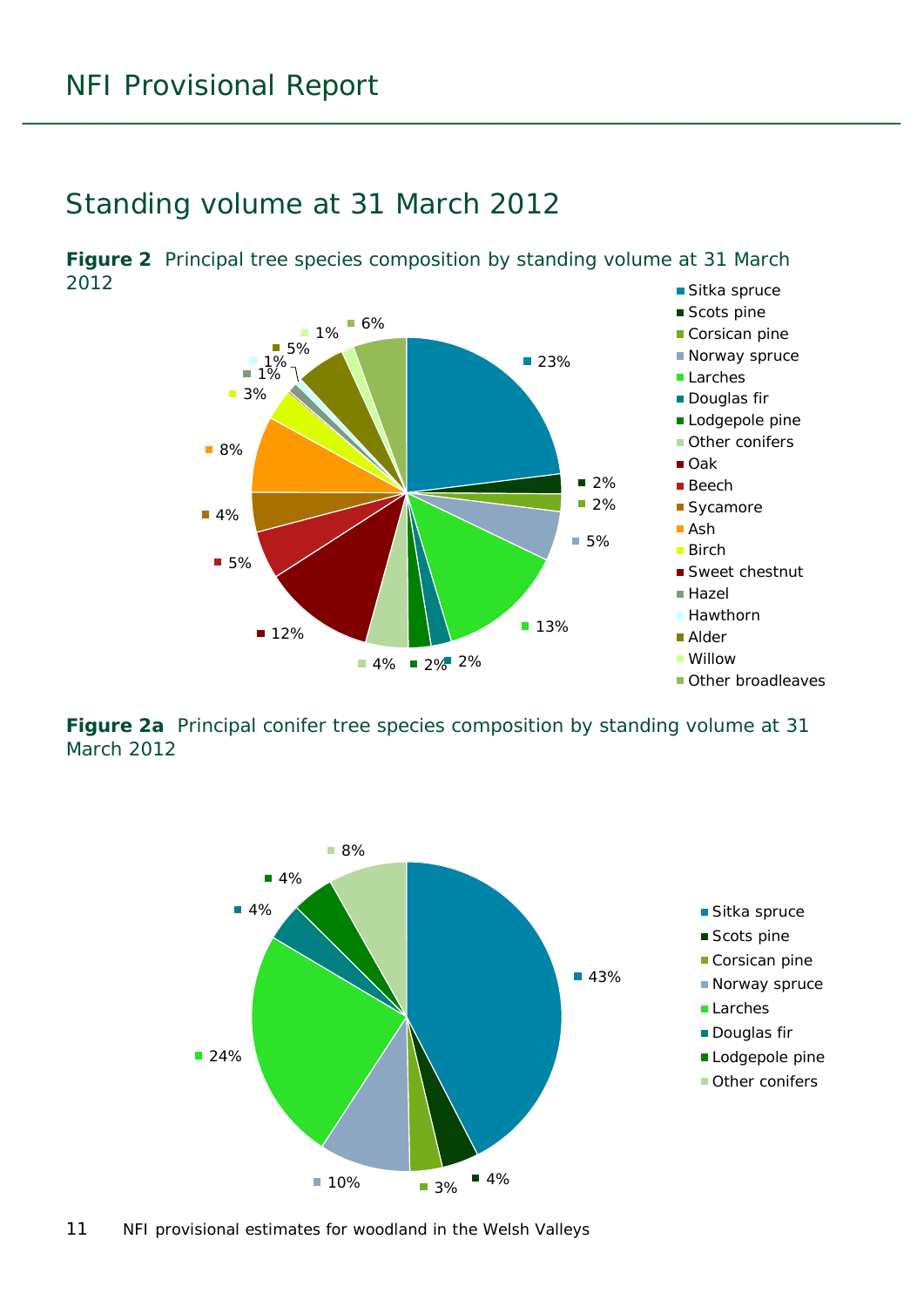#### <span id="page-11-0"></span>**Table 5** Standing volume by principal tree species at 31 March 2012

|                        | <b>NRW</b>                                                      | Private sector |                | $\overline{\text{Total}}$       |
|------------------------|-----------------------------------------------------------------|----------------|----------------|---------------------------------|
| Principal species      | volume                                                          | volume         |                | volume                          |
|                        | $(000 \text{ m}^3 \text{ obs})$ $(000 \text{ m}^3 \text{ obs})$ |                | SE%            | $(000 \text{ m}^3 \text{ obs})$ |
| Conifers               |                                                                 |                |                |                                 |
| Sitka spruce           | 2,786                                                           | 470            | 27             | 3,256                           |
| Scots pine             | 288                                                             | 7              | 65             | 295                             |
| Corsican pine          | 143                                                             | 117            | 47             | 260                             |
| Norway spruce          | 476                                                             | 254            | 46             | 730                             |
| Larches                | 1,345                                                           | 523            | 29             | 1,868                           |
| Douglas fir            | 280                                                             | 21             | 97             | 301                             |
| Lodgepole pine         | 254                                                             | 81             | 61             | 335                             |
| Other conifers         | 236                                                             | 391            | 61             | 627                             |
| <b>All conifers</b>    | 5,809                                                           | 1,906          | 14             | 7,715                           |
| <b>Broadleaves</b>     |                                                                 |                |                |                                 |
| Oak                    | 190                                                             | 1,455          | 18             | 1,645                           |
| Beech                  | 245                                                             | 459            | 34             | 704                             |
| Sycamore               | $\overline{7}$                                                  | 581            | 30             | 588                             |
| Ash                    | 61                                                              | 1,063          | 19             | 1,124                           |
| <b>Birch</b>           | 54                                                              | 402            | 20             | 456                             |
| Sweet chestnut         | $\overline{4}$                                                  | 11             | 83             | 15                              |
| Hazel                  | $\overline{4}$                                                  | 137            | 24             | 141                             |
| Hawthorn               | $\Omega$                                                        | 100            | 29             | 100                             |
| Alder                  | 12                                                              | 711            | 25             | 723                             |
| Willow                 | $\Omega$                                                        | 180            | 26             | 180                             |
| Other broadleaves      | 402                                                             | 385            | 26             | 788                             |
| <b>All broadleaves</b> | 979                                                             | 5,484          | $\overline{7}$ | 6,463                           |
| All species            |                                                                 |                |                |                                 |
| <b>All species</b>     | 6,788                                                           | 7,380          | 6              | 14,169                          |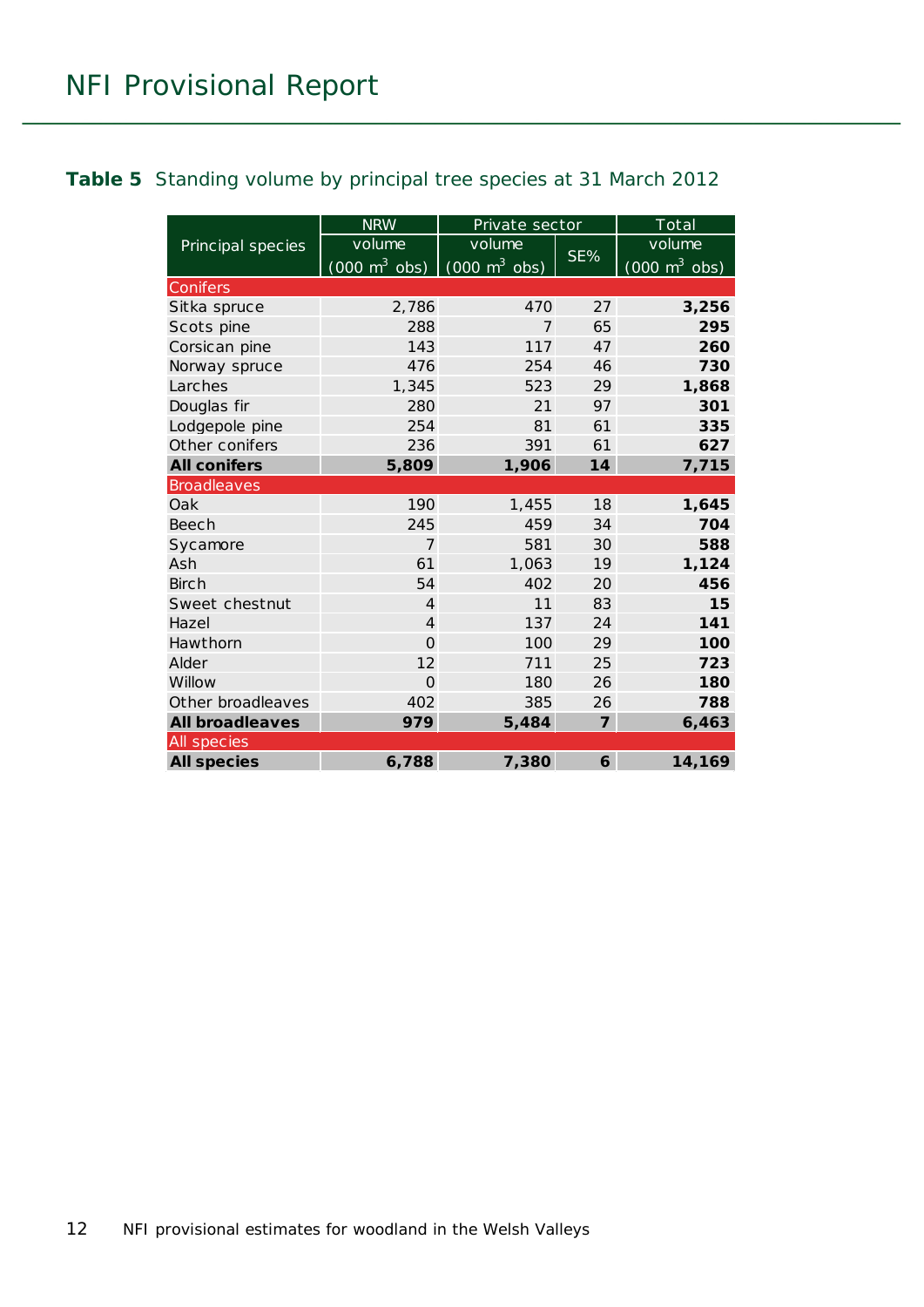#### <span id="page-12-0"></span>**Table 6** Standing volume by age class at 31 March 2012

|                 | <b>NRW</b>                                                      | Private sector |                         | Total                           |
|-----------------|-----------------------------------------------------------------|----------------|-------------------------|---------------------------------|
| Age class       | volume                                                          | volume         |                         | volume                          |
|                 | $(000 \text{ m}^3 \text{ obs})$ $(000 \text{ m}^3 \text{ obs})$ |                | SE%                     | $(000 \text{ m}^3 \text{ obs})$ |
| All conifers    |                                                                 |                |                         |                                 |
| 0-10 years      | $\overline{2}$                                                  | $\overline{O}$ | 76                      | $\overline{2}$                  |
| $11-20$ years   | 142                                                             | 7              | 58                      | 150                             |
| $21-40$ years   | 1,604                                                           | 1,195          | 23                      | 2,799                           |
| $41-60$ years   | 3,270                                                           | 544            | 29                      | 3,814                           |
| $61-80$ years   | 717                                                             | 61             | 62                      | 778                             |
| 81-100 years    | 68                                                              | 85             | 102                     | 153                             |
| $100+$ years    | 7                                                               | 13             | 93                      | 20                              |
| <b>Total</b>    | 5,809                                                           | 1,906          | 14                      | 7,715                           |
| All broadleaves |                                                                 |                |                         |                                 |
| $0-10$ years    | $\Omega$                                                        | 15             | 43                      | 15                              |
| $11-20$ years   | 8                                                               | 252            | 17                      | 260                             |
| $21-40$ years   | 50                                                              | 1,227          | 12                      | 1,277                           |
| 41-60 years     | 185                                                             | 1,267          | 21                      | 1,452                           |
| 61-80 years     | 206                                                             | 1,194          | 23                      | 1,400                           |
| 81-100 years    | 99                                                              | 1,022          | 25                      | 1,121                           |
| $100+$ years    | 431                                                             | 506            | 26                      | 937                             |
| <b>Total</b>    | 979                                                             | 5,484          | $\overline{\mathbf{z}}$ | 6,463                           |
| All species     |                                                                 |                |                         |                                 |
| 0-10 years      | $\mathcal{P}$                                                   | 16             | 43                      | 17                              |
| $11-20$ years   | 150                                                             | 262            | 16                      | 412                             |
| $21-40$ years   | 1,655                                                           | 2,430          | 13                      | 4,085                           |
| $41-60$ years   | 3,454                                                           | 1,822          | 17                      | 5,276                           |
| $61-80$ years   | 923                                                             | 1,260          | 22                      | 2,183                           |
| 81-100 years    | 167                                                             | 1,068          | 25                      | 1,235                           |
| $100+years$     | 438                                                             | 522            | 26                      | 960                             |
| <b>Total</b>    | 6,788                                                           | 7,380          | 6                       | 14,169                          |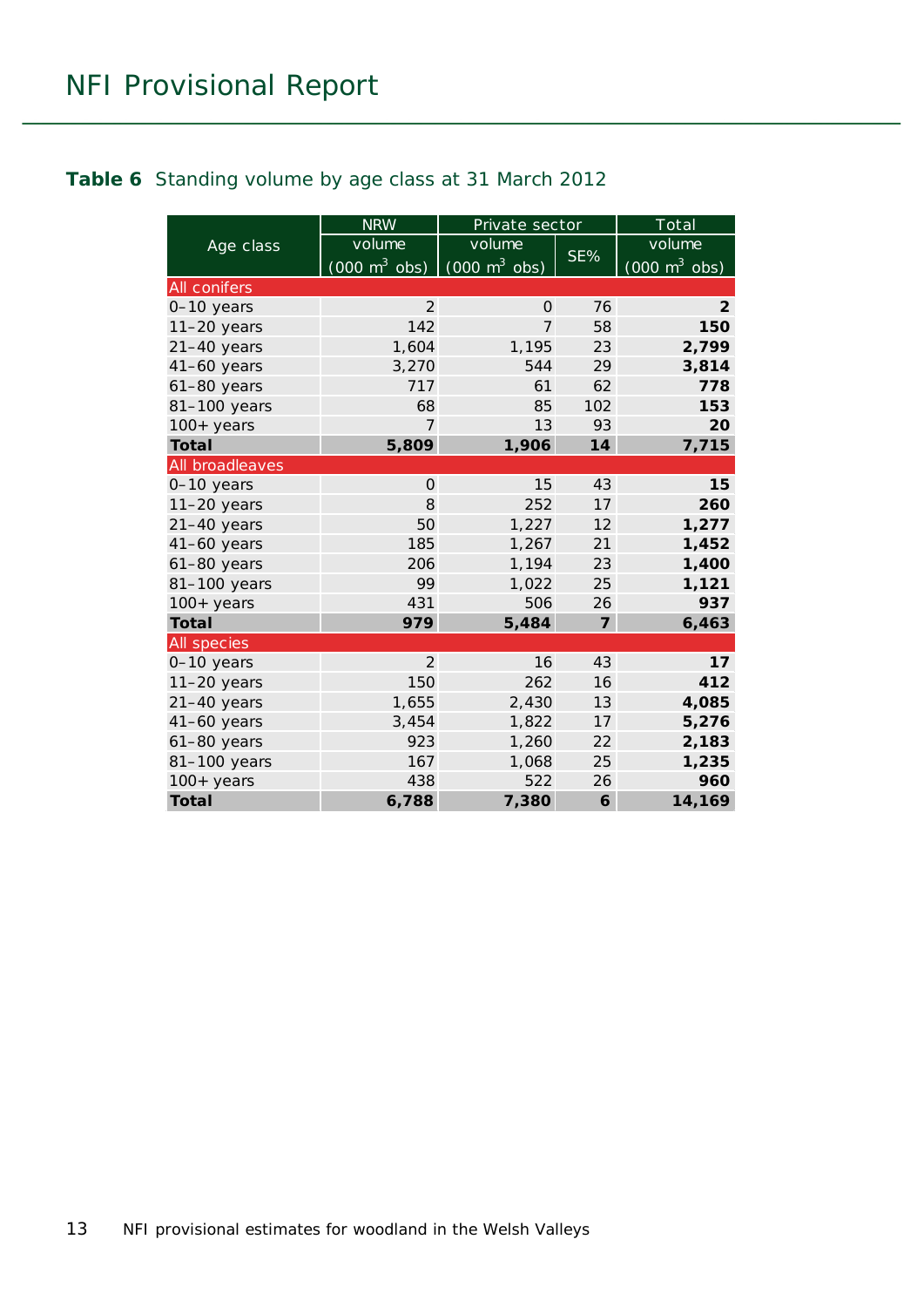#### <span id="page-13-0"></span>**Table 7** Standing volume by mean stand DBH class at 31 March 2012

|                     | <b>NRW</b>                      | Private sector                  |                          | Total                           |
|---------------------|---------------------------------|---------------------------------|--------------------------|---------------------------------|
| Mean stand DBH      | volume                          | volume                          |                          | volume                          |
|                     | $(000 \text{ m}^3 \text{ obs})$ | $(000 \text{ m}^3 \text{ obs})$ | SE%                      | $(000 \text{ m}^3 \text{ obs})$ |
| <b>All conifers</b> |                                 |                                 |                          |                                 |
| $0-7$ cm            | $\mathbf{O}$                    | $\Omega$                        | 102                      | $\mathbf{1}$                    |
| 7-10 cm             | 35                              | 12                              | 42                       | 47                              |
| 10-15 cm            | 501                             | 79                              | 40                       | 579                             |
| 15-20 cm            | 1,507                           | 340                             | 30                       | 1,846                           |
| 20-30 cm            | 2,686                           | 543                             | 27                       | 3,230                           |
| 30-40 cm            | 569                             | 760                             | 36                       | 1,330                           |
| 40-60 cm            | 477                             | 172                             | 54                       | 649                             |
| 60-80 cm            | 30                              | $\overline{O}$                  | $\overline{\phantom{m}}$ | 30                              |
| $80+cm$             | $\overline{4}$                  | $\overline{O}$                  | $\overline{a}$           | 4                               |
| <b>Total</b>        | 5,809                           | 1,906                           | 14                       | 7,715                           |
| All broadleaves     |                                 |                                 |                          |                                 |
| $0-7$ cm            | $\mathbf{1}$                    | 12                              | 24                       | 13                              |
| 7-10 cm             | 25                              | 215                             | 13                       | 240                             |
| 10-15 cm            | 165                             | 540                             | 17                       | 704                             |
| 15-20 cm            | 384                             | 511                             | 22                       | 896                             |
| 20-30 cm            | 202                             | 1,054                           | 17                       | 1,256                           |
| 30-40 cm            | 89                              | 1,081                           | 20                       | 1,170                           |
| 40-60 cm            | 84                              | 1,284                           | 22                       | 1,368                           |
| 60-80 cm            | 27                              | 771                             | 27                       | 798                             |
| $80+cm$             | $\overline{2}$                  | 16                              | 97                       | 18                              |
| <b>Total</b>        | 979                             | 5,484                           | $\overline{7}$           | 6,463                           |
| <b>All species</b>  |                                 |                                 |                          |                                 |
| $0-7$ cm            | $\mathbf{1}$                    | 12                              | 25                       | 13                              |
| 7-10 cm             | 60                              | 229                             | 12                       | 290                             |
| 10-15 cm            | 665                             | 624                             | 15                       | 1,289                           |
| 15-20 cm            | 1,891                           | 854                             | 18                       | 2,745                           |
| 20-30 cm            | 2,888                           | 1,601                           | 15                       | 4,489                           |
| 30-40 cm            | 659                             | 1,835                           | 19                       | 2,493                           |
| 40-60 cm            | 561                             | 1,464                           | 20                       | 2,025                           |
| 60-80 cm            | 57                              | 746                             | 28                       | 803                             |
| $80+cm$             | 6                               | 16                              | 98                       | 22                              |
| <b>Total</b>        | 6,788                           | 7,380                           | 6                        | 14,169                          |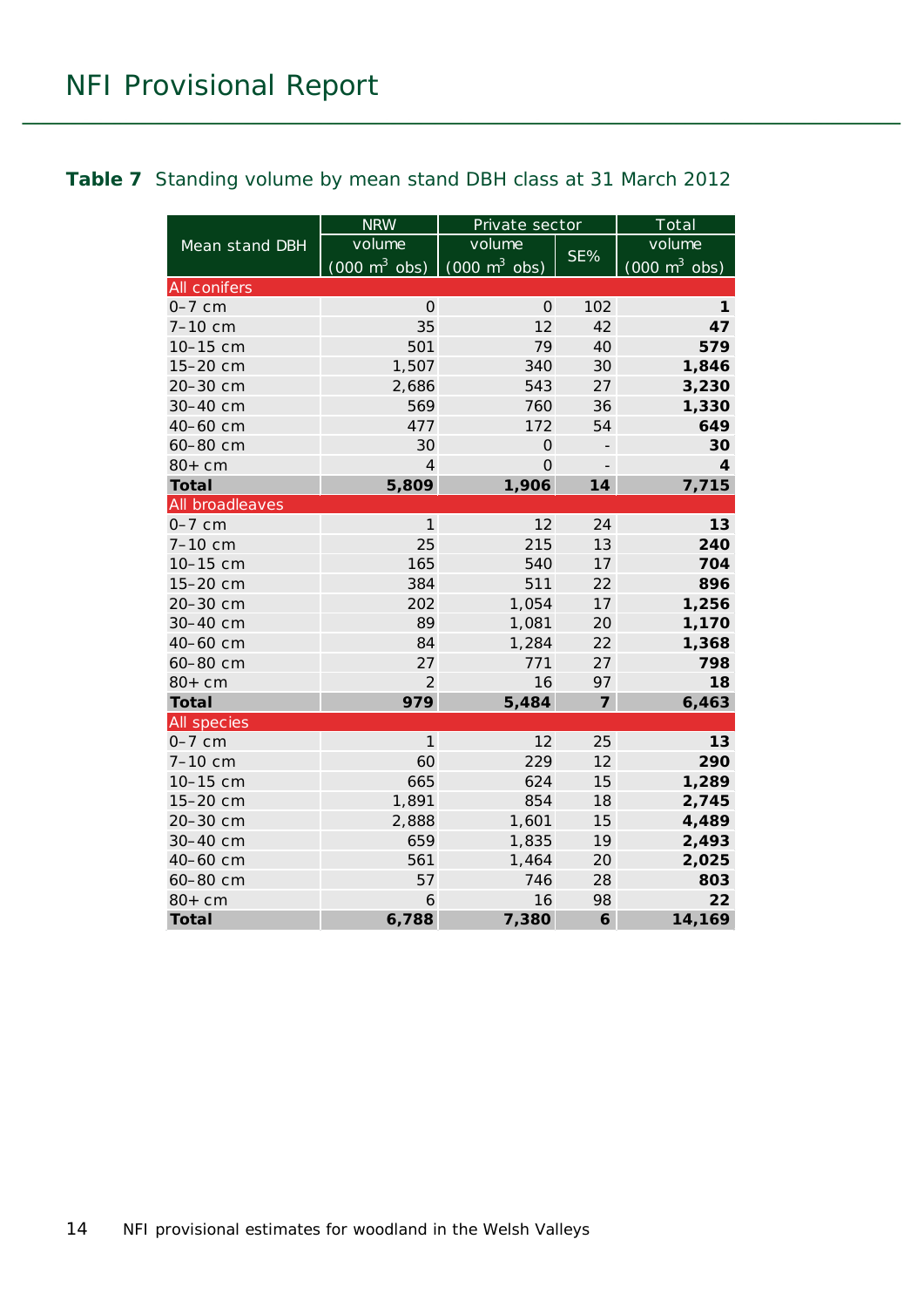### <span id="page-14-0"></span>Biomass and carbon stocks at 31 March 2012

<span id="page-14-1"></span>**Table 8** Standing biomass by principal tree species at 31 March 2012

|                        | <b>NRW</b>     | Private sector |     | Total     |
|------------------------|----------------|----------------|-----|-----------|
| Principal species      | biomass        | biomass        | SE% | biomass   |
|                        | $(000$ odt)    | $(000$ odt)    |     | (000 odt) |
| Conifers               |                |                |     |           |
| Sitka spruce           | 1,835          | 296            | 27  | 2,131     |
| Scots pine             | 203            | 5              | 66  | 208       |
| Corsican pine          | 84             | 65             | 47  | 150       |
| Norway spruce          | 259            | 128            | 46  | 387       |
| Larches                | 852            | 300            | 28  | 1,151     |
| Douglas fir            | 199            | 14             | 97  | 213       |
| Lodgepole pine         | 182            | 55             | 60  | 237       |
| Other conifers         | 129            | 199            | 58  | 328       |
| <b>All conifers</b>    | 3,743          | 1,086          | 13  | 4,829     |
| <b>Broadleaves</b>     |                |                |     |           |
| Oak                    | 172            | 1,267          | 17  | 1,439     |
| <b>Beech</b>           | 231            | 402            | 33  | 633       |
| Sycamore               | 6              | 507            | 31  | 513       |
| Ash                    | 56             | 878            | 19  | 934       |
| <b>Birch</b>           | 55             | 397            | 20  | 452       |
| Sweet chestnut         | 3              | 8              | 82  | 11        |
| Hazel                  | 3              | 147            | 22  | 151       |
| Hawthorn               | $\overline{O}$ | 132            | 29  | 132       |
| Alder                  | 10             | 572            | 24  | 582       |
| Willow                 | $\Omega$       | 214            | 25  | 214       |
| Other broadleaves      | 369            | 386            | 24  | 755       |
| <b>All broadleaves</b> | 905            | 4,911          | 6   | 5,816     |
| All species            |                |                |     |           |
| <b>All species</b>     | 4,648          | 5,996          | 6   | 10,644    |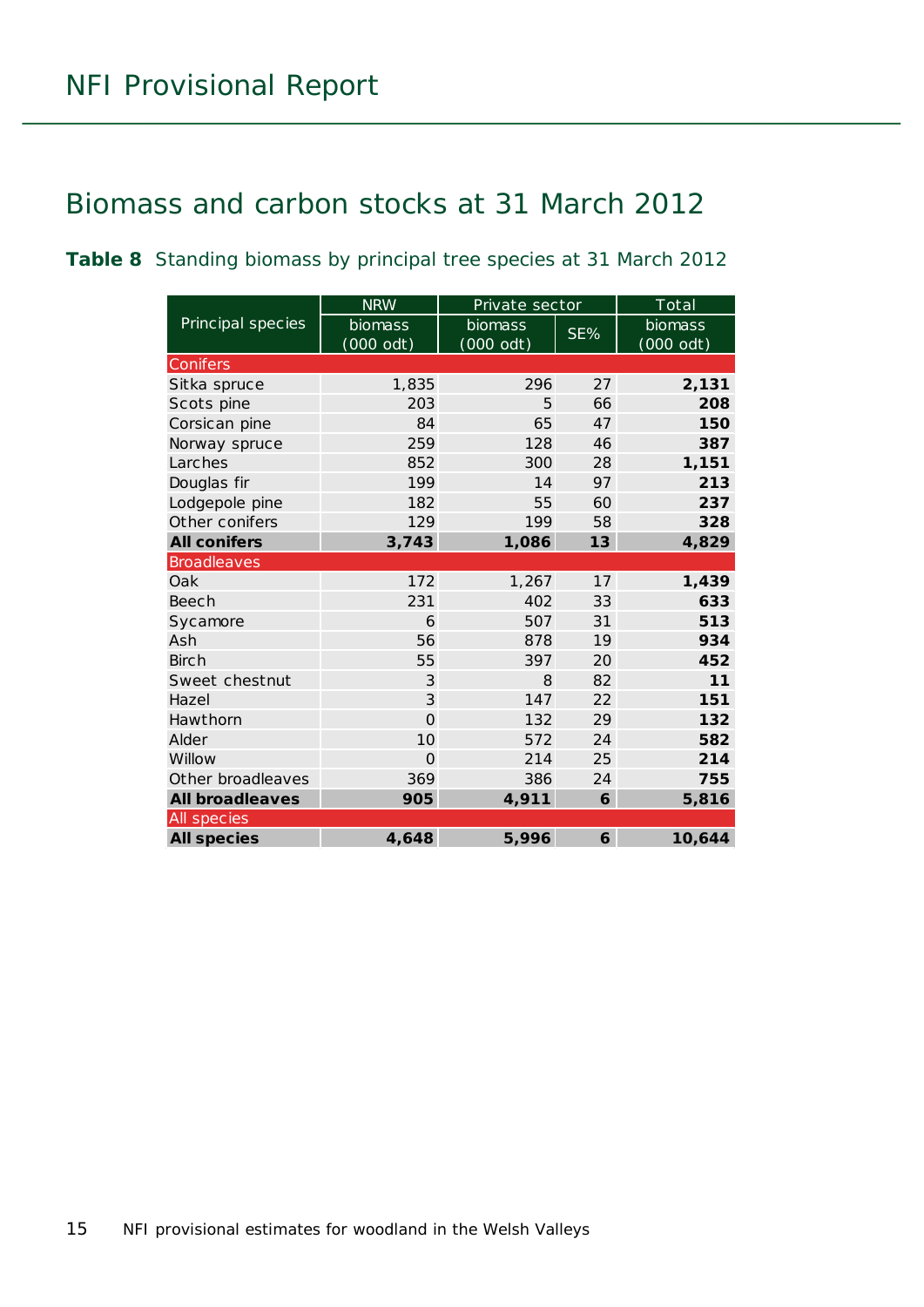#### <span id="page-15-0"></span>**Table 9** Total carbon stocks in principal tree species at 31 March 2012

|                        | <b>NRW</b>        | Private sector    |     | Total             |  |  |
|------------------------|-------------------|-------------------|-----|-------------------|--|--|
| Principal species      | carbon<br>(000 t) | carbon<br>(000 t) | SE% | carbon<br>(000 t) |  |  |
| <b>Conifers</b>        |                   |                   |     |                   |  |  |
| Sitka spruce           | 917               | 148               | 27  | 1,065             |  |  |
| Scots pine             | 102               | $\mathcal{P}$     | 66  | 104               |  |  |
| Corsican pine          | 42                | 33                | 47  | 75                |  |  |
| Norway spruce          | 129               | 64                | 46  | 194               |  |  |
| Larches                | 426               | 150               | 28  | 576               |  |  |
| Douglas fir            | 100               | $\overline{7}$    | 97  | 107               |  |  |
| Lodgepole pine         | 91                | 27                | 60  | 119               |  |  |
| Other conifers         | 65                | 100               | 58  | 164               |  |  |
| <b>All conifers</b>    | 1,872             | 543               | 13  | 2,415             |  |  |
| <b>Broadleaves</b>     |                   |                   |     |                   |  |  |
| Oak                    | 86                | 634               | 17  | 720               |  |  |
| Beech                  | 115               | 201               | 33  | 316               |  |  |
| Sycamore               | 3                 | 253               | 31  | 256               |  |  |
| Ash                    | 28                | 439               | 19  | 467               |  |  |
| <b>Birch</b>           | 27                | 199               | 20  | 226               |  |  |
| Sweet chestnut         | $\overline{2}$    | $\overline{4}$    | 82  | 6                 |  |  |
| Hazel                  | $\overline{2}$    | 74                | 22  | 75                |  |  |
| Hawthorn               | $\Omega$          | 66                | 29  | 66                |  |  |
| Alder                  | 5                 | 286               | 24  | 291               |  |  |
| Willow                 | $\overline{O}$    | 107               | 25  | 107               |  |  |
| Other broadleaves      | 184               | 193               | 24  | 377               |  |  |
| <b>All broadleaves</b> | 452               | 2,456             | 6   | 2,908             |  |  |
| All species            |                   |                   |     |                   |  |  |
| <b>All species</b>     | 2,324             | 2,998             | 6   | 5,322             |  |  |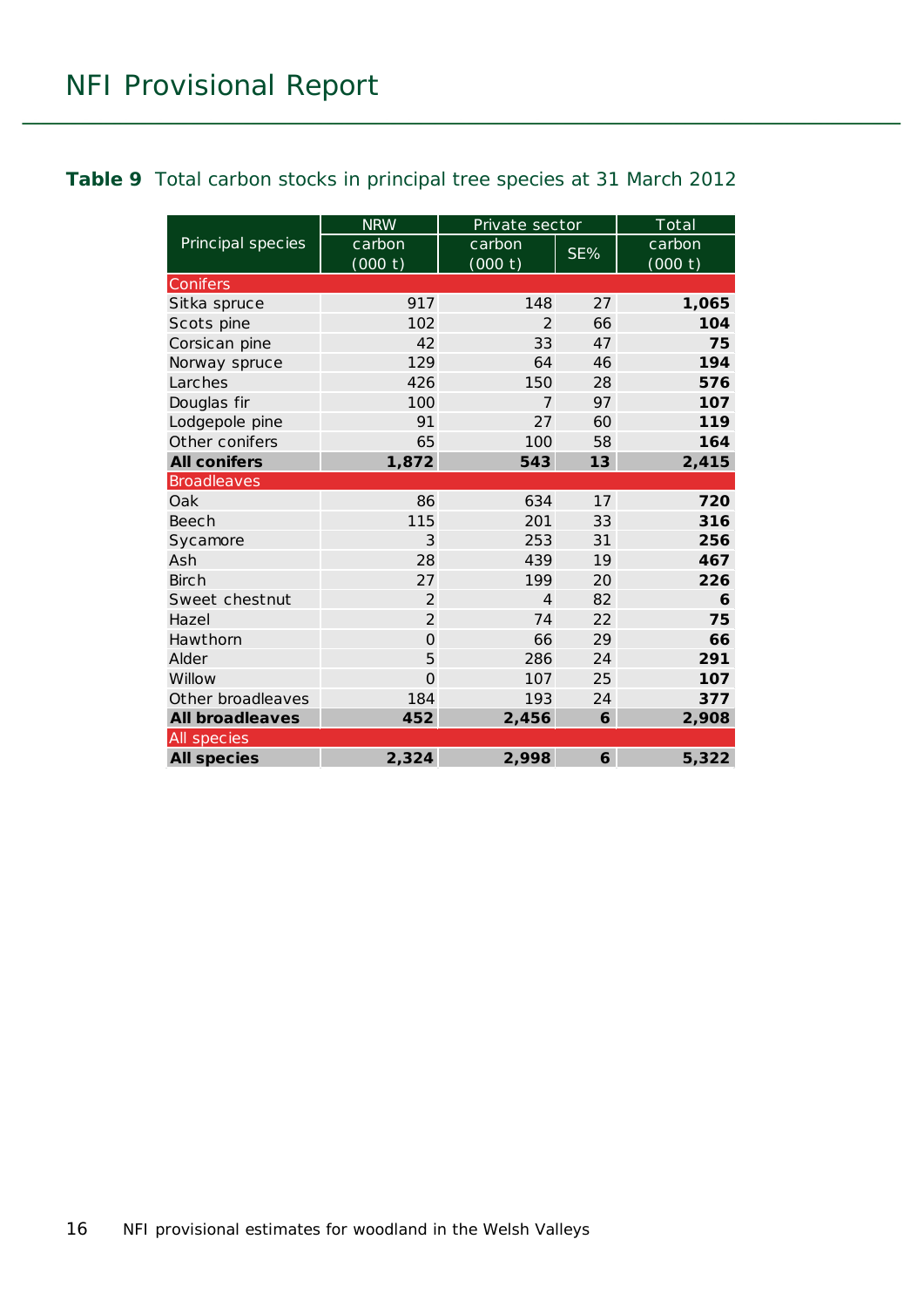### <span id="page-16-0"></span>Evidence of thinning



#### <span id="page-16-1"></span>**Figure 3** Evidence of thinning in Private sector sites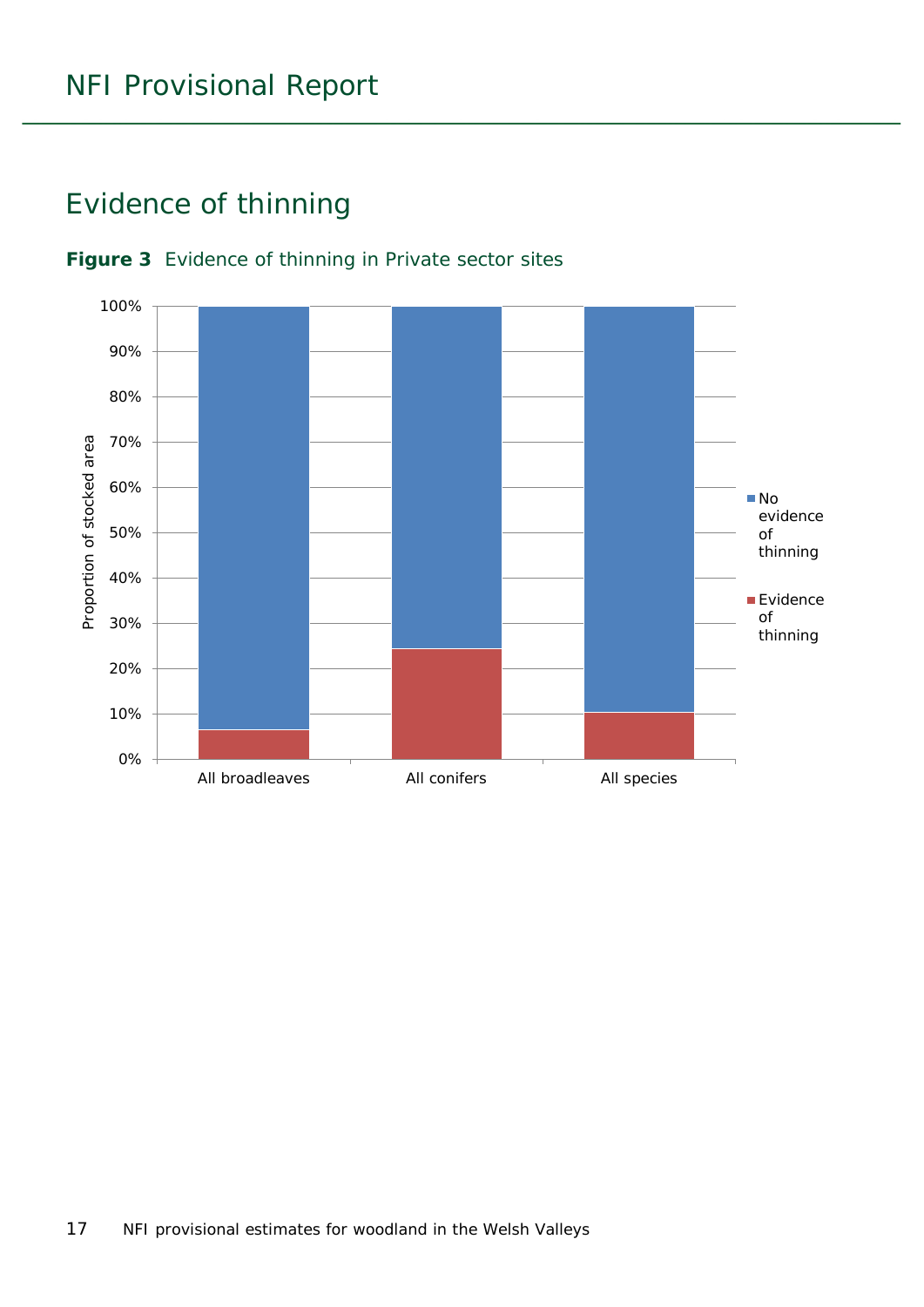### <span id="page-17-0"></span>50-year forecast of timber availability

Refer to the NFI report *50-year forecast of softwood timber availability* (2014) for a description of the underlying methodology and interpretation of the softwood forecast, and also for the Wales and GB context.

Refer to the NFI report *50-year forecast of hardwood timber availability* (2014) for a description of the underlying methodology and interpretation of the hardwood forecast, and also for the Wales and GB context.

In **Figures 4–8 and Tables 10–12** the estimates for the Forestry Commission are based on harvesting regimes derived from Forestry Commission felling and thinning plans as of 31 March 2012.

For the Private sector, information for **Figures 4–8 and Tables 10–12** is based on a scenario which assumes felling at age of maximum mean annual increment with moderate wind risk measures for conifers. For broadleaves, however, only those areas where there is evidence of thinning are assumed to be managed in future. This is a highly conservative assumption but better reflects current practice than assuming all stands will be managed. In turn it is assumed that these broadleaved stands are managed to felling at age of maximum mean annual increment with moderate wind risk measures.

Restocking assumptions for conifer stands clearfelled during the forecast period have been implemented that assume:

- a 10% reduction in the area of conifers on the subsequent rotation
- restocking of currently clearfelled land
- a change in the composition of conifer species on restocking

Restocking assumptions for broadleaved stands clearfelled during the forecast period have been included that assume:

- no reduction in stocked area
- like-for-like species choices are used for broadleaves
- 50% of the land associated with the reduction in conifer stocked area arising from the assumption above is stocked with broadleaves

A full description of the restocking assumptions is to be found in Table D3 of the *50-year forecast of softwood timber availability* (2014). The same restocking assumptions have been applied to both the Forestry Commission and Private sector forecasts.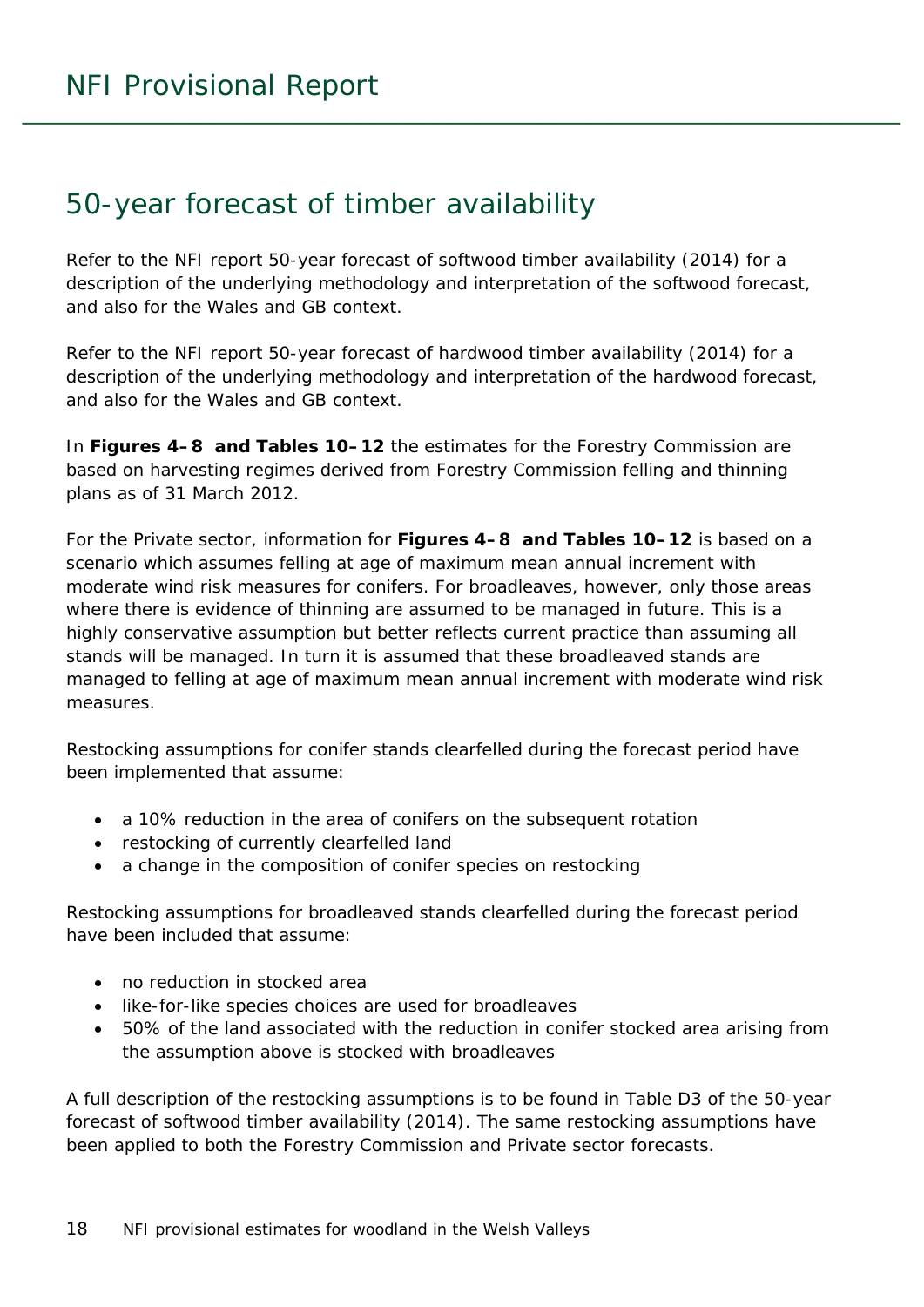Woodland that is classed as currently clearfelled will be restocked according to the restock prescription.

In **Figures 9–13** and **Tables 13–15** the management assumptions for the Private sector hardwoods have been changed to assume all hardwoods are thinned and felled rather than only those in areas that have evidence of thinning. In this report, the tables and figures for estimates under this management scenario will be labelled as 'unrestricted'.

**Figures 14–15** and **Table 16** compare the Private sector hardwood timber availability under the two scenarios. **Figure 14** shows the Private sector hardwood availability for the two scenarios during the 50-year forecast. **Figure 15** and **Table 16** compare the hardwood availability in first 15 years of the forecast under the two scenarios.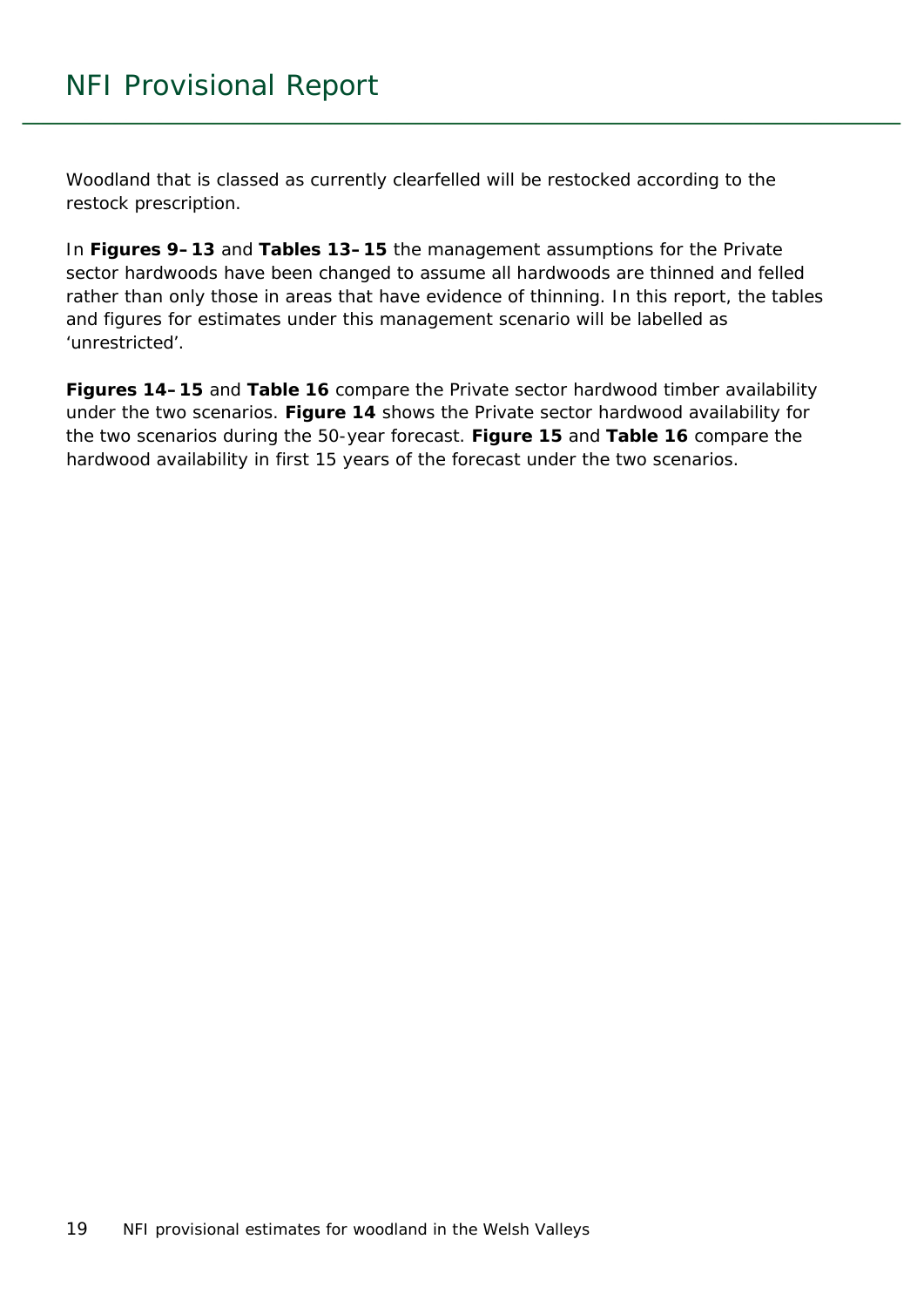50-year forecast of timber availability under the 'headline' harvesting scenario

|  |  | Table 10 50-year forecast of timber availability by time period and principal species |  |  |
|--|--|---------------------------------------------------------------------------------------|--|--|
|  |  |                                                                                       |  |  |

<span id="page-19-1"></span><span id="page-19-0"></span>

|                        |              | $2013 - 16$                     |                          |                               |                                 | $2017 - 21$    |     |                             | $2022 - 26$                     |                |                          |                                 | $2027 - 31$                     |                |                          |                                 |
|------------------------|--------------|---------------------------------|--------------------------|-------------------------------|---------------------------------|----------------|-----|-----------------------------|---------------------------------|----------------|--------------------------|---------------------------------|---------------------------------|----------------|--------------------------|---------------------------------|
|                        | <b>NRW</b>   | Private sector                  |                          | Total                         | <b>NRW</b>                      | Private sector |     | Total                       | <b>NRW</b>                      | Private sector |                          | Total                           | <b>NRW</b>                      | Private sector |                          | Total                           |
| Principal species      |              | volume                          | SE%                      | volume                        | volume                          |                | SE% | volume                      | volume                          |                | SE%                      | volume                          | volume                          |                | SE%                      | volume                          |
|                        |              | $(000 \text{ m}^3 \text{ obs})$ |                          | $(000 \; \text{m}^3)$<br>obs) | $(000 \text{ m}^3 \text{ obs})$ |                |     | $(000 \text{ m}^3)$<br>obs) | $(000 \text{ m}^3 \text{ obs})$ |                |                          | $(000 \text{ m}^3 \text{ obs})$ | $(000 \text{ m}^3 \text{ obs})$ |                |                          | $(000 \text{ m}^3 \text{ obs})$ |
|                        |              |                                 |                          |                               |                                 |                |     |                             |                                 |                |                          |                                 |                                 |                |                          |                                 |
| <b>All conifers</b>    | 275          | 79                              | 28                       | 354                           | 226                             | 78             | 28  | 305                         | 204                             | 134            | 41                       | 338                             | 182                             | 64             | 35                       | 246                             |
| Sitka spruce           | 168          |                                 | 38                       | 175                           | 139                             | 12             | 56  | 151                         | 135                             | 23             | 60                       | 157                             | 125                             | 37             | 60                       | 162                             |
| Scots pine             | Q            | $\Omega$                        | 63                       | 9                             | 15                              | 0              | 54  | 15                          | 8                               | $\mathbf 0$    | 63                       | 8                               | 6                               | $\Omega$       | 58                       |                                 |
| Corsican pine          |              | 3                               | 50                       |                               | 5                               | 3              | 44  | 8                           |                                 | 26             | 49                       | 33                              |                                 |                | 93                       |                                 |
| Norway spruce          | 21           | 9                               | 43                       | 30                            | 19                              | $\overline{7}$ | 43  | 26                          | 13                              | $\overline{7}$ | 43                       | 21                              | 8                               |                | 43                       | 16                              |
| Larches                | 35           | 47                              | 46                       | 82                            | 23                              | 26             | 38  | 49                          | 20                              | 14             | 30                       | 34                              | 19                              | 14             | 43                       | 33                              |
| Douglas fir            | 10           |                                 | 97                       | 11                            | 9                               | $\mathbf{O}$   | 105 | 9                           | 9                               | 5              | 97                       | 14                              | 9                               | O              | 102                      | 10                              |
| Lodgepole pine         | 13           | 3                               | 55                       | 16                            | 11                              | $\overline{2}$ | 54  | 13                          | 10                              | $\overline{2}$ | 54                       | 11                              |                                 |                | 54                       |                                 |
| Other conifers         | 12           | 8                               | 62                       | 20                            | 6                               | 26             | 73  | 32                          | 3                               | 54             | 94                       | 57                              |                                 |                | 42                       |                                 |
| <b>All broadleaves</b> | 11           | 31                              | 37                       | 41                            | $\mathbf{o}$                    | 14             | 33  | 14                          | 9                               | 14             | 27                       | 23                              |                                 | 20             | 51                       | 21                              |
| Oak                    |              | 5                               | 63                       | 8                             | $\Omega$                        | $\overline{2}$ | 51  |                             |                                 | $\overline{2}$ | 48                       |                                 | $\Omega$                        |                | 48                       |                                 |
| Beech                  | 5            | $\Omega$                        | 69                       |                               | $\Omega$                        | $\mathsf{O}$   | 59  | $\Omega$                    |                                 | $\overline{2}$ | 90                       | 6                               | $\Omega$                        | O              | 34                       |                                 |
| Sycamore               | $\Omega$     | 6                               | 58                       | 6                             | $\mathbf{O}$                    | 5              | 65  | 5                           |                                 |                | 53                       | $\mathcal{P}$                   | $\Omega$                        |                | 33                       |                                 |
| Ash                    |              | 11                              | 81                       | 11                            | $\mathbf 0$                     |                | 45  |                             |                                 | $\mathbf{O}$   | 29                       |                                 | $\Omega$                        |                | 31                       |                                 |
| <b>Birch</b>           | $\Omega$     |                                 | 65                       |                               | $\mathbf{O}$                    | 2              | 55  |                             |                                 | 3              | 55                       |                                 | $\Omega$                        | 12             | 82                       | 12                              |
| Sweet chestnut         | $\Omega$     | $\Omega$                        | $\overline{\phantom{a}}$ | $\Omega$                      | $\mathbf{O}$                    | $\mathsf{O}$   |     | $\Omega$                    |                                 | $\Omega$       | $\overline{\phantom{m}}$ |                                 | $\Omega$                        | $\Omega$       | $\overline{\phantom{a}}$ |                                 |
| Hazel                  | $\Omega$     | $\Omega$                        | 70                       | $\Omega$                      | $\mathbf{O}$                    | $\mathbf{1}$   | 87  |                             | $\Omega$                        | $\mathbf{O}$   | 29                       | $\Omega$                        | $\Omega$                        |                | 46                       |                                 |
| Hawthorn               | $\mathbf{O}$ | $\Omega$                        | 32                       | $\mathsf{O}$                  | $\mathbf{O}$                    | $\mathbf 0$    | 33  | $\mathbf{O}$                | $\mathbf{O}$                    |                | 38                       |                                 | $\circ$                         |                | 38                       |                                 |
| Alder                  | $\Omega$     |                                 | 81                       |                               | $\Omega$                        |                | 77  |                             | $\Omega$                        | 3              | 72                       |                                 | $\Omega$                        |                | 78                       |                                 |
| Willow                 | $\Omega$     | $\Omega$                        | 50                       | $\Omega$                      | $\mathbf{O}$                    | $\mathbf{O}$   | 31  | $\Omega$                    |                                 |                | 26                       |                                 | $\Omega$                        |                | 26                       |                                 |
| Other broadleaves      |              |                                 | 35                       |                               | $\Omega$                        |                | 25  |                             |                                 |                | 21                       |                                 | C                               |                | 18                       |                                 |
| <b>All species</b>     | 285          | 111                             | 22                       | 396                           | 227                             | 93             | 24  | 320                         | 213                             | 149            | 38                       | 361                             | 183                             | 83             | 30                       | 266                             |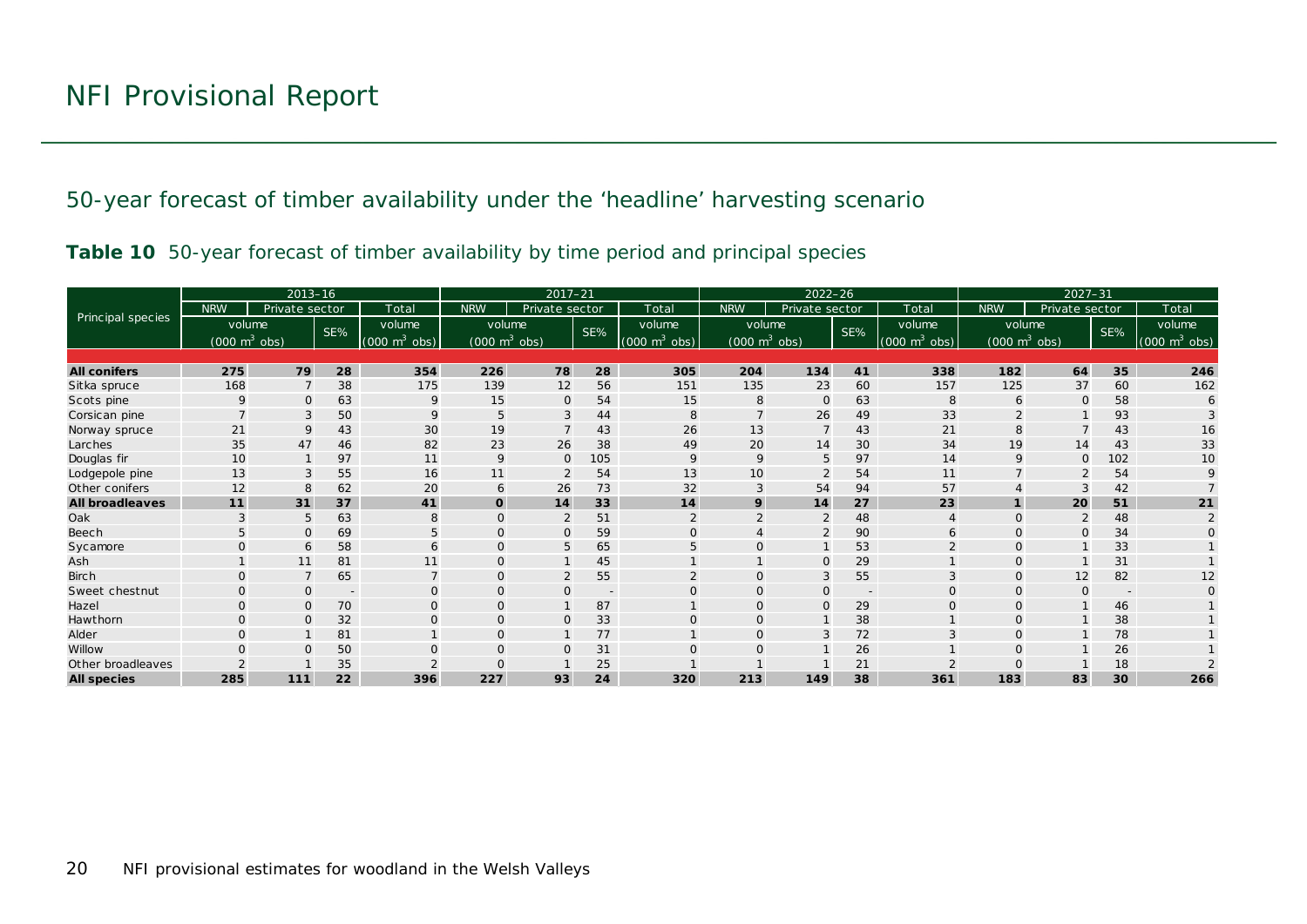#### **Table 10 (cont'd)** 50-year forecast of timber availability by time period and principal species

|                        |                                     | 2032-36        |                          |                                 |                                     | $2037 - 41$    |                          |                                 | 2042-46                         |                |                          |                                     | $2047 - 51$                     |                |                          |                                 |
|------------------------|-------------------------------------|----------------|--------------------------|---------------------------------|-------------------------------------|----------------|--------------------------|---------------------------------|---------------------------------|----------------|--------------------------|-------------------------------------|---------------------------------|----------------|--------------------------|---------------------------------|
|                        | <b>NRW</b>                          | Private sector |                          | Total                           | <b>NRW</b>                          | Private sector |                          | Total                           | <b>NRW</b>                      | Private sector |                          | Total                               | <b>NRW</b>                      | Private sector |                          | Total                           |
| Principal species      | volume                              |                | SE%                      | volume                          | volume                              |                | SE%                      | volume                          | volume                          |                | SE%                      | volume                              | volume                          |                | SE%                      | volume                          |
|                        | $(000 \; \text{m}^3 \; \text{obs})$ |                |                          | $(000 \text{ m}^3 \text{ obs})$ | $(000 \; \text{m}^3 \; \text{obs})$ |                |                          | $(000 \text{ m}^3 \text{ obs})$ | $(000 \text{ m}^3 \text{ obs})$ |                |                          | $(000 \; \text{m}^3 \; \text{obs})$ | $(000 \text{ m}^3 \text{ obs})$ |                |                          | $(000 \text{ m}^3 \text{ obs})$ |
|                        |                                     |                |                          |                                 |                                     |                |                          |                                 |                                 |                |                          |                                     |                                 |                |                          |                                 |
| <b>All conifers</b>    | 296                                 | 138            | 31                       | 434                             | 197                                 | 119            | 30                       | 316                             | 170                             | 24             | 21                       | 195                                 | 186                             | 52             | 29                       | 238                             |
| Sitka spruce           | 229                                 | 89             | 46                       | 318                             | 110                                 | 20             | 69                       | 130                             | 50                              | $\overline{4}$ | 51                       | 53                                  | 91                              |                | 46                       | 95                              |
| Scots pine             | $\mathsf{Q}$                        | $\Omega$       | 58                       | 9                               | 5                                   | $\mathbf{O}$   | 40                       | 6                               | 5                               |                | 32                       | 6                                   | 5                               |                | 44                       | 8                               |
| Corsican pine          | 3                                   | $\mathbf 0$    | 54                       |                                 | 3                                   | 0              | 105                      | 3                               | 5                               | 0              | $\overline{\phantom{a}}$ | 5                                   |                                 | $\Omega$       | $\overline{\phantom{a}}$ |                                 |
| Norway spruce          | 16                                  |                | 40                       | 24                              | 15                                  | 65             | 48                       | 81                              | 12                              | 6              | 54                       | 17                                  | 11                              | 17             | 77                       | 27                              |
| Larches                | 22                                  | 23             | 44                       | 44                              | 36                                  | $\overline{7}$ | 49                       | 43                              | 76                              | $\overline{4}$ | 49                       | 80                                  | 50                              |                | 54                       | 53                              |
| Douglas fir            | 12                                  |                | 38                       | 13                              | 12                                  | $\overline{4}$ | 37                       | 16                              | 13                              | 6              | 30                       | 19                                  | 18                              |                | 27                       | 25                              |
| Lodgepole pine         |                                     | $\overline{2}$ | 54                       |                                 | 4                                   | 15             | 76                       | 20                              | $\mathbf{O}$                    | $\mathbf{0}$   | 94                       |                                     |                                 |                | 102                      | 6                               |
| Other conifers         |                                     | 14             | 55                       | 18                              | 11                                  | 5              | 59                       | 16                              | 10                              | $\overline{4}$ | 44                       | 13                                  | $\sigma$                        | 14             | 45                       | 20                              |
| <b>All broadleaves</b> | 9                                   | 9              | 15                       | 19                              | 6                                   | 24             | 56                       | 30                              | 38                              | 17             | 16                       | 55                                  | 5                               | 20             | 19                       | 24                              |
| Oak                    | $\overline{2}$                      | 2              | 48                       |                                 |                                     | 15             | 91                       | 15                              | 13                              |                | 27                       | 13                                  |                                 | 2              | 53                       | 3                               |
| Beech                  |                                     | $\Omega$       | 30                       |                                 |                                     | $\mathbf{O}$   | 28                       |                                 | 10                              | $\mathbf{O}$   | 28                       | 11                                  |                                 | O              | 28                       |                                 |
| Sycamore               | $\Omega$                            |                | 43                       |                                 | $\Omega$                            |                | 50                       |                                 |                                 | 3              | 42                       |                                     | $\mathcal{C}$                   |                | 35                       |                                 |
| Ash                    | $\Omega$                            | $\overline{2}$ | 51                       | $\mathcal{P}$                   | $\mathbf{O}$                        | $\overline{2}$ | 59                       | $\overline{2}$                  |                                 | $\overline{2}$ | 34                       |                                     |                                 | 3              | 35                       |                                 |
| <b>Birch</b>           | $\mathbf{O}$                        |                | 31                       |                                 | $\mathbf{0}$                        | $\overline{2}$ | 31                       |                                 |                                 | 3              | 33                       |                                     | $\mathbf 0$                     | 6              | 48                       |                                 |
| Sweet chestnut         | $\Omega$                            | $\Omega$       | $\overline{\phantom{a}}$ | $\Omega$                        | $\mathbf{O}$                        | $\mathsf{O}$   | $\overline{\phantom{a}}$ | $\Omega$                        | $\Omega$                        | $\Omega$       | $\overline{\phantom{a}}$ |                                     | $\Omega$                        |                | $\overline{\phantom{a}}$ |                                 |
| Hazel                  | $\mathbf{O}$                        |                | 22                       |                                 | $\mathbf{O}$                        |                | 20                       |                                 |                                 |                | 24                       |                                     | $\mathcal{C}$                   |                | 32                       |                                 |
| Hawthorn               | $\Omega$                            |                | 35                       |                                 | $\mathbf{O}$                        | $\mathbf{1}$   | 32                       |                                 | $\Omega$                        |                | 30                       |                                     | $\Omega$                        |                | 30                       |                                 |
| Alder                  | 0                                   | $\Omega$       | 36                       | $\Omega$                        | $\mathbf{O}$                        |                | 42                       |                                 |                                 |                | 46                       |                                     | $\Omega$                        |                | 39                       |                                 |
| Willow                 | $\Omega$                            |                | 24                       |                                 | $\Omega$                            |                | 23                       |                                 | $\Omega$                        |                | 23                       |                                     | $\Omega$                        |                | 23                       |                                 |
| Other broadleaves      |                                     |                | 17                       |                                 |                                     | $\overline{2}$ | 17                       |                                 | 10                              |                | 40                       | 14                                  |                                 |                | 32                       |                                 |
| <b>All species</b>     | 305                                 | 148            | 29                       | 453                             | 203                                 | 144            | 27                       | 347                             | 208                             | 41             | 15                       | 249                                 | 191                             | 73             | 22                       | 263                             |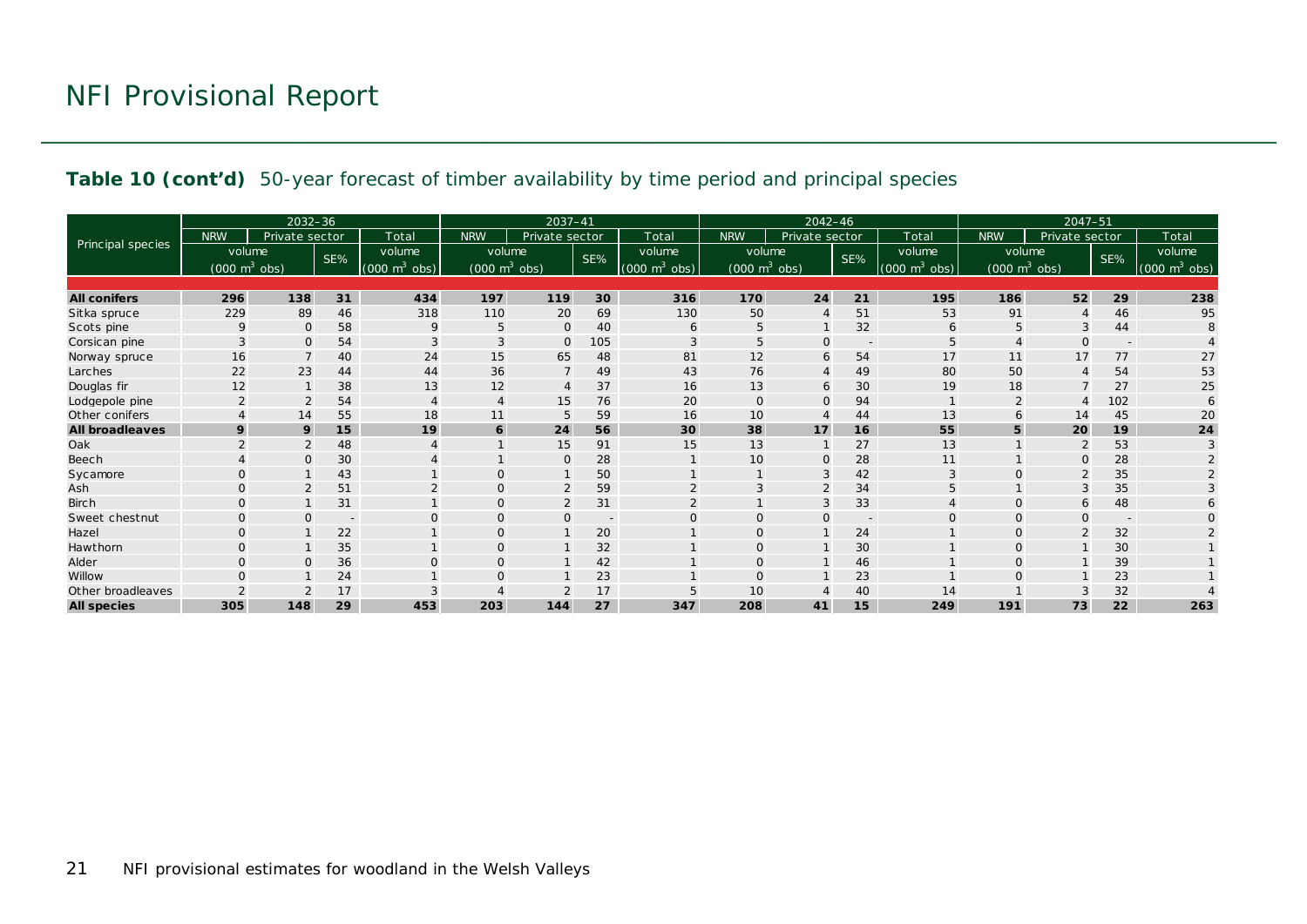#### **Table 10 (cont'd)** 50-year forecast of timber availability by time period and principal species

|                        |                                 | 2052-56        |                          |                                 | $2057 - 61$                         |                |                          |                                     |  |  |  |
|------------------------|---------------------------------|----------------|--------------------------|---------------------------------|-------------------------------------|----------------|--------------------------|-------------------------------------|--|--|--|
|                        | <b>NRW</b>                      | Private sector |                          | Total                           | <b>NRW</b>                          | Private sector |                          | Total                               |  |  |  |
| Principal species      | volume                          |                | SE%                      | volume                          | volume                              |                | SE%                      | volume                              |  |  |  |
|                        | $(000 \text{ m}^3 \text{ obs})$ |                |                          | $(000 \text{ m}^3 \text{ obs})$ | $(000 \; \text{m}^3 \; \text{obs})$ |                |                          | $(000 \; \text{m}^3 \; \text{obs})$ |  |  |  |
|                        |                                 |                |                          |                                 |                                     |                |                          |                                     |  |  |  |
| <b>All conifers</b>    | 159                             | 30             | 17                       | 188                             | 216                                 | 37             | 18                       | 253                                 |  |  |  |
| Sitka spruce           | 60                              | $\overline{4}$ | 42                       | 64                              | 79                                  | 12             | 43                       | 91                                  |  |  |  |
| Scots pine             | 5                               | $\overline{4}$ | 49                       | 9                               | 8                                   | $\overline{2}$ | 25                       | 10                                  |  |  |  |
| Corsican pine          | 3                               | $\Omega$       | $\overline{\phantom{a}}$ | 3                               | 6                                   | $\mathbf{O}$   | $\overline{\phantom{a}}$ | 6                                   |  |  |  |
| Norway spruce          | 10                              | $\overline{2}$ | 24                       | 12                              | 24                                  | 3              | 21                       | 26                                  |  |  |  |
| Larches                | 44                              | $\overline{4}$ | 54                       | 48                              | 47                                  | $\overline{4}$ | 49                       | 51                                  |  |  |  |
| Douglas fir            | 20                              | 9              | 23                       | 28                              | 25                                  | 10             | 21                       | 34                                  |  |  |  |
| Lodgepole pine         | $\overline{4}$                  | $\Omega$       | 102                      | 4                               | 10                                  | $\Omega$       | 69                       | 10                                  |  |  |  |
| Other conifers         | 12                              | $\overline{7}$ | 41                       | 19                              | 18                                  | 6              | 42                       | 24                                  |  |  |  |
| <b>All broadleaves</b> | 14                              | 17             | 17                       | 31                              | 8                                   | 16             | 31                       | 24                                  |  |  |  |
| Oak                    | $\overline{4}$                  | 1              | 24                       | 5                               | $\overline{2}$                      | $\mathbf{1}$   | 24                       | 3                                   |  |  |  |
| Beech                  | $\overline{4}$                  | $\Omega$       | 28                       | 4                               | $\mathbf{1}$                        | $\mathbf{O}$   | 28                       | 1                                   |  |  |  |
| Sycamore               | $\Omega$                        | 1              | 47                       | 1                               | $\Omega$                            | $\mathbf{1}$   | 71                       | 1                                   |  |  |  |
| Ash                    | $\circ$                         | 3              | 35                       | 3                               | $\Omega$                            | 6              | 77                       | 6                                   |  |  |  |
| <b>Birch</b>           | 1                               | 3              | 42                       | 4                               | $\overline{2}$                      | $\overline{2}$ | 55                       | 4                                   |  |  |  |
| Sweet chestnut         | $\Omega$                        | $\Omega$       |                          | $\Omega$                        | $\Omega$                            | $\Omega$       |                          | $\Omega$                            |  |  |  |
| Hazel                  | $\mathbf{1}$                    | $\overline{2}$ | 30                       | 3                               | $\overline{2}$                      | $\overline{2}$ | 30                       | 4                                   |  |  |  |
| Hawthorn               | $\Omega$                        | $\mathbf{1}$   | 30                       | 1                               | $\Omega$                            | $\mathbf{1}$   | 30                       | 1                                   |  |  |  |
| Alder                  | $\circ$                         | $\overline{2}$ | 45                       | $\overline{2}$                  | $\Omega$                            | 1              | 79                       | 1                                   |  |  |  |
| Willow                 | $\Omega$                        | $\overline{2}$ | 59                       | $\overline{2}$                  | $\Omega$                            | $\mathbf{1}$   | 22                       | 1                                   |  |  |  |
| Other broadleaves      | 3                               | $\overline{2}$ | 20                       | 4                               | 1                                   | $\overline{2}$ | 30                       | 3                                   |  |  |  |
| <b>All species</b>     | 173                             | 47             | 13                       | 219                             | 224                                 | 53             | 15                       | 277                                 |  |  |  |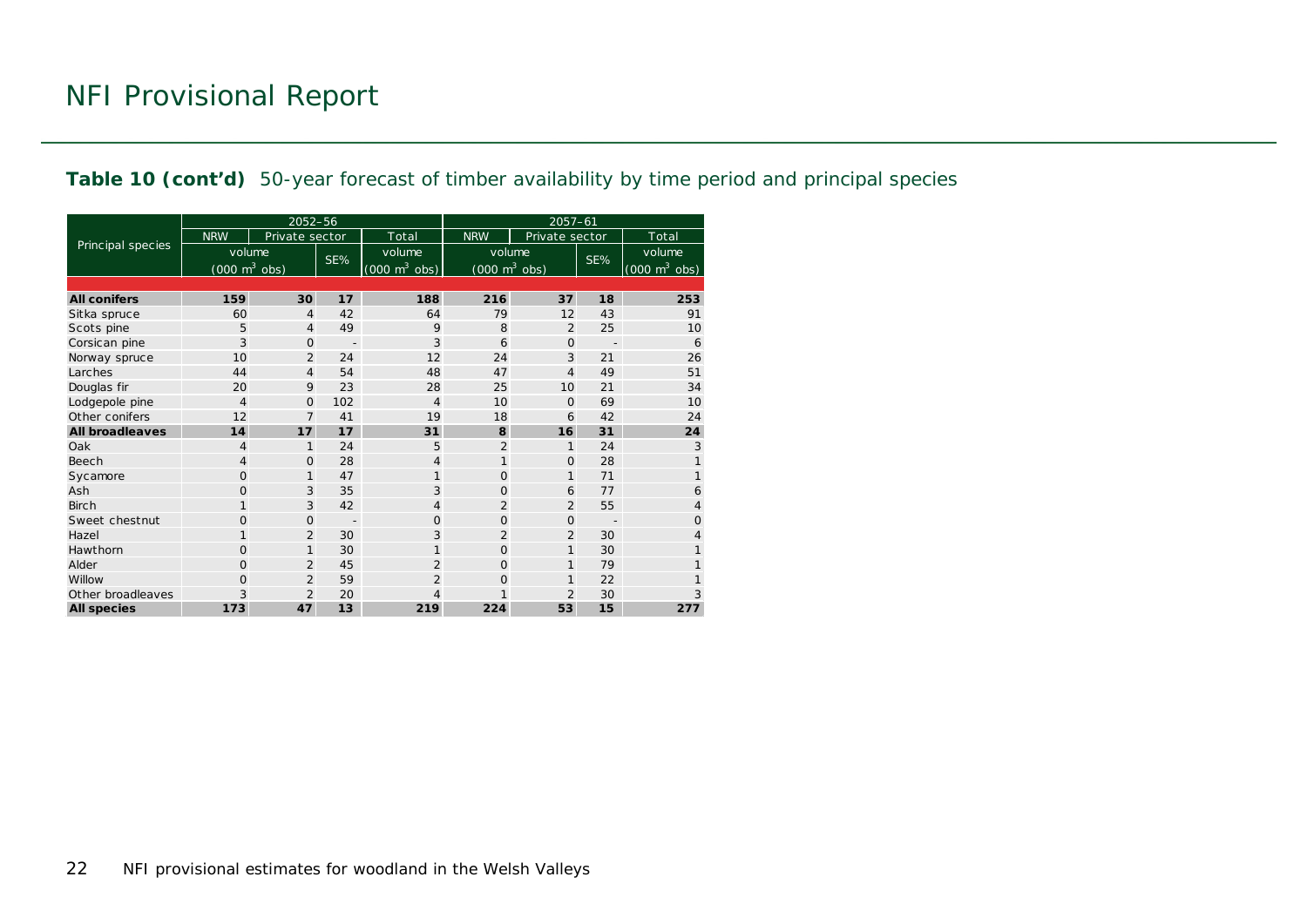<span id="page-22-0"></span>**Table 11** 50-year forecast of standing volume; average annual volumes within periods

|                    | <b>NRW</b>                      | Private sector                      |                | Total                           |  |  |
|--------------------|---------------------------------|-------------------------------------|----------------|---------------------------------|--|--|
| Forecast period    | volume                          | volume                              |                | volume                          |  |  |
|                    | $(000 \text{ m}^3 \text{ obs})$ | $(000 \; \text{m}^3 \; \text{obs})$ | SE%            | $(000 \text{ m}^3 \text{ obs})$ |  |  |
| All conifers       |                                 |                                     |                |                                 |  |  |
| $2013 - 16$        | 5,693                           | 1,913                               | 14             | 7,607                           |  |  |
| $2017 - 21$        | 5,775                           | 1,861                               | 15             | 7,636                           |  |  |
| $2022 - 26$        | 5,968                           | 1,703                               | 15             | 7,670                           |  |  |
| $2027 - 31$        | 6,332                           | 1,425                               | 16             | 7,756                           |  |  |
| $2032 - 36$        | 6,092                           | 1,035                               | 18             | 7,126                           |  |  |
| 2037-41            | 6,109                           | 642                                 | 18             | 6,751                           |  |  |
| $2042 - 46$        | 6,664                           | 549                                 | 19             | 7,213                           |  |  |
| 2047-51            | 7,177                           | 616                                 | 16             | 7,792                           |  |  |
| $2052 - 56$        | 7,803                           | 719                                 | 14             | 8,522                           |  |  |
| $2057 - 61$        | 8,403                           | 940                                 | 13             | 9,343                           |  |  |
| All broadleaves    |                                 |                                     |                |                                 |  |  |
| $2013 - 16$        | 992                             | 5,790                               | $\overline{z}$ | 6,782                           |  |  |
| $2017 - 21$        | 1,068                           | 6,421                               | 6              | 7,489                           |  |  |
| $2022 - 26$        | 1,152                           | 7,220                               | 6              | 8,372                           |  |  |
| $2027 - 31$        | 1,250                           | 8,025                               | 5              | 9,275                           |  |  |
| $2032 - 36$        | 1,350                           | 8,790                               | 5              | 10,139                          |  |  |
| 2037-41            | 1,431                           | 9,502                               | 5              | 10,933                          |  |  |
| $2042 - 46$        | 1,454                           | 10,114                              | 5              | 11,568                          |  |  |
| $2047 - 51$        | 1,448                           | 10,689                              | 5              | 12,138                          |  |  |
| $2052 - 56$        | 1,510                           | 11,196                              | 5              | 12,707                          |  |  |
| $2057 - 61$        | 1,562                           | 11,663                              | 5              | 13,226                          |  |  |
| <b>All species</b> |                                 |                                     |                |                                 |  |  |
| $2013 - 16$        | 6,685                           | 7,694                               | 6              | 14,379                          |  |  |
| $2017 - 21$        | 6,843                           | 8,276                               | 6              | 15,119                          |  |  |
| $2022 - 26$        | 7,120                           | 8,920                               | 5              | 16,039                          |  |  |
| $2027 - 31$        | 7,582                           | 9,452                               | 5              | 17,034                          |  |  |
| $2032 - 36$        | 7,441                           | 9,838                               | 5              | 17,279                          |  |  |
| 2037-41            | 7,540                           | 10,162                              | 5              | 17,702                          |  |  |
| $2042 - 46$        | 8,118                           | 10,686                              | 5              | 18,804                          |  |  |
| 2047-51            | 8,625                           | 11,332                              | 5              | 19,957                          |  |  |
| 2052-56            | 9,313                           | 11,945                              | 5              | 21,258                          |  |  |
| $2057 - 61$        | 9,965                           | 12,636                              | $\overline{4}$ | 22,601                          |  |  |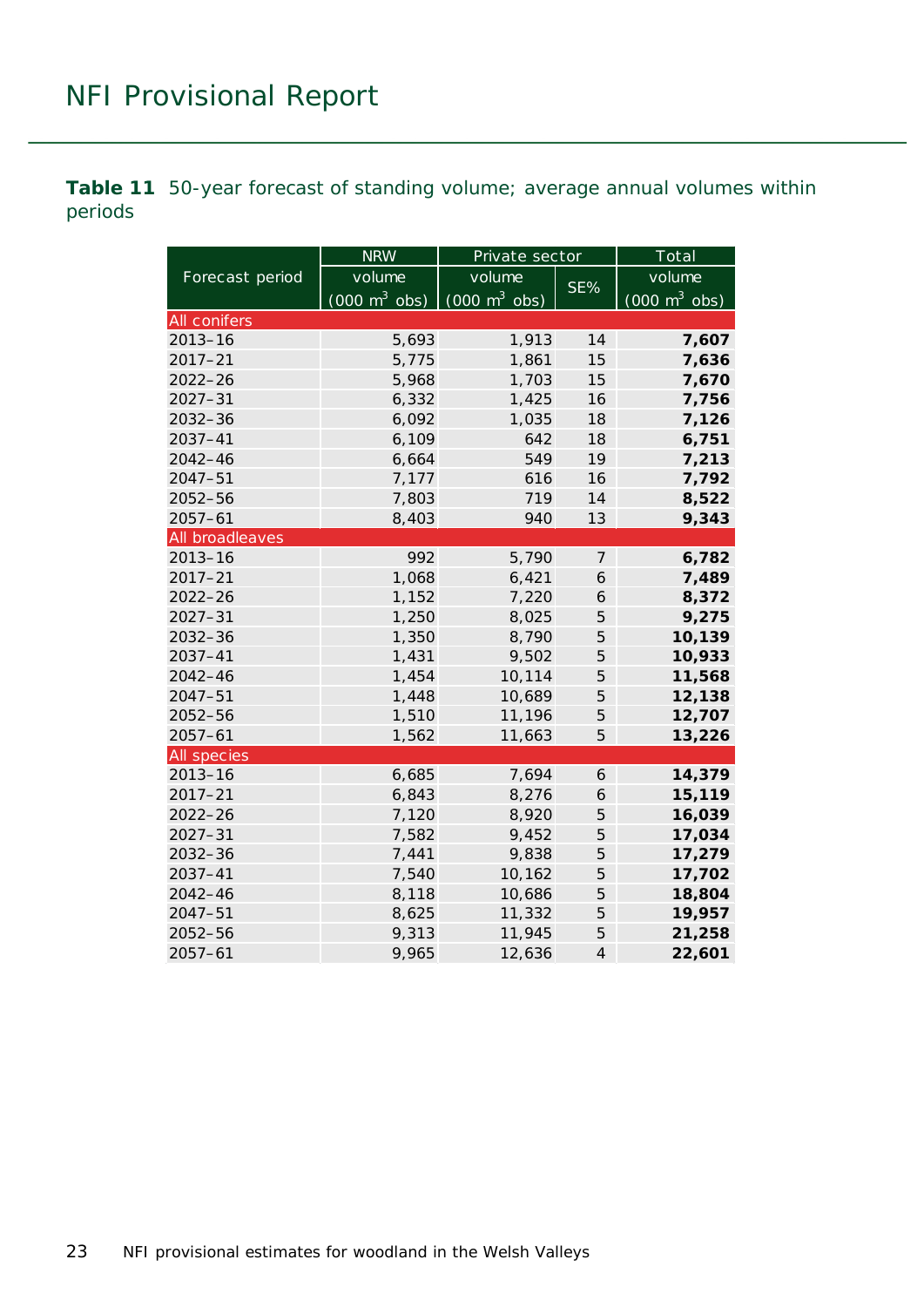<span id="page-23-0"></span>**Table 12** 50-year forecast of net increment; average annual volumes within periods

|                 | <b>NRW</b>                      | Private sector                  |                | Total                           |  |  |
|-----------------|---------------------------------|---------------------------------|----------------|---------------------------------|--|--|
| Forecast period | volume                          | volume                          |                | volume                          |  |  |
|                 | $(000 \text{ m}^3 \text{ obs})$ | $(000 \text{ m}^3 \text{ obs})$ | SE%            | $(000 \text{ m}^3 \text{ obs})$ |  |  |
| All conifers    |                                 |                                 |                |                                 |  |  |
| $2013 - 16$     | 209                             | 76                              | 11             | 285                             |  |  |
| $2017 - 21$     | 237                             | 71                              | 13             | 308                             |  |  |
| $2022 - 26$     | 236                             | 61                              | 14             | 298                             |  |  |
| $2027 - 31$     | 257                             | 48                              | 14             | 305                             |  |  |
| $2032 - 36$     | 242                             | 41                              | 14             | 284                             |  |  |
| 2037-41         | 237                             | 38                              | 15             | 275                             |  |  |
| $2042 - 46$     | 258                             | 41                              | 16             | 300                             |  |  |
| $2047 - 51$     | 289                             | 57                              | 13             | 346                             |  |  |
| 2052-56         | 305                             | 69                              | 12             | 374                             |  |  |
| $2057 - 61$     | 309                             | 80                              | 11             | 389                             |  |  |
| All broadleaves |                                 |                                 |                |                                 |  |  |
| $2013 - 16$     | 18                              | 152                             | $\overline{7}$ | 169                             |  |  |
| $2017 - 21$     | 20                              | 165                             | 6              | 185                             |  |  |
| $2022 - 26$     | 22                              | 178                             | 5              | 200                             |  |  |
| $2027 - 31$     | 25                              | 175                             | 5              | 200                             |  |  |
| 2032-36         | 25                              | 165                             | 5              | 191                             |  |  |
| 2037-41         | 24                              | 153                             | 5              | 177                             |  |  |
| $2042 - 46$     | 23                              | 139                             | 5              | 162                             |  |  |
| $2047 - 51$     | 22                              | 129                             | 5              | 151                             |  |  |
| 2052-56         | 22                              | 117                             | 5              | 139                             |  |  |
| $2057 - 61$     | 21                              | 107                             | 5              | 128                             |  |  |
| All species     |                                 |                                 |                |                                 |  |  |
| $2013 - 16$     | 226                             | 228                             | 6              | 455                             |  |  |
| $2017 - 21$     | 257                             | 237                             | 5              | 494                             |  |  |
| $2022 - 26$     | 258                             | 240                             | 5              | 498                             |  |  |
| $2027 - 31$     | 282                             | 224                             | 5              | 506                             |  |  |
| $2032 - 36$     | 268                             | 208                             | 5              | 476                             |  |  |
| $2037 - 41$     | 261                             | 192                             | 5              | 453                             |  |  |
| $2042 - 46$     | 281                             | 182                             | 5              | 463                             |  |  |
| $2047 - 51$     | 311                             | 186                             | 5              | 497                             |  |  |
| 2052-56         | 327                             | 187                             | 5              | 514                             |  |  |
| $2057 - 61$     | 331                             | 187                             | 5              | 517                             |  |  |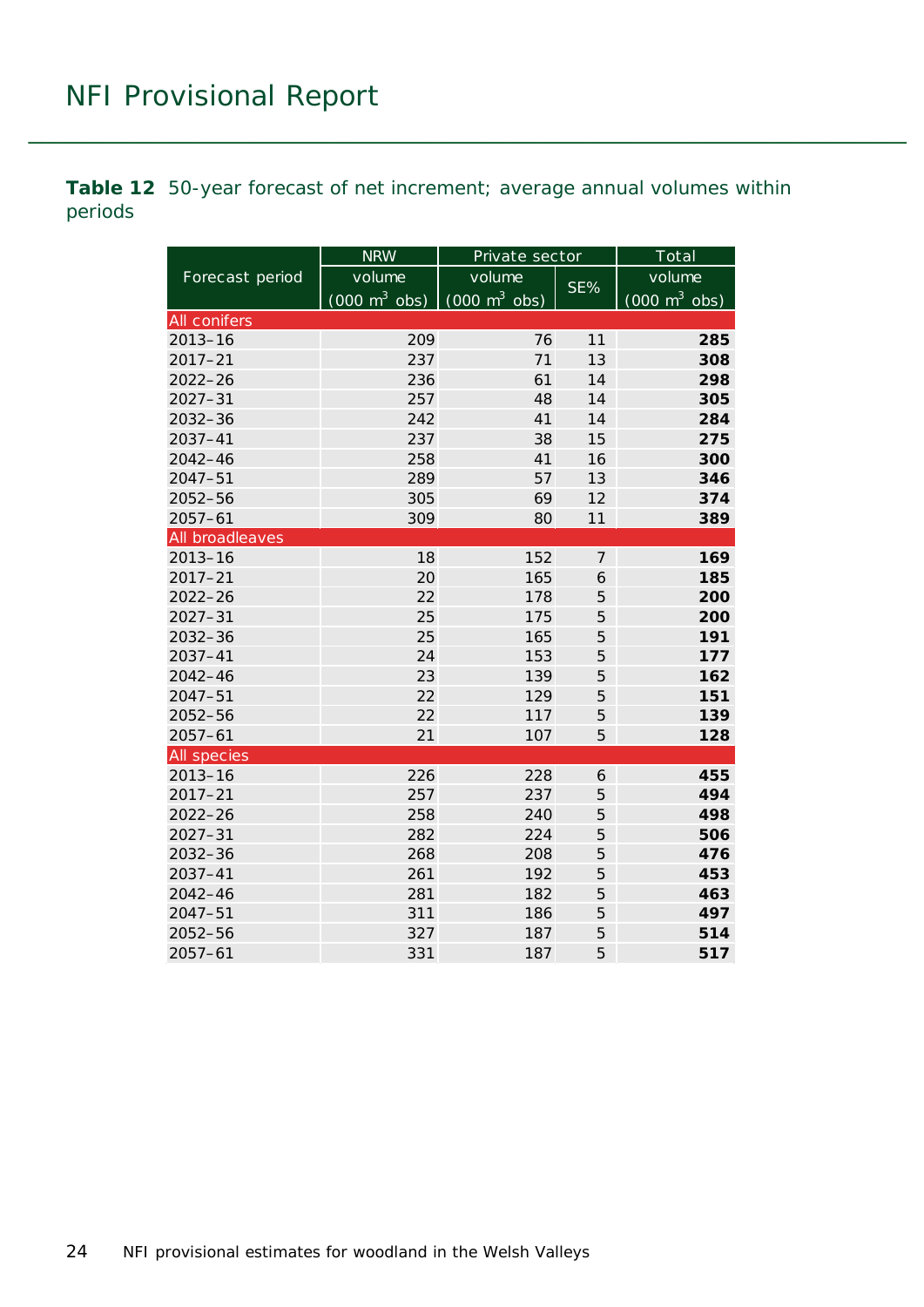

<span id="page-24-0"></span>**Figure 4** Overview of 50-year forecast of average annual softwood availability

<span id="page-24-1"></span>**Figure 4a** Overview of 50-year forecast of average annual hardwood availability

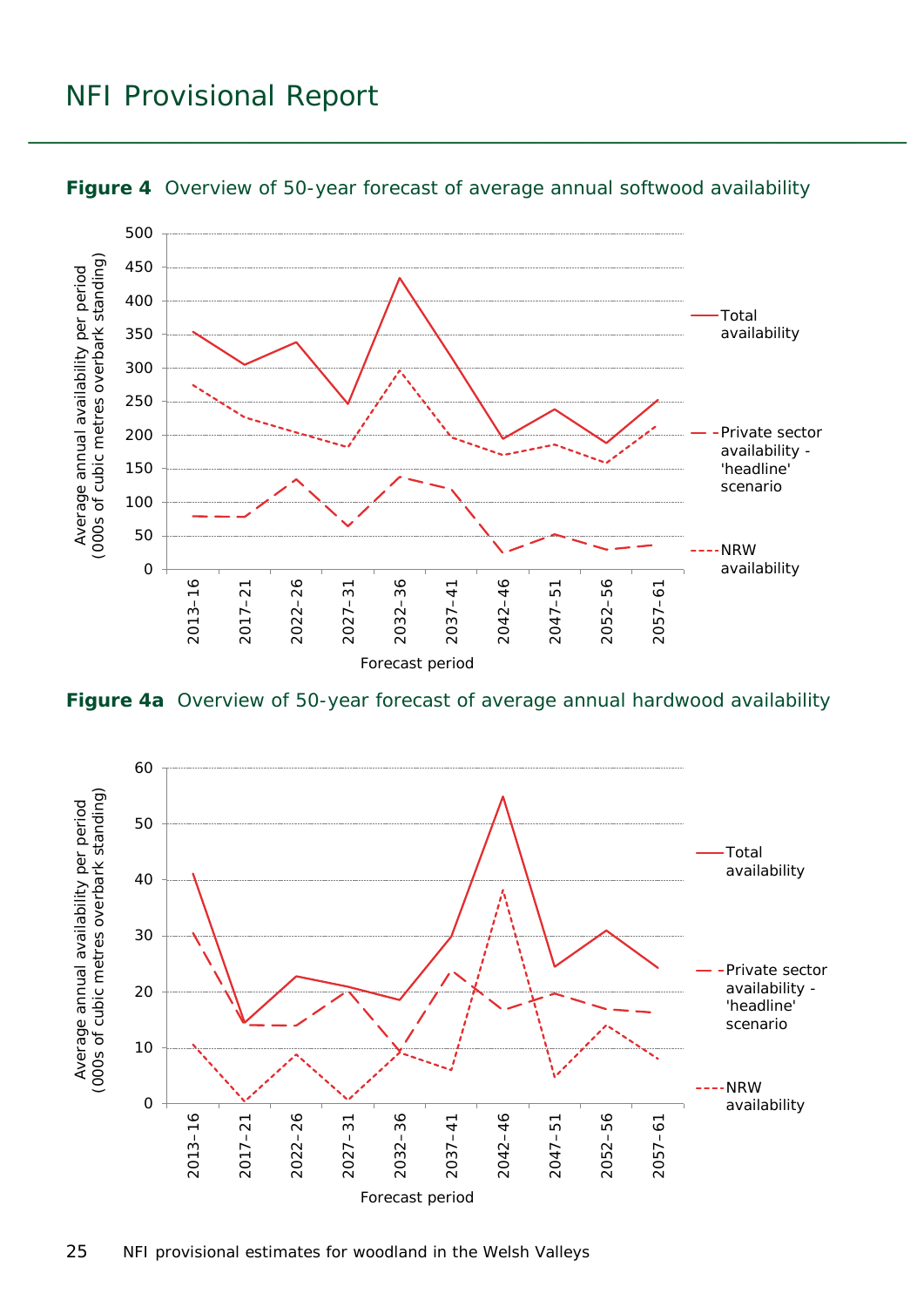

<span id="page-25-0"></span>

<span id="page-25-1"></span>**Figure 6** 50-year forecast of average annual hardwood availability

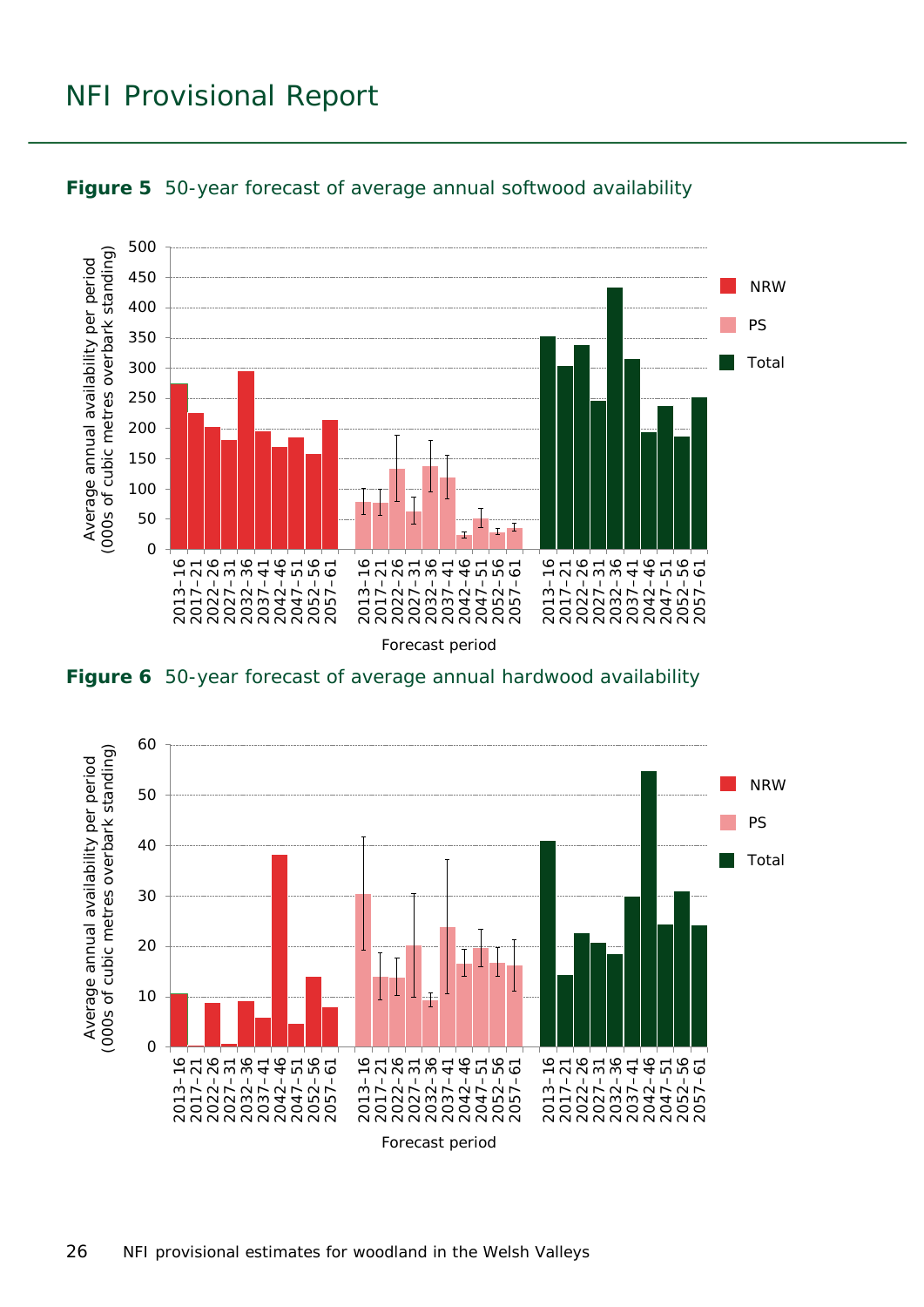

<span id="page-26-0"></span>

<span id="page-26-1"></span>**Figure 8** 50-year forecast of hardwood standing volume, increment and availability

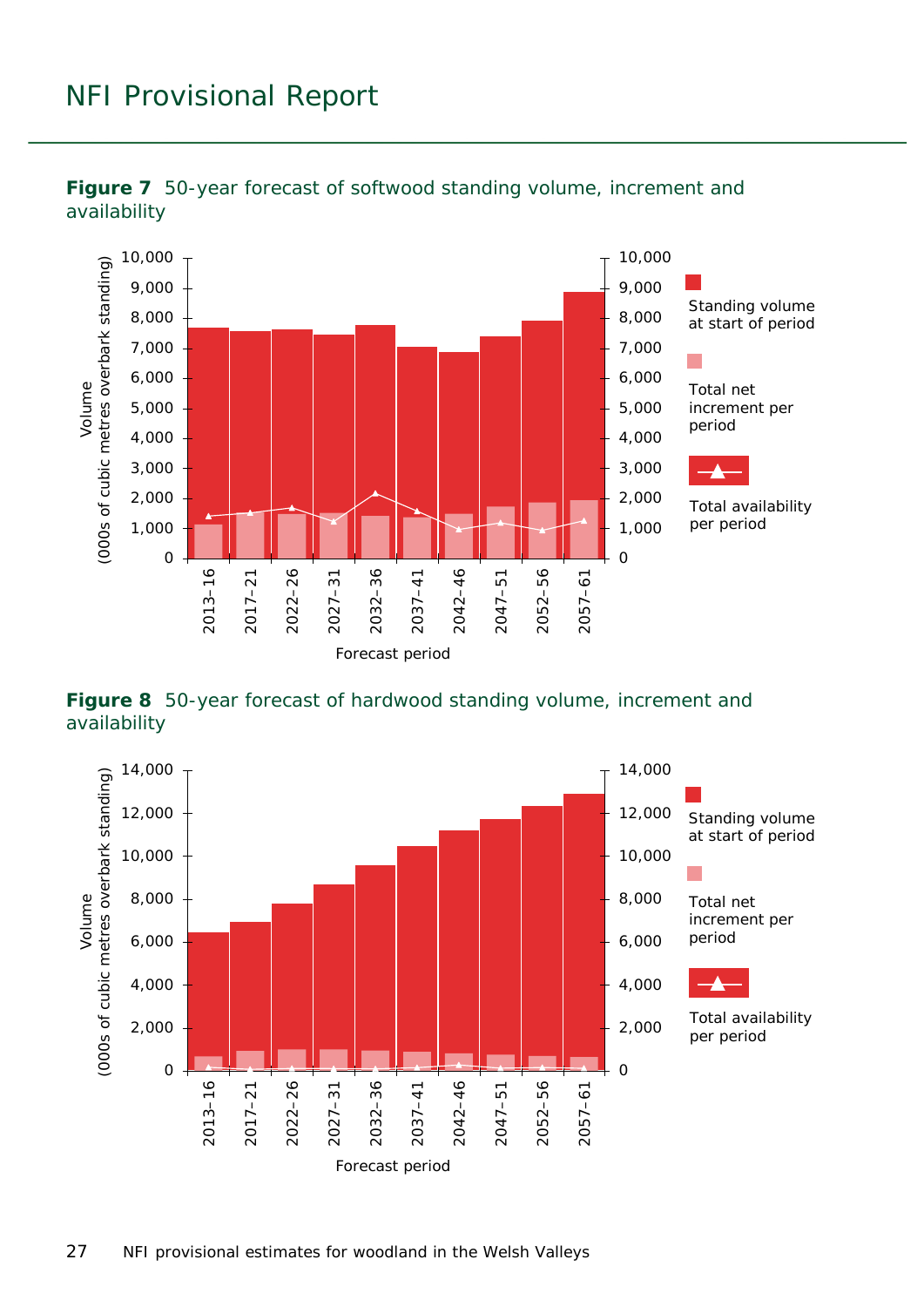50-year forecast of timber availability under the 'unrestricted' scenario

**Table 13** 50-year forecast of timber availability by time period and principal species – unrestricted biological potential for Private sector hardwoods

<span id="page-27-1"></span><span id="page-27-0"></span>

|                        |                                 | $2013 - 16$     |     |                               | $2022 - 26$<br>$2017 - 21$      |                |                 |                                 | $2027 - 31$                     |                |     |                                 |              |                                 |     |                                     |
|------------------------|---------------------------------|-----------------|-----|-------------------------------|---------------------------------|----------------|-----------------|---------------------------------|---------------------------------|----------------|-----|---------------------------------|--------------|---------------------------------|-----|-------------------------------------|
|                        | <b>NRW</b>                      | Private sector  |     | Total                         | <b>NRW</b>                      | Private sector |                 | Total                           | <b>NRW</b>                      | Private sector |     | Total                           | <b>NRW</b>   | Private sector                  |     | Total                               |
| Principal species      | volume                          |                 | SE% | volume                        | volume                          |                | SE%             | volume                          | volume                          |                | SE% | volume                          |              | volume                          | SE% | volume                              |
|                        | $(000 \text{ m}^3 \text{ obs})$ |                 |     | $(000 \; \text{m}^3)$<br>obs) | $(000 \text{ m}^3 \text{ obs})$ |                |                 | $(000 \text{ m}^3 \text{ obs})$ | $(000 \text{ m}^3 \text{ obs})$ |                |     | $(000 \text{ m}^3 \text{ obs})$ |              | $(000 \text{ m}^3 \text{ obs})$ |     | $(000 \; \text{m}^3 \; \text{obs})$ |
|                        |                                 |                 |     |                               |                                 |                |                 |                                 |                                 |                |     |                                 |              |                                 |     |                                     |
| <b>All conifers</b>    | 275                             | 79              | 28  | 354                           | 226                             | 78             | 28              | 305                             | 204                             | 134            | 41  | 338                             | 182          | 64                              | 35  | 246                                 |
| Sitka spruce           | 168                             | $7\overline{ }$ | 38  | 175                           | 139                             | 12             | 56              | 151                             | 135                             | 23             | 60  | 157                             | 125          | 37                              | 60  | 162                                 |
| Scots pine             | $\mathsf Q$                     | $\Omega$        | 63  | 9                             | 15                              | 0              | 54              | 15                              | 8                               | $\Omega$       | 63  | 8                               | 6            | $\Omega$                        | 58  | 6                                   |
| Corsican pine          |                                 | 3               | 50  |                               | 5                               | 3              | 44              | 8                               |                                 | 26             | 49  | 33                              |              |                                 | 93  |                                     |
| Norway spruce          | 21                              | 9               | 43  | 30                            | 19                              | $\overline{7}$ | 43              | 26                              | 13                              | $\overline{7}$ | 43  | 21                              | 8            |                                 | 43  | 16                                  |
| Larches                | 35                              | 47              | 46  | 82                            | 23                              | 26             | 38              | 49                              | 20                              | 14             | 30  | 34                              | 19           | 14                              | 43  | 33                                  |
| Douglas fir            | 10                              |                 | 97  | 11                            | 9                               | $\mathbf{O}$   | 105             | 9                               | 9                               | 5              | 97  | 14                              | 9            | $\Omega$                        | 102 | 10                                  |
| Lodgepole pine         | 13                              |                 | 55  | 16                            | 11                              |                | 54              | 13                              | 10                              |                | 54  | 11                              |              |                                 | 54  |                                     |
| Other conifers         | 12                              | 8               | 62  | 20                            | 6                               | 26             | 73              | 32                              | 3                               | 54             | 94  | 57                              |              |                                 | 42  |                                     |
| <b>All broadleaves</b> | 11                              | 392             | 13  | 403                           | $\mathbf{o}$                    | 316            | 10 <sup>1</sup> | 316                             | 9                               | 190            | 12  | 199                             |              | 157                             | 17  | 157                                 |
| Oak                    |                                 | 26              | 20  | 30                            | $\mathbf{O}$                    | 21             | 17              | 21                              |                                 | 47             | 40  | 50                              | $\Omega$     | 49                              | 49  | 49                                  |
| Beech                  |                                 | 8               | 36  | 13                            | $\Omega$                        |                | 34              |                                 |                                 | 10             | 32  | 14                              | $\Omega$     |                                 | 33  |                                     |
| Sycamore               |                                 | 55              | 32  | 55                            | $\mathbf{O}$                    | 67             | 35              | 67                              | $\mathsf{O}$                    | 13             | 27  | 13                              | $\Omega$     | 9                               | 24  |                                     |
| Ash                    |                                 | 140             | 23  | 140                           | $\mathbf{O}$                    | 86             | 22              | 86                              |                                 | 28             | 20  | 28                              | $\mathbf{O}$ | 15                              | 28  | 15                                  |
| <b>Birch</b>           | $\Omega$                        | 36              | 24  | 36                            | $\mathbf{0}$                    | 29             | 24              | 29                              | $\Omega$                        | 23             | 35  | 23                              | $\mathbf{O}$ | 26                              | 42  | 26                                  |
| Sweet chestnut         |                                 | $\Omega$        | 82  | $\Omega$                      | $\mathbf{O}$                    | $\Omega$       | 82              | $\Omega$                        | $\Omega$                        | $\mathbf{0}$   | 82  | $\mathbf{O}$                    | $\Omega$     | $\Omega$                        | 82  |                                     |
| Hazel                  | $\Omega$                        | $\mathsf{Q}$    | 30  | 9                             | $\mathbf{O}$                    | 17             | 36              | 17                              | $\Omega$                        | 6              | 21  | 6                               | $\Omega$     | 6                               | 29  |                                     |
| Hawthorn               | $\Omega$                        | $\overline{2}$  | 37  | $\overline{2}$                | $\mathbf{O}$                    | $\overline{4}$ | 26              | $\overline{4}$                  | $\Omega$                        | 5              | 30  | 5                               | $\Omega$     | 5                               | 31  |                                     |
| Alder                  | $\Omega$                        | 85              | 40  | 85                            | $\mathbf{0}$                    | 58             | 23              | 58                              | $\Omega$                        | 31             | 24  | 31                              | $\Omega$     | 17                              | 36  | 17                                  |
| Willow                 |                                 | 5               | 28  |                               | $\mathbf{O}$                    | 6              | 21              | 6                               |                                 | $\overline{7}$ | 19  |                                 | $\Omega$     |                                 | 19  |                                     |
| Other broadleaves      |                                 | 25              | 44  | 27                            | $\Omega$                        | 20             | 41              | 20                              |                                 | 19             | 31  | 21                              | $\Omega$     | 14                              | 29  | 15                                  |
| <b>All species</b>     | 285                             | 465             | 12  | 750                           | 227                             | 395            | 10              | 622                             | 213                             | 326            | 18  | 539                             | 183          | 220                             | 16  | 403                                 |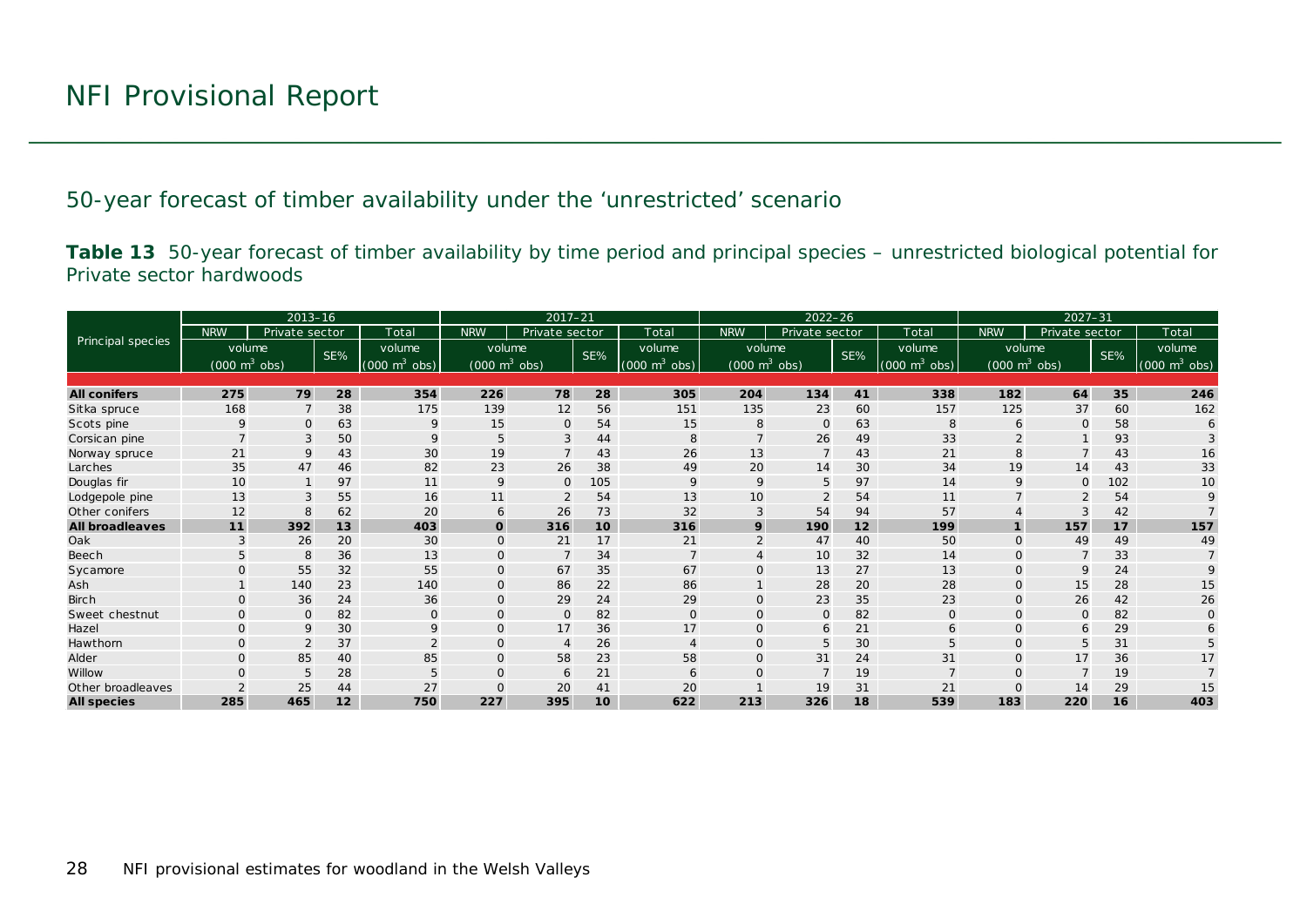**Table 13 (cont'd)** 50-year forecast of timber availability by time period and principal species – unrestricted biological potential for Private sector hardwoods

|                        |                                 | $2032 - 36$    |     |                             |                                 | $2037 - 41$    |     |                                 |                                 | 2042-46          |                          |                                 |                | $2047 - 51$                     |                          |                                     |
|------------------------|---------------------------------|----------------|-----|-----------------------------|---------------------------------|----------------|-----|---------------------------------|---------------------------------|------------------|--------------------------|---------------------------------|----------------|---------------------------------|--------------------------|-------------------------------------|
|                        | <b>NRW</b>                      | Private sector |     | Total                       | <b>NRW</b>                      | Private sector |     | Total                           | <b>NRW</b>                      | Private sector   |                          | Total                           | <b>NRW</b>     | Private sector                  |                          | Total                               |
| Principal species      | volume                          |                | SE% | volume                      | volume                          |                | SE% | volume                          | volume                          |                  | SE%                      | volume                          |                | volume                          | SE%                      | volume                              |
|                        | $(000 \text{ m}^3 \text{ obs})$ |                |     | $(000 \text{ m}^3)$<br>obs) | $(000 \text{ m}^3 \text{ obs})$ |                |     | $(000 \text{ m}^3 \text{ obs})$ | $(000 \text{ m}^3 \text{ obs})$ |                  |                          | $(000 \text{ m}^3 \text{ obs})$ |                | $(000 \text{ m}^3 \text{ obs})$ |                          | $(000 \; \text{m}^3 \; \text{obs})$ |
|                        |                                 |                |     |                             |                                 |                |     |                                 |                                 |                  |                          |                                 |                |                                 |                          |                                     |
| <b>All conifers</b>    | 296                             | 138            | 31  | 434                         | 197                             | 119            | 30  | 316                             | 170                             | 24               | 21                       | 195                             | 186            | 52                              | 29                       | 238                                 |
| Sitka spruce           | 229                             | 89             | 46  | 318                         | 110                             | 20             | 69  | 130                             | 50                              | 4                | 51                       | 53                              | 91             |                                 | 46                       | 95                                  |
| Scots pine             | 9                               | $\mathbf{O}$   | 58  | 9                           | 5                               | $\mathsf{O}$   | 40  | 6                               | 5                               |                  | 32                       | 6                               |                | 3                               | 44                       | 8                                   |
| Corsican pine          | 3                               | $\Omega$       | 54  | 3                           | 3                               | $\mathbf{O}$   | 105 | 3                               | 5                               | $\mathbf{O}$     | $\overline{\phantom{a}}$ | 5                               | $\overline{4}$ | $\Omega$                        | $\overline{\phantom{a}}$ |                                     |
| Norway spruce          | 16                              |                | 40  | 24                          | 15                              | 65             | 48  | 81                              | 12                              | 6                | 54                       | 17                              | 11             | 17                              | 77                       | 27                                  |
| Larches                | 22                              | 23             | 44  | 44                          | 36                              | $\overline{7}$ | 49  | 43                              | 76                              | 4                | 49                       | 80                              | 50             |                                 | 54                       | 53                                  |
| Douglas fir            | 12                              |                | 38  | 13                          | 12                              | $\overline{4}$ | 37  | 16                              | 13                              | 6                | 30                       | 19                              | 18             |                                 | 27                       | 25                                  |
| Lodgepole pine         |                                 |                | 54  |                             | $\overline{4}$                  | 15             | 76  | 20                              | O                               | $\mathbf{O}$     | 94                       |                                 |                |                                 | 102                      | 6                                   |
| Other conifers         |                                 | 14             | 55  | 18                          | 11                              | 5              | 59  | 16                              | 10                              | $\boldsymbol{A}$ | 44                       | 13                              | 6              | 14                              | 45                       | 20                                  |
| <b>All broadleaves</b> | 9                               | 143            | 9   | 152                         | 6                               | 182            | 19  | 188                             | 38                              | 146              | 11                       | 184                             | 5              | 187                             | 16                       | 192                                 |
| Oak                    | 2                               | 22             | 22  | 25                          | $\mathbf{1}$                    | 72             | 49  | 72                              | 13                              | 22               | 29                       | 35                              |                | 35                              | 42                       | 36                                  |
| Beech                  |                                 |                | 32  | 11                          |                                 | $\overline{7}$ | 31  | 8                               | 10                              | $\overline{7}$   | 31                       | 18                              |                | 30                              | 75                       | 32                                  |
| Sycamore               |                                 | 12             | 26  | 12                          | $\mathbf 0$                     | 14             | 26  | 15                              |                                 | 21               | 28                       | 21                              |                | 14                              | 26                       | 14                                  |
| Ash                    | $\Omega$                        | 24             | 21  | 25                          | $\mathbf 0$                     | 18             | 18  | 18                              | 3                               | 17               | 16                       | 20                              |                | 24                              | 22                       | 24                                  |
| <b>Birch</b>           | $\mathbf{O}$                    | 22             | 27  | 22                          | $\mathbf 0$                     | 13             | 31  | 13                              |                                 | 16               | 31                       | 17                              | $\mathbf 0$    | 24                              | 36                       | 24                                  |
| Sweet chestnut         | $\Omega$                        | $\mathbf 0$    | 82  | $\mathbf{O}$                | $\mathbf 0$                     | $\mathbf{O}$   | 82  | $\mathbf 0$                     | 0                               | $\mathbf 0$      | 82                       | $\mathbf{0}$                    | $\Omega$       | 3                               | 96                       | 3                                   |
| Hazel                  | $\Omega$                        | $\overline{7}$ | 21  | 8                           | $\mathbf 0$                     | 12             | 31  | 12                              | O                               | 8                | 23                       | 8                               | $\Omega$       | 13                              | 26                       | 13                                  |
| Hawthorn               | $\Omega$                        | 5              | 31  | 5                           | $\mathbf 0$                     | 5              | 28  | 5                               | 0                               | 5                | 29                       | 5                               | $\Omega$       | 5                               | 28                       |                                     |
| Alder                  | $\Omega$                        | 20             | 30  | 20                          | $\mathsf{O}$                    | 20             | 28  | 20                              | $\Omega$                        | 13               | 27                       | 13                              | $\Omega$       | 12                              | 20                       | 12                                  |
| Willow                 |                                 | $\overline{7}$ | 19  | $\overline{ }$              | $\overline{O}$                  | 8              | 20  | 8                               | $\Omega$                        | 8                | 19                       | 8                               |                | 8                               | 19                       |                                     |
| Other broadleaves      |                                 | 15             | 20  | 16                          |                                 | 13             | 16  | 17                              | 10                              | 28               | 38                       | 38                              |                | 19                              | 24                       | 20                                  |
| <b>All species</b>     | 305                             | 282            | 15  | 588                         | 203                             | 303            | 17  | 506                             | 208                             | 171              | 10                       | 380                             | 191            | 241                             | 14                       | 431                                 |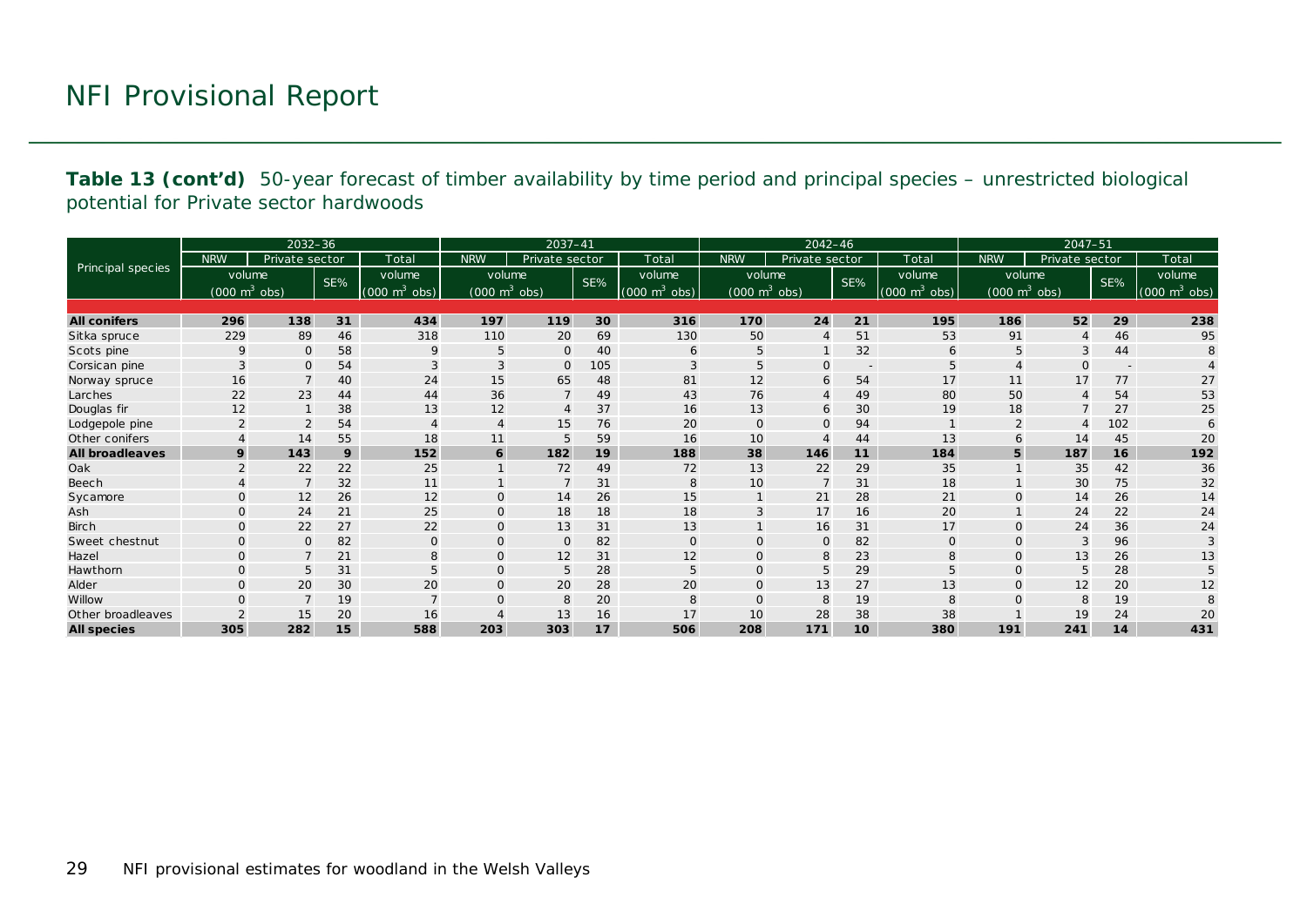**Table 13 (cont'd)** 50-year forecast of timber availability by time period and principal species – unrestricted biological potential for Private sector hardwoods

|                        |                                     | 2052-56        |                |                                     | $2057 - 61$                         |                |                |                                 |  |  |
|------------------------|-------------------------------------|----------------|----------------|-------------------------------------|-------------------------------------|----------------|----------------|---------------------------------|--|--|
|                        | <b>NRW</b>                          | Private sector |                | Total                               | <b>NRW</b>                          | Private sector |                | Total                           |  |  |
| Principal species      | volume                              |                |                | volume                              | volume                              |                |                | volume                          |  |  |
|                        | $(000 \; \text{m}^3 \; \text{obs})$ |                | SE%            | $(000 \; \text{m}^3 \; \text{obs})$ | $(000 \; \text{m}^3 \; \text{obs})$ |                | SE%            | $(000 \text{ m}^3 \text{ obs})$ |  |  |
|                        |                                     |                |                |                                     |                                     |                |                |                                 |  |  |
| <b>All conifers</b>    | 159                                 | 30             | 17             | 188                                 | 216                                 | 37             | 18             | 253                             |  |  |
| Sitka spruce           | 60                                  | $\overline{4}$ | 42             | 64                                  | 79                                  | 12             | 43             | 91                              |  |  |
| Scots pine             | 5                                   | $\overline{4}$ | 49             | 9                                   | 8                                   | $\overline{2}$ | 25             | 10                              |  |  |
| Corsican pine          | 3                                   | $\mathbf{O}$   | $\overline{a}$ | 3                                   | 6                                   | $\mathbf{O}$   | $\overline{a}$ | 6                               |  |  |
| Norway spruce          | 10                                  | $\overline{2}$ | 24             | 12                                  | 24                                  | 3              | 21             | 26                              |  |  |
| Larches                | 44                                  | $\overline{4}$ | 54             | 48                                  | 47                                  | 4              | 49             | 51                              |  |  |
| Douglas fir            | 20                                  | 9              | 23             | 28                                  | 25                                  | 10             | 21             | 34                              |  |  |
| Lodgepole pine         | $\overline{4}$                      | $\mathbf{O}$   | 102            | $\overline{4}$                      | 10                                  | $\mathbf{O}$   | 69             | 10                              |  |  |
| Other conifers         | 12                                  | $\overline{7}$ | 41             | 19                                  | 18                                  | 6              | 42             | 24                              |  |  |
| <b>All broadleaves</b> | 14                                  | 161            | 11             | 175                                 | 8                                   | 143            | 10             | 151                             |  |  |
| Oak                    | $\overline{4}$                      | 13             | 17             | 18                                  | $\overline{2}$                      | 18             | 27             | 20                              |  |  |
| Beech                  | $\overline{4}$                      | 20             | 68             | 23                                  | $\mathbf{1}$                        | 8              | 30             | 9                               |  |  |
| Sycamore               | $\Omega$                            | 13             | 25             | 14                                  | $\Omega$                            | 21             | 53             | 21                              |  |  |
| Ash                    | $\circ$                             | 26             | 21             | 26                                  | $\mathbf{O}$                        | 22             | 25             | 22                              |  |  |
| <b>Birch</b>           | $\mathbf{1}$                        | 15             | 25             | 16                                  | $\overline{2}$                      | 10             | 22             | 12                              |  |  |
| Sweet chestnut         | $\circ$                             | $\Omega$       | 102            | $\Omega$                            | $\Omega$                            | 1              | 102            | $\mathbf{1}$                    |  |  |
| Hazel                  | $\mathbf{1}$                        | 15             | 26             | 17                                  | $\overline{2}$                      | 15             | 27             | 17                              |  |  |
| Hawthorn               | $\Omega$                            | 5              | 28             | 5                                   | $\Omega$                            | $\overline{7}$ | 30             | $\overline{7}$                  |  |  |
| Alder                  | $\Omega$                            | 19             | 24             | 19                                  | $\Omega$                            | 13             | 20             | 13                              |  |  |
| Willow                 | $\Omega$                            | 15             | 32             | 15                                  | $\Omega$                            | 13             | 30             | 13                              |  |  |
| Other broadleaves      | 3                                   | 20             | 26             | 23                                  | 1                                   | 17             | 25             | 18                              |  |  |
| <b>All species</b>     | 173                                 | 192            | 10             | 365                                 | 224                                 | 181            | 9              | 405                             |  |  |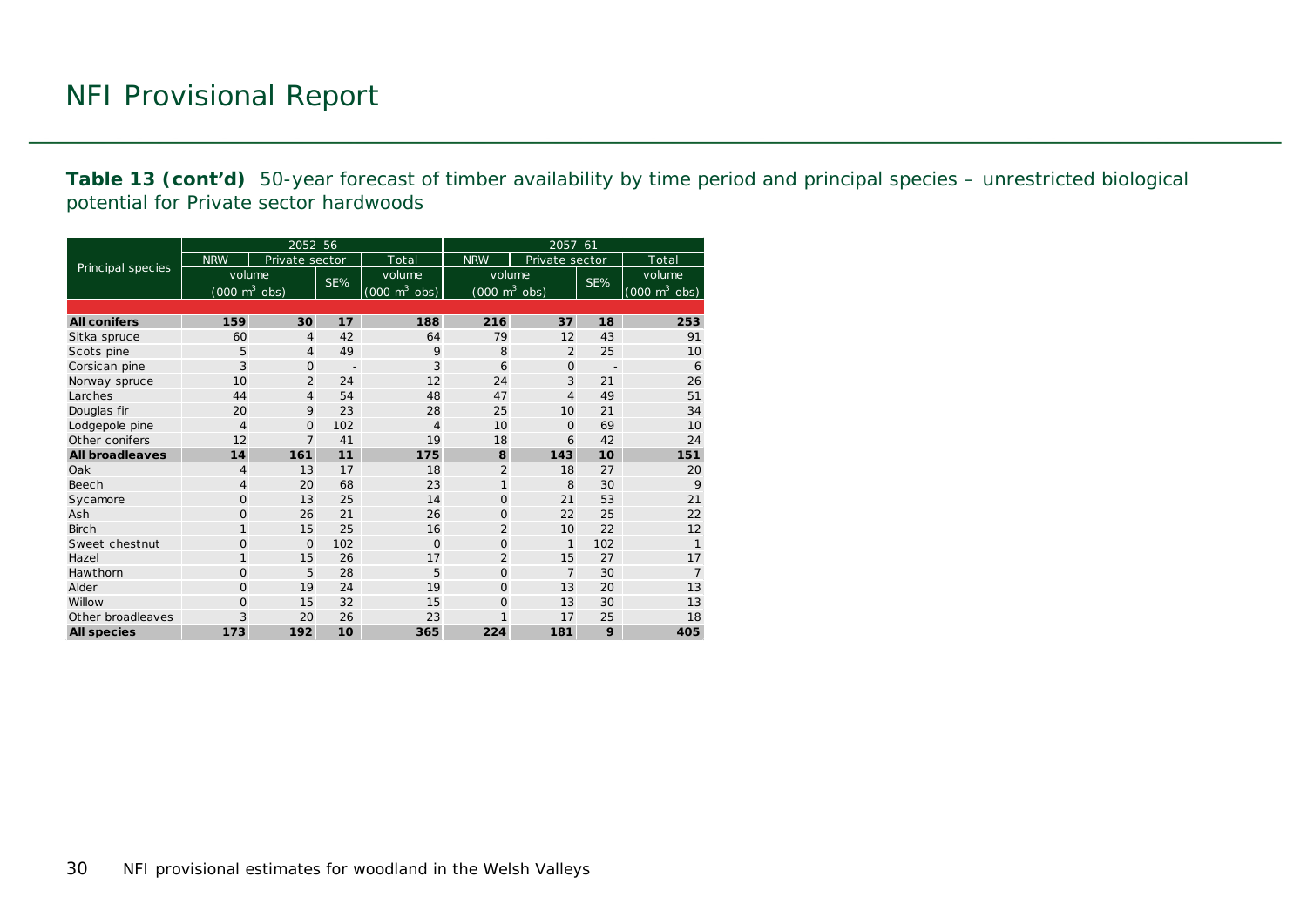<span id="page-30-0"></span>**Table 14** 50-year forecast of standing volume; average annual volumes within periods – unrestricted biological potential for Private sector hardwoods

|                 | <b>NRW</b>                      | Private sector                  |                | Total                           |  |  |
|-----------------|---------------------------------|---------------------------------|----------------|---------------------------------|--|--|
| Forecast period | volume                          | volume                          | SE%            | volume                          |  |  |
|                 | $(000 \text{ m}^3 \text{ obs})$ | $(000 \text{ m}^3 \text{ obs})$ |                | $(000 \text{ m}^3 \text{ obs})$ |  |  |
| All conifers    |                                 |                                 |                |                                 |  |  |
| $2013 - 16$     | 5,693                           | 1,913                           | 14             | 7,607                           |  |  |
| $2017 - 21$     | 5,775                           | 1,861                           | 15             | 7,636                           |  |  |
| $2022 - 26$     | 5,968                           | 1,703                           | 15             | 7,670                           |  |  |
| $2027 - 31$     | 6,332                           | 1,425                           | 16             | 7,756                           |  |  |
| 2032-36         | 6,092                           | 1,035                           | 18             | 7,126                           |  |  |
| 2037-41         | 6,109                           | 642                             | 18             | 6,751                           |  |  |
| $2042 - 46$     | 6,664                           | 549                             | 19             | 7,213                           |  |  |
| 2047-51         | 7,177                           | 616                             | 16             | 7,792                           |  |  |
| 2052-56         | 7,803                           | 719                             | 14             | 8,522                           |  |  |
| $2057 - 61$     | 8,403                           | 940                             | 13             | 9,343                           |  |  |
| All broadleaves |                                 |                                 |                |                                 |  |  |
| $2013 - 16$     | 992                             | 4,782                           | $\overline{7}$ | 5,774                           |  |  |
| $2017 - 21$     | 1,068                           | 4,082                           | 8              | 5,150                           |  |  |
| $2022 - 26$     | 1,152                           | 3,585                           | 9              | 4,737                           |  |  |
| $2027 - 31$     | 1,250                           | 3,647                           | 9              | 4,898                           |  |  |
| 2032-36         | 1,350                           | 3,727                           | 9              | 5,077                           |  |  |
| $2037 - 41$     | 1,431                           | 3,824                           | 8              | 5,255                           |  |  |
| 2042-46         | 1,454                           | 3,848                           | 8              | 5,302                           |  |  |
| $2047 - 51$     | 1,448                           | 4,041                           | 7              | 5,489                           |  |  |
| $2052 - 56$     | 1,510                           | 3,980                           | $\overline{7}$ | 5,490                           |  |  |
| $2057 - 61$     | 1,562                           | 4,123                           | 7              | 5,685                           |  |  |
| All species     |                                 |                                 |                |                                 |  |  |
| $2013 - 16$     | 6,685                           | 6,714                           | 7              | 13,399                          |  |  |
| $2017 - 21$     | 6,843                           | 5,964                           | 7              | 12,807                          |  |  |
| $2022 - 26$     | 7,120                           | 5,309                           | 8              | 12,428                          |  |  |
| $2027 - 31$     | 7,582                           | 5,092                           | 8              | 12,674                          |  |  |
| 2032-36         | 7,441                           | 4,786                           | 8              | 12,228                          |  |  |
| 2037-41         | 7,540                           | 4,487                           | 8              | 12,027                          |  |  |
| $2042 - 46$     | 8,118                           | 4,415                           | $\overline{7}$ | 12,533                          |  |  |
| $2047 - 51$     | 8,625                           | 4,675                           | $\overline{7}$ | 13,300                          |  |  |
| 2052-56         | 9,313                           | 4,713                           | 6              | 14,027                          |  |  |
| $2057 - 61$     | 9,965                           | 5,076                           | 6              | 15,041                          |  |  |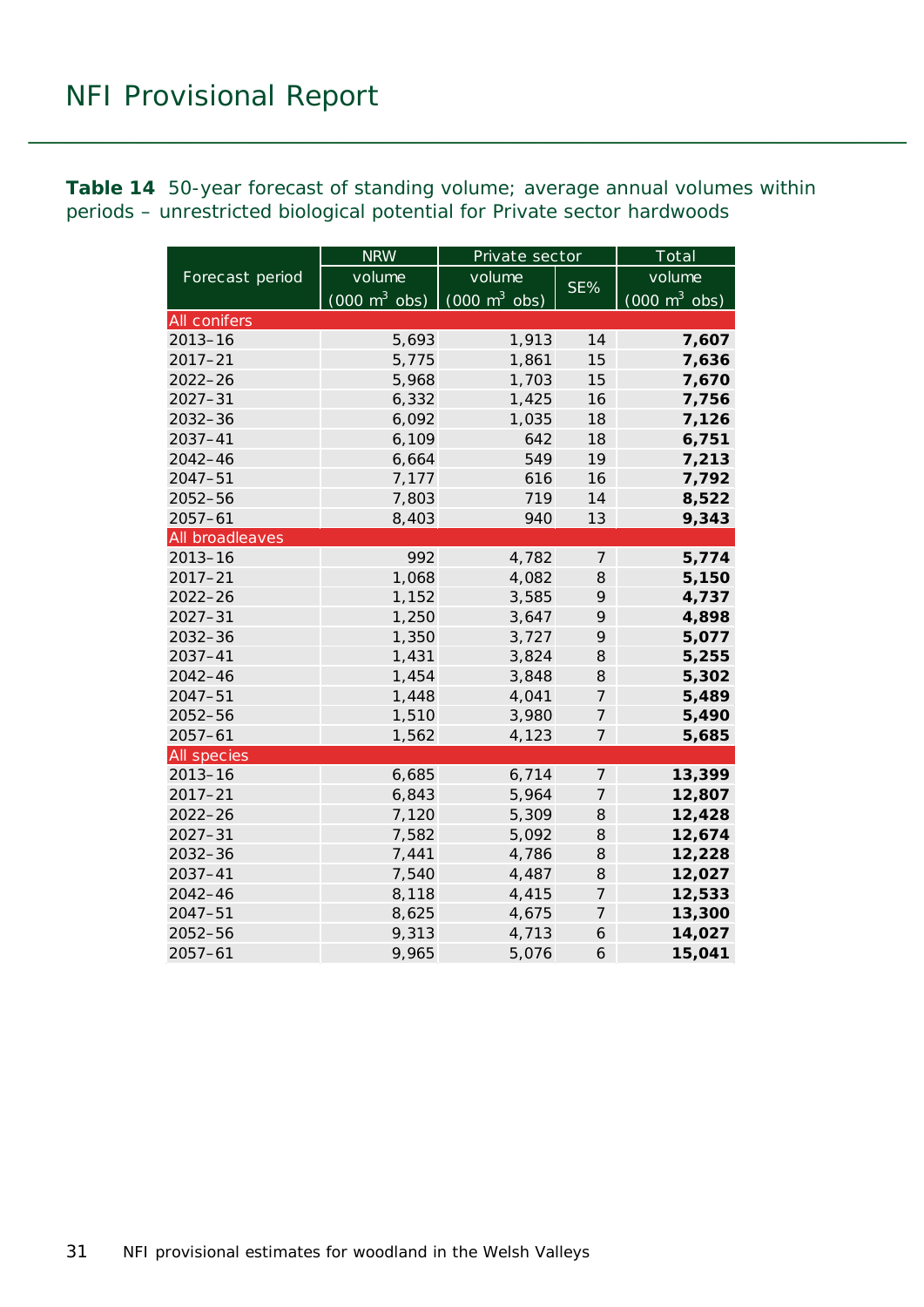<span id="page-31-0"></span>**Table 15** 50-year forecast of net increment; average annual volumes within periods – unrestricted biological potential for Private sector hardwoods

|                    | <b>NRW</b>                      | Private sector                  |                | Total                           |  |  |
|--------------------|---------------------------------|---------------------------------|----------------|---------------------------------|--|--|
| Forecast period    | volume                          | volume                          |                | volume                          |  |  |
|                    | $(000 \text{ m}^3 \text{ obs})$ | $(000 \text{ m}^3 \text{ obs})$ | SE%            | $(000 \text{ m}^3 \text{ obs})$ |  |  |
| All conifers       |                                 |                                 |                |                                 |  |  |
| $2013 - 16$        | 209                             | 76                              | 11             | 285                             |  |  |
| $2017 - 21$        | 237                             | 71                              | 13             | 308                             |  |  |
| $2022 - 26$        | 236                             | 61                              | 14             | 298                             |  |  |
| $2027 - 31$        | 257                             | 48                              | 14             | 305                             |  |  |
| 2032-36            | 242                             | 41                              | 14             | 284                             |  |  |
| 2037-41            | 237                             | 38                              | 15             | 275                             |  |  |
| 2042-46            | 258                             | 41                              | 16             | 300                             |  |  |
| 2047-51            | 289                             | 57                              | 13             | 346                             |  |  |
| 2052-56            | 305                             | 69                              | 12             | 374                             |  |  |
| $2057 - 61$        | 309                             | 80                              | 11             | 389                             |  |  |
| All broadleaves    |                                 |                                 |                |                                 |  |  |
| $2013 - 16$        | 18                              | 149                             | 6              | 167                             |  |  |
| $2017 - 21$        | 20                              | 150                             | 6              | 171                             |  |  |
| $2022 - 26$        | 22                              | 155                             | 6              | 177                             |  |  |
| $2027 - 31$        | 25                              | 164                             | 6              | 189                             |  |  |
| 2032-36            | 25                              | 175                             | 5              | 200                             |  |  |
| 2037-41            | 24                              | 186                             | 5              | 210                             |  |  |
| 2042-46            | 23                              | 190                             | 5              | 213                             |  |  |
| $2047 - 51$        | 22                              | 189                             | $\overline{4}$ | 211                             |  |  |
| 2052-56            | 22                              | 179                             | $\overline{4}$ | 201                             |  |  |
| $2057 - 61$        | 21                              | 172                             | $\overline{4}$ | 193                             |  |  |
| <b>All species</b> |                                 |                                 |                |                                 |  |  |
| $2013 - 16$        | 226                             | 226                             | $\sqrt{5}$     | 453                             |  |  |
| $2017 - 21$        | 257                             | 222                             | 5              | 479                             |  |  |
| $2022 - 26$        | 258                             | 217                             | 6              | 475                             |  |  |
| $2027 - 31$        | 282                             | 212                             | $\sqrt{5}$     | 494                             |  |  |
| $2032 - 36$        | 268                             | 218                             | $\sqrt{5}$     | 485                             |  |  |
| 2037-41            | 261                             | 225                             | $\overline{4}$ | 486                             |  |  |
| $2042 - 46$        | 281                             | 232                             | $\overline{4}$ | 513                             |  |  |
| $2047 - 51$        | 311                             | 246                             | $\overline{4}$ | 558                             |  |  |
| 2052-56            | 327                             | 249                             | $\overline{4}$ | 576                             |  |  |
| $2057 - 61$        | 331                             | 252                             | $\overline{4}$ | 582                             |  |  |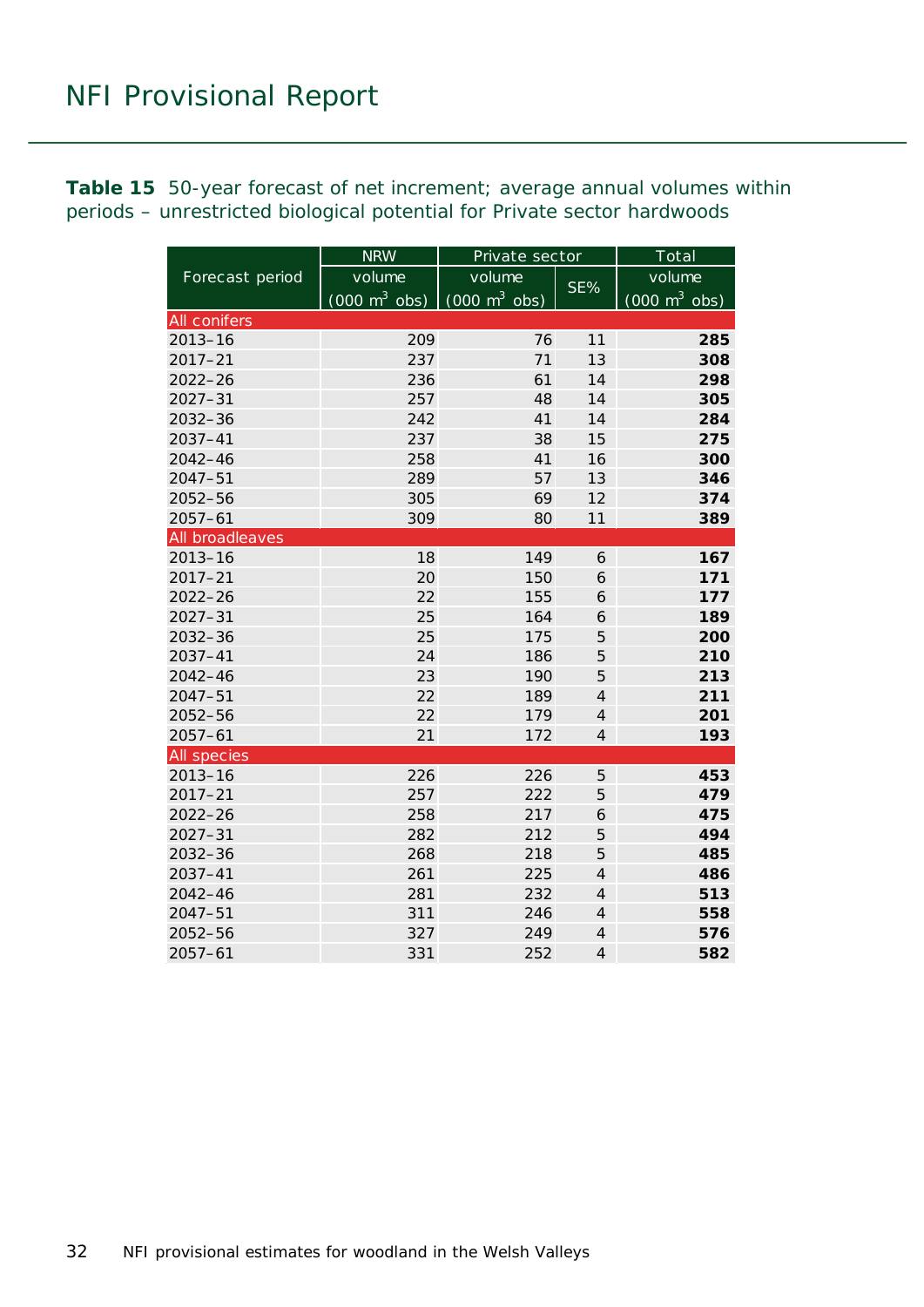

<span id="page-32-0"></span>**Figure 9** Overview of 50-year forecast of average annual softwood availability – unrestricted biological potential for Private sector hardwoods

<span id="page-32-1"></span>**Figure 9a** Overview of 50-year forecast of average annual hardwood availability – unrestricted biological potential for Private sector hardwoods

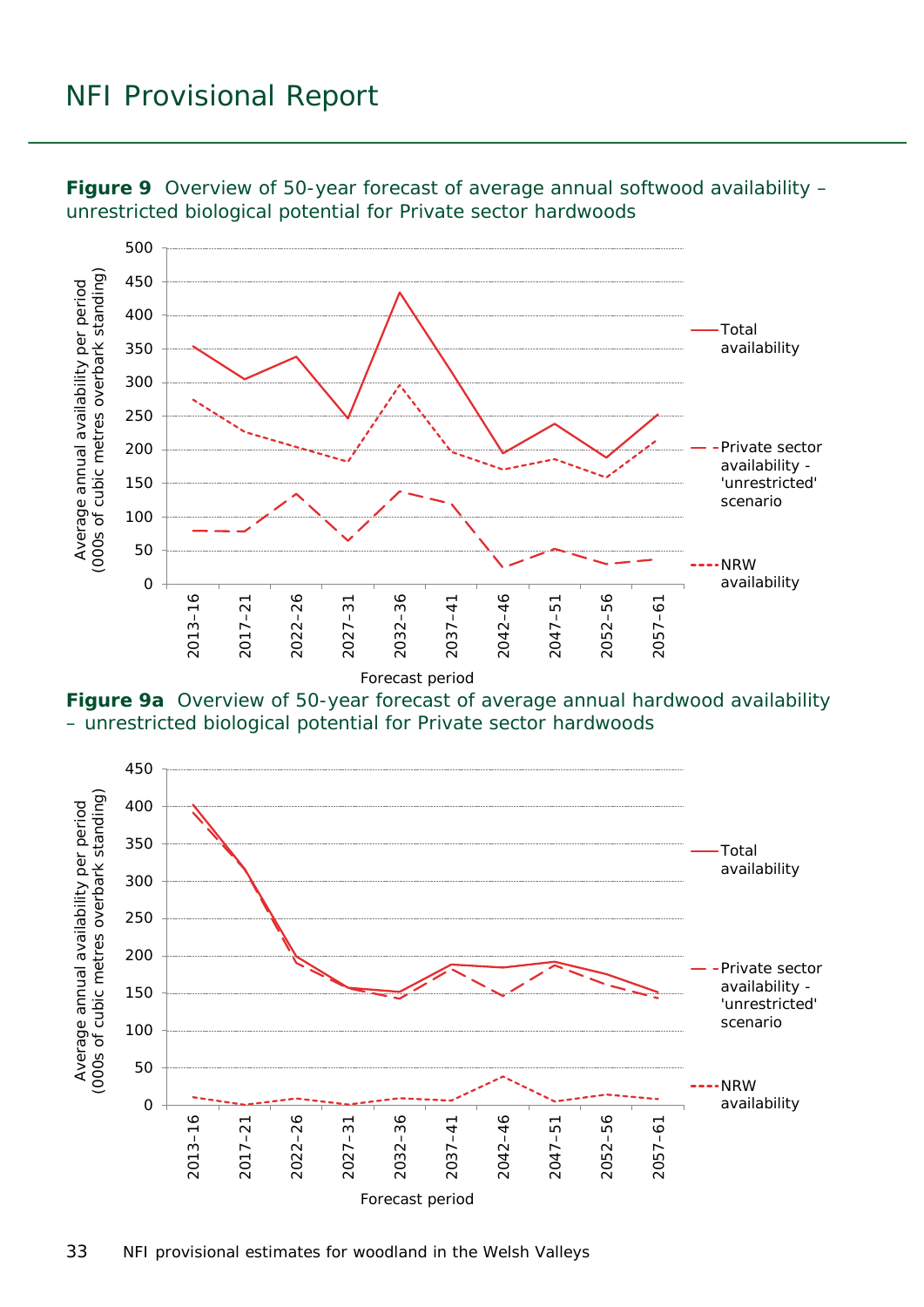

<span id="page-33-0"></span>**Figure 10** 50-year forecast comparison of average annual softwood availability– unrestricted biological potential for Private sector hardwoods

Forecast period

<span id="page-33-1"></span>**Figure 11** 50-year forecast comparison of average annual hardwood availability – unrestricted biological potential for Private sector hardwoods

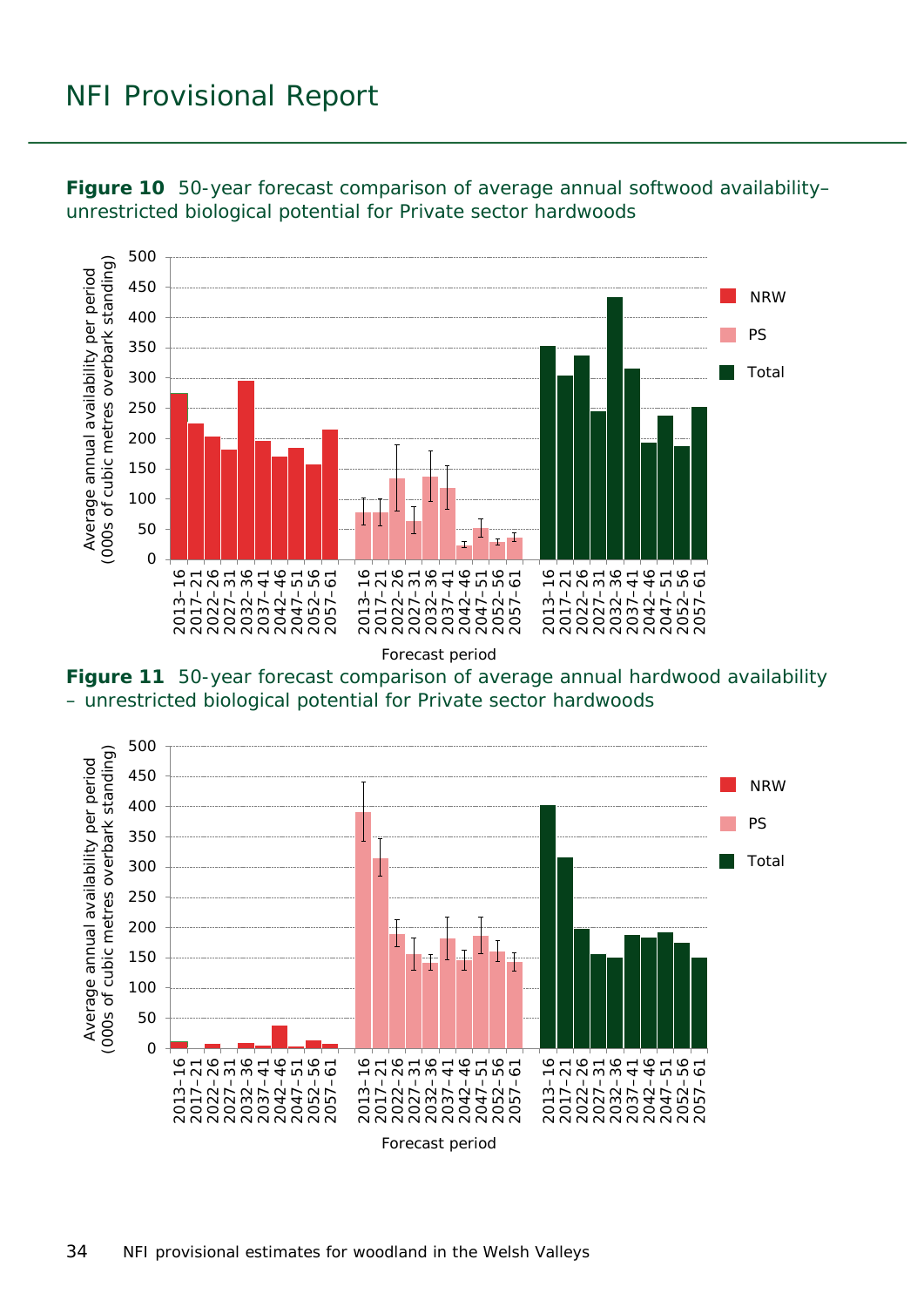

<span id="page-34-0"></span>

<span id="page-34-1"></span>

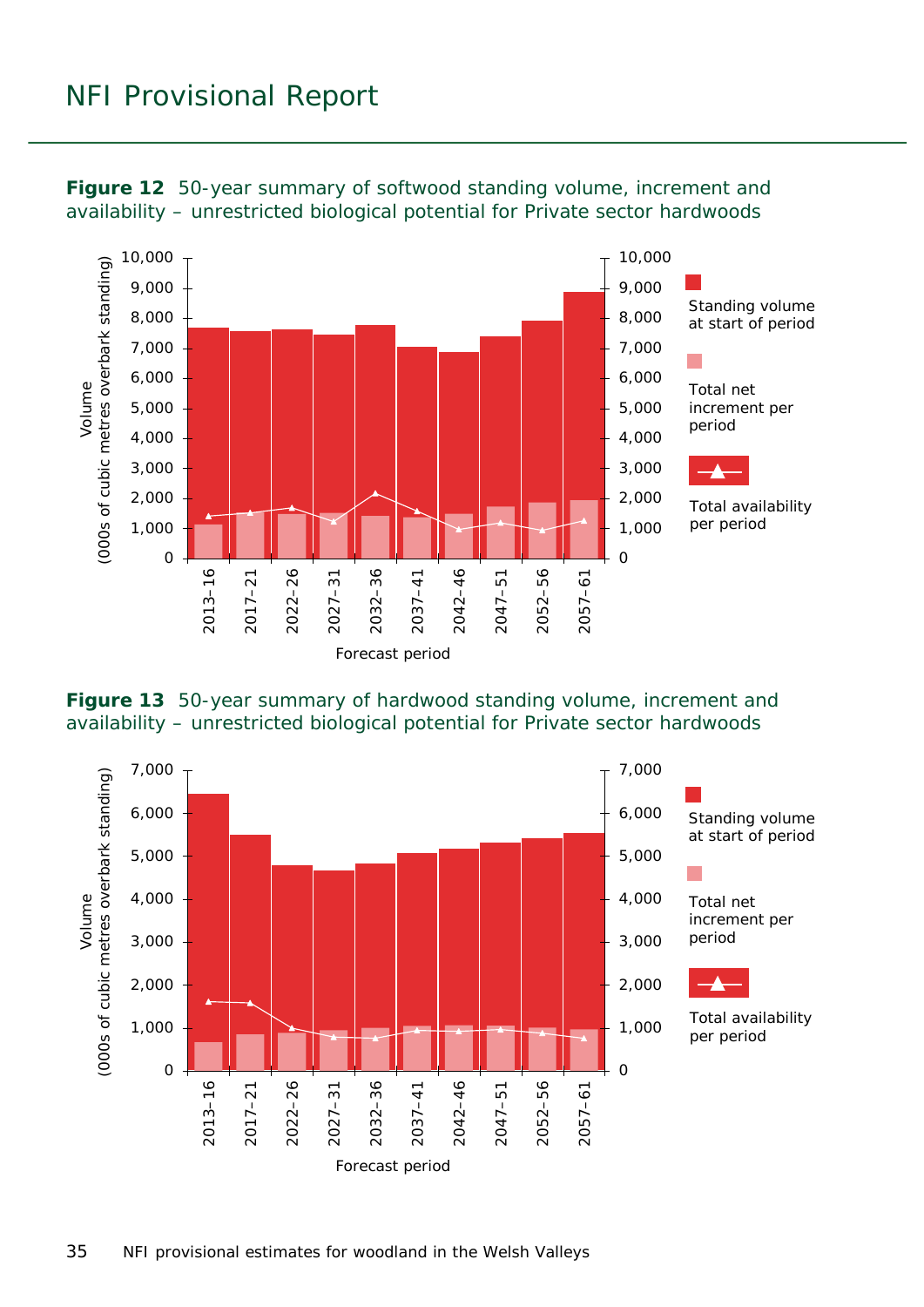<span id="page-35-0"></span>Comparison of hardwood production between harvesting scenarios

<span id="page-35-1"></span>

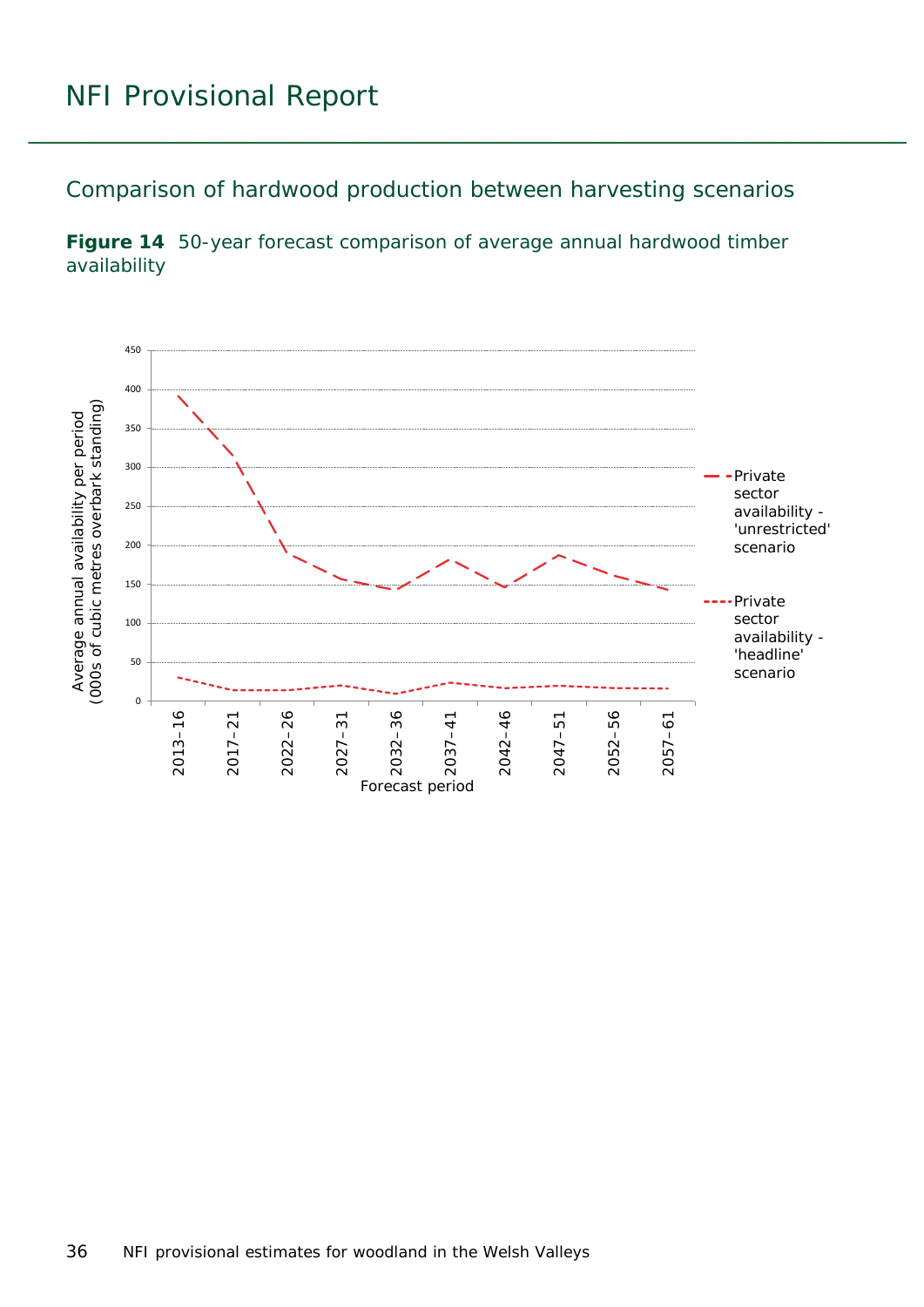

<span id="page-36-0"></span>

#### <span id="page-36-1"></span>**Table 16** 15-year forecast comparison of average annual timber availability

| Principal species      | $2013 - 16$                               |                |                   | $2017 - 21$                               |                |                   | $2022 - 26$                                   |              |                   |
|------------------------|-------------------------------------------|----------------|-------------------|-------------------------------------------|----------------|-------------------|-----------------------------------------------|--------------|-------------------|
|                        | Headline                                  | Unrestricted   | <b>Difference</b> | Headline                                  | Unrestricted   | <b>Difference</b> | Headline                                      | Unrestricted | <b>Difference</b> |
|                        | volume<br>$(000 \text{ m}^3 \text{ obs})$ |                |                   | volume<br>$(000 \text{ m}^3 \text{ obs})$ |                |                   | volume<br>$(000 \; \text{m}^3 \; \text{obs})$ |              |                   |
|                        |                                           |                |                   |                                           |                |                   |                                               |              |                   |
| <b>All conifers</b>    | 354                                       | 354            | $\mathbf{o}$      | 305                                       | 305            | $\mathbf 0$       | 338                                           | 338          | $\Omega$          |
| Sitka spruce           | 175                                       | 175            | $\Omega$          | 151                                       | 151            | $\mathbf{O}$      | 157                                           | 157          | $\Omega$          |
| Scots pine             | 9                                         | 9              | $\circ$           | 15                                        | 15             | $\mathbf 0$       | 8                                             | 8            | $\Omega$          |
| Corsican pine          | 9                                         | 9              | $\mathbf{O}$      | 8                                         | 8              | $\circ$           | 33                                            | 33           | $\Omega$          |
| Norway spruce          | 30                                        | 30             | $\mathbf{O}$      | 26                                        | 26             | $\mathbf 0$       | 21                                            | 21           | $\Omega$          |
| Larches                | 82                                        | 82             | $\mathbf 0$       | 49                                        | 49             | $\circ$           | 34                                            | 34           | $\Omega$          |
| Douglas fir            | 11                                        | 11             | $\circ$           | 9                                         | 9              | $\mathbf 0$       | 14                                            | 14           | $\Omega$          |
| Lodgepole pine         | 16                                        | 16             | $\Omega$          | 13                                        | 13             | $\circ$           | 11                                            | 11           | $\Omega$          |
| Other conifers         | 20                                        | 20             | $\circ$           | 32                                        | 32             | $\circ$           | 57                                            | 57           | $\Omega$          |
| <b>All broadleaves</b> | 41                                        | 403            | 361               | 14                                        | 316            | 302               | 23                                            | 199          | 176               |
| Oak                    | 8                                         | 30             | 22                | $\overline{2}$                            | 21             | 20                | $\overline{4}$                                | 50           | 46                |
| Beech                  | 5                                         | 13             | 8                 | $\mathbf{O}$                              | $\overline{7}$ | $\overline{7}$    | 6                                             | 14           | 8                 |
| Sycamore               | 6                                         | 55             | 49                | 5                                         | 67             | 62                | $\overline{2}$                                | 13           | 12                |
| Ash                    | 11                                        | 140            | 129               |                                           | 86             | 85                |                                               | 28           | 28                |
| <b>Birch</b>           | $\overline{7}$                            | 36             | 29                | $\overline{2}$                            | 29             | 27                | 3                                             | 23           | 20                |
| Sweet chestnut         | 0                                         | $\circ$        | $\circ$           | $\mathbf 0$                               | $\circ$        | $\mathbf{O}$      | $\Omega$                                      | $\mathbf{O}$ | $\Omega$          |
| Hazel                  | $\mathsf{O}$                              | 9              | 9                 | $\mathbf{1}$                              | 17             | 15                | $\circ$                                       | 6            | 6                 |
| Hawthorn               | $\mathsf{O}$                              | $\overline{2}$ | $\overline{2}$    | $\mathbf{O}$                              | $\overline{4}$ | 3                 |                                               | 5            |                   |
| Alder                  |                                           | 85             | 84                |                                           | 58             | 57                | 3                                             | 31           | 28                |
| Willow                 | $\Omega$                                  | 5              | $\overline{4}$    | O                                         | 6              | 6                 |                                               |              |                   |
| Other broadleaves      |                                           | 27             | 24                |                                           | 20             | 19                |                                               | 21           | 18                |
| <b>All species</b>     | 396                                       | 750            | 355               | 320                                       | 622            | 302               | 361                                           | 539          | 177               |